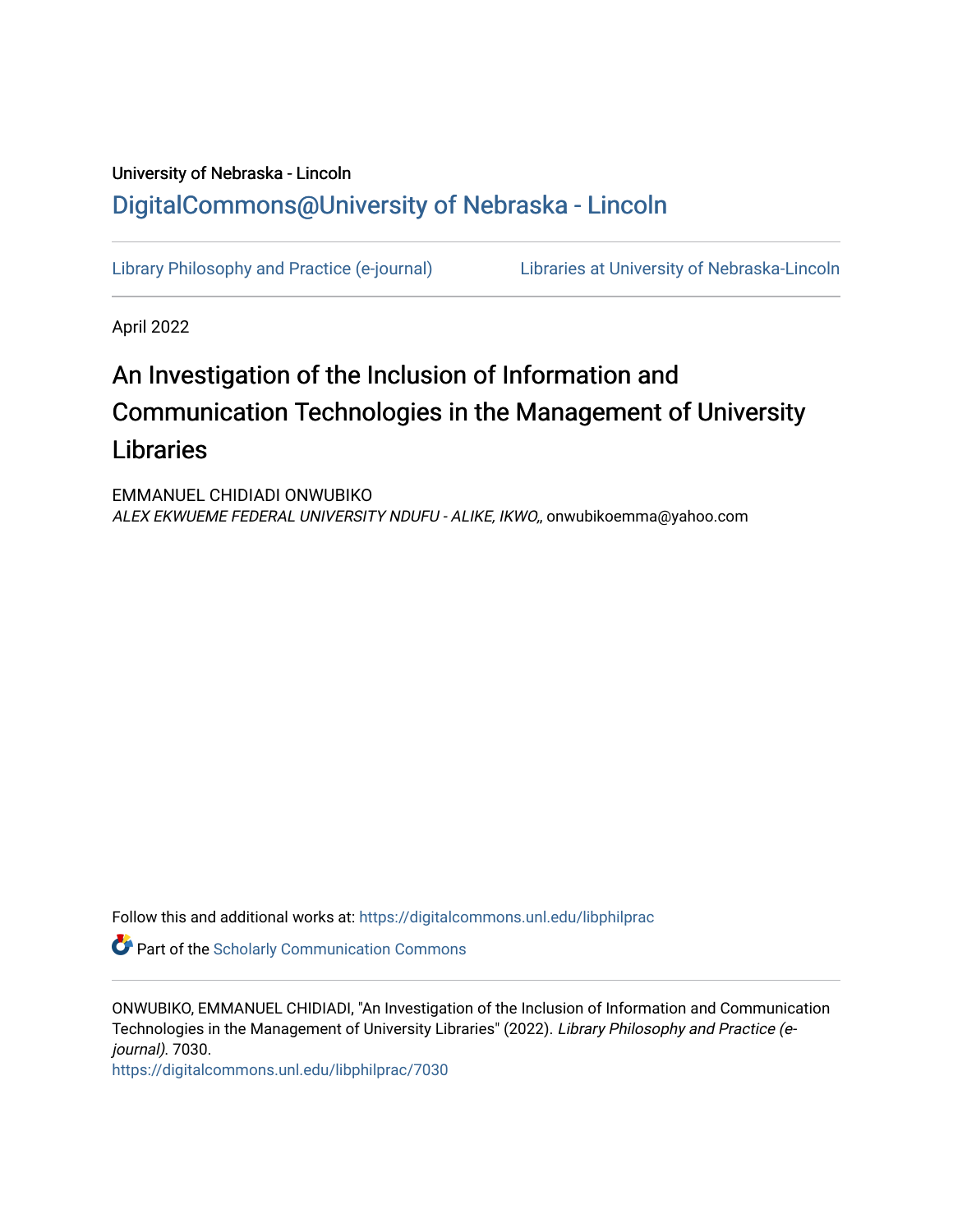### **An Investigation of the Inclusion of Information and Communication Technologies in the Management of University Libraries** Onwubiko, Emmanuel Chidiadi. Alex Ekwueme Federal University, Ndufu-Alike, Ikwo, Nigeria [Onwubikoemma@yahoo.com](mailto:Onwubikoemma@yahoo.com) or [emmabikos@gmail.com](mailto:emmabikos@gmail.com)

## **Abstract**

The advances in information and communication technologies (ICTs) and the astronomical growth of information have brought about a tremendous transformation in the ways libraries of every sort are being managed as well as the ways services are rendered to users. This study therefore investigated the inclusion of ICTs in the management of university libraries in Nigeria with Alex Ekwueme Federal University, Ikwo, Nigeria as a case in point. The study applied a descriptive survey design with a population sample of 45 library staff selected through purposive sampling method and was guided by five research questions. The main instruments used to obtain data for the study was a four-point Likert scale design structured questionnaire which was validated by three experts one from the Department of Library and Information Science and two from the Department of Computer Science from two universities in Nigeria. While the reliability of the instrument was established through conducting a two week pilot study at the University of Nigeria Nsukka Library.. The result of the pilot study was used to determine the reliability coefficient of the questionnaire which stood at 0.81. Data collected were analyzed using frequency, percentage and charts while at 0.05 level of significance, Pearson Product Moment Correlation Coefficient analysis was used to test the only null hypothesis. The outcome of the study shows that the emergence of information and communication technologies (ICTs) have brought an undeniable transformation in library operations and the ways services are provided to users and other stakeholders and that the inclusion of ICT facilities in the management of the library has tremendous positive effect in the management of the library. The study recommended among other things that, a policy should be put in place by National Universities Commission mandating all universities to have their libraries automated within a specific period of time as to allowing for collective resource sharing and proper networking among university libraries..

**Keywords:** Information and communication technologies, University library, Management, Information Resources**,** Library Management system, Librarians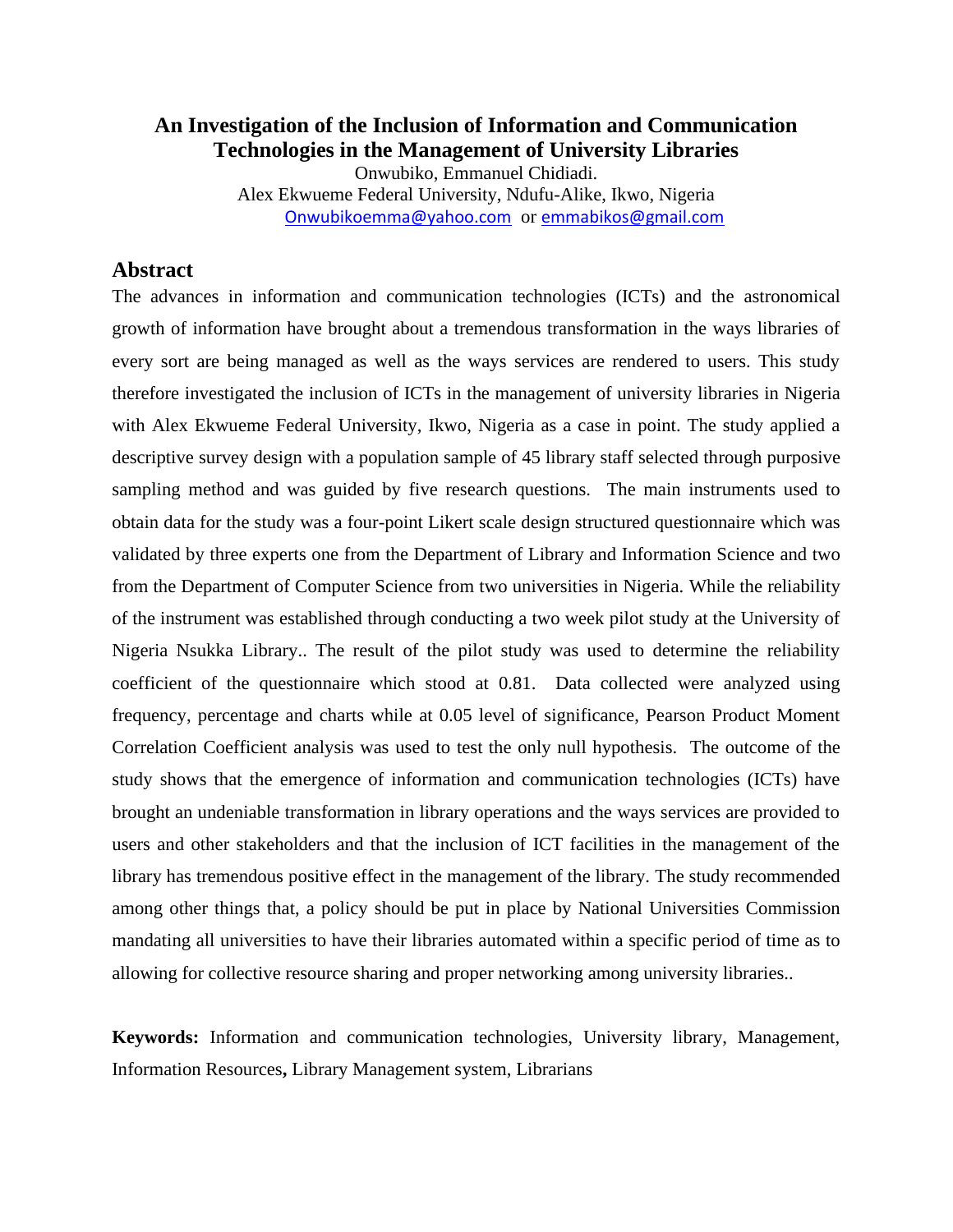#### **1.0. Introduction**

The advances in information and communication technologies (ICTs) and the astronomical growth of information which are mainly in digitalized formats have brought about a tremendous transformation in the very ways libraries of every sort are being managed as well as the ways services are rendered to users. To this end, there has been a paradigm shift in the ways information materials are acquired, processed, stored, preserved and disseminated to intended users. Stating the obvious, information and Communication Technology (ICT) has indeed made significant impact in every human endeavour. The impact has been rather prominent in areas of service activities such as banking, health, transportation, education and libraries. Chauhan (2004) posited that the benefits of use of ICT in services can be broadly explained in terms of economy, ease, extension (or expansion) and efficiency. Devchoudhary (2007) also observed that ICT has influenced the traditional library services; bringing out fundamental changes in the process of acquiring, processing, storing, retrieving and information delivery.

The term, Information and Communication Technology (ICT) as it relates to library noted DeWatteville and Gilbert (2000), is the acquisition, analysis, manipulation, storage and distribution of information and the design and provision of equipment and software for these purposes. Oketunji (2002) defines ICT as computers and other technologies that are used in the acquisition; organisation, storage, retrieval and disseminating of information in libraries. Mayer (2006) added that ICT in libraries is a term that covers the acquisition, processing, storage and dissemination of information in textual, numerical, pictorial and audio-visual formats. He further stated that the term is restricted to systems dependent on microelectronics; that is the technology and techniques involved in the design, development and construction of extremely small electronic circuits such as computer on a single silicon chip. Similarly, Daniel (2010) sees ICT as forms of technology that are used to create, store, transmit, share or exchange information. This broad definition of ICT includes such technologies as: radio, television, video, Digital Versatile Disk (DVD), telephone (both fixed line and mobile phones), satellite systems, computer and network hardware, software and the Internet, as well as the equipment and services associated with these technologies, such as videoconferencing and electronic mail. These different tools are able to work together to form our networked world. UNESCO (2000) posited that the inception of ICT in libraries which is the utilization of all the technologies that enable the handling of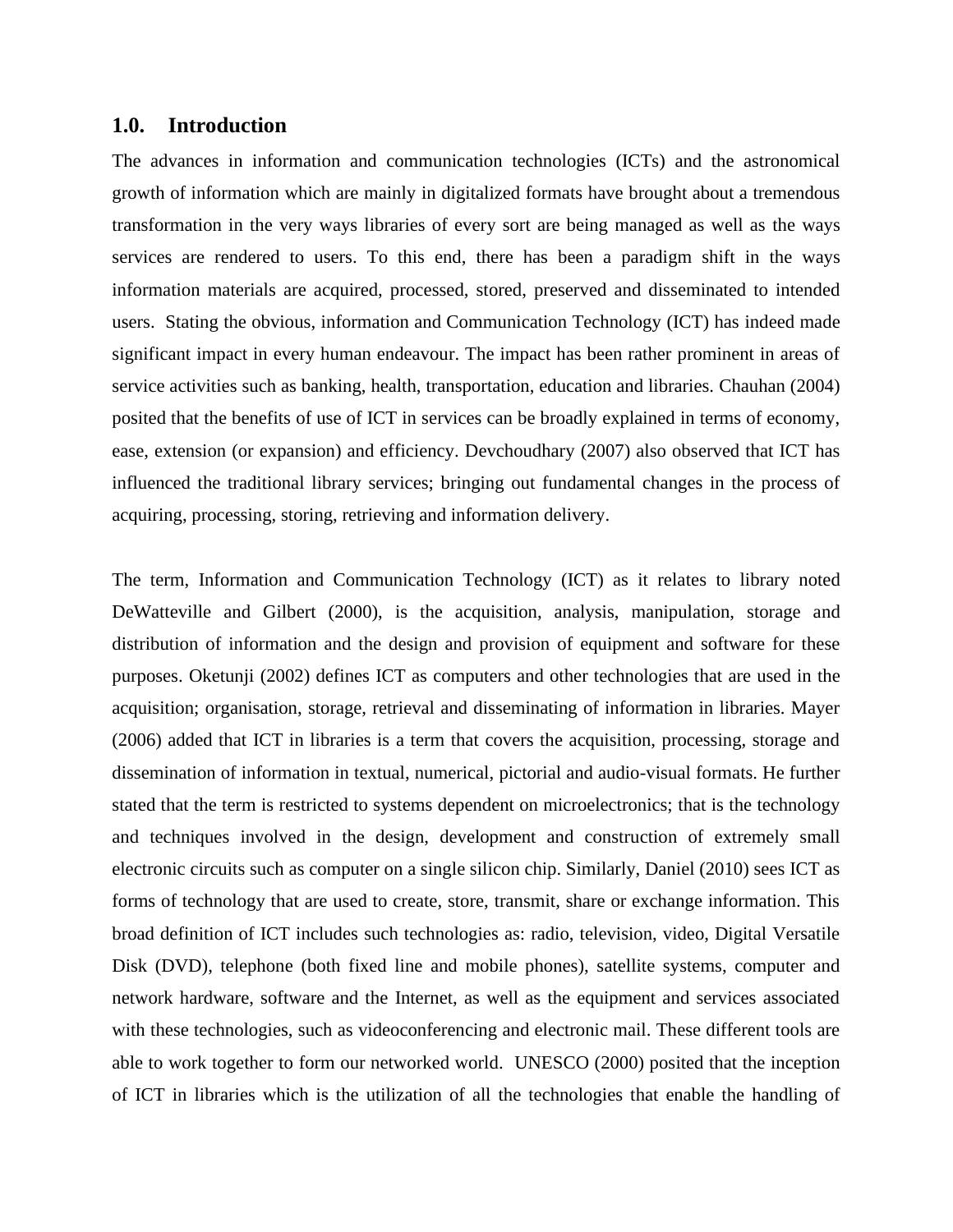information, facilitate different forms of communication between man and electronic systems, widened the scope of librarianship and put new roles on librarians, changed the curriculum of library schools, training now includes use of information technologies in work places thus improving their skill, efficiency and status as information workers and enable them to fulfill their roles as provider of knowledge. Ogunsola and Abayade (2005) added that librarians have begun to adopt new designations to reflect their new roles i.e. information scientists, system librarians, digital librarians and information managers etc. Kaling and Gautam (2008) observed that the common theme behind ICT application in the library is to enhance library functions and make service delivery such as acquisition, organisation, storage, retrieval, dissemination and maintenance of information resources more effective.

The library on her part is the nerve centre of academic activities in universities. It is a depository of knowledge with varied and useful information in numerous formats. Like every other library, the core functions of university libraries are; acquisition, cataloguing, circulation, serial control, interlibrary loan and management and delivery of information in both traditional and electronic format. They assist in achieving the goals and objectives of their parent institutions through the provision of current and relevant information resources that are necessary for sustaining the learning, teaching, research, other functions and activities within the institutions (Onwubiko, 2020). In line with this, Vickus and Metsar (2004) posit that the library is a place where different social policies, theories and ideologies are met and a space to study different arts and cultures provided. In order to achieve these, the library acquires and manages resources which include material and human resources. If one therefore has to consider the place of library and all the accrued benefits of ICTs, the deduction is that the inclusion of ICTs in the management of university libraries is a solution to the morass of manual management of libraries in this digital era that have seen most information materials available digitally. It is against this backdrop that this study was deemed necessary as to investigate the impact of the inclusion of ICTs in the management of university libraries.

#### **1.1. Statement of the Problem**

In an era in which information is growing in a astronomicall proportion and has given rise to digitalization of information resources the university library is said to be the best for it as the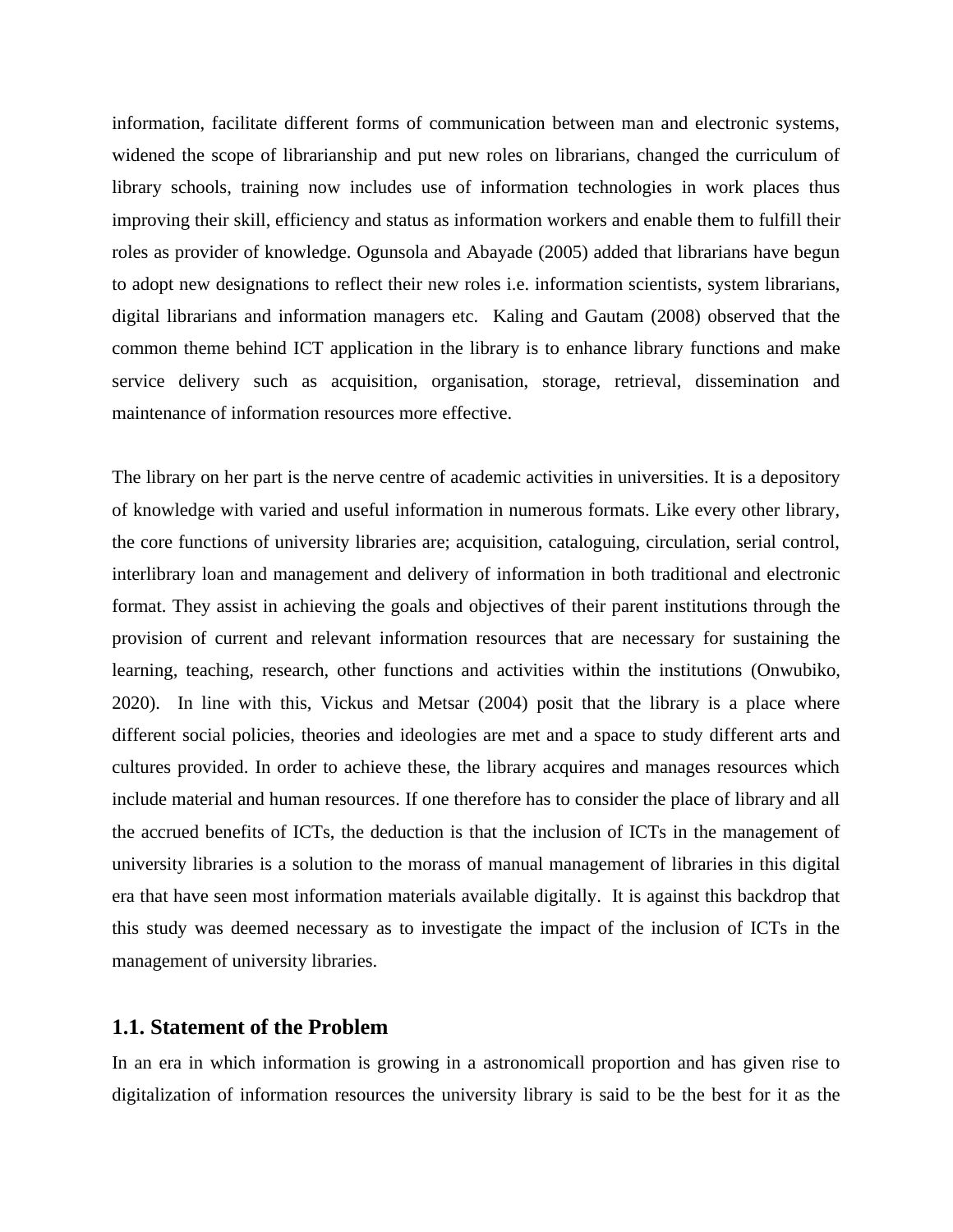information nerve centre of an institution whose basic role is teaching/learning and researching among other functions. As noted by Gbaje and Okojie, (2010), the deregulation of the telecommunication industries has made ICT accessible and available in many libraries especially the academic libraries which have resorted to using ICT in the management of their resources, the degree of which is yet to be established. The advent of ICTs therefore has given librarians a face lift in the organisation and management of information in libraries. Digital media have revolutionized information sources and advances in ICT have dramatically changed information provision and as revealed by experts the process of collection management has become very challenging and complex. The essence of inclusion of ICT facilities in the management of any library is therefore to improve the face of information acquisition, processing, dissemination, storage and also facilitate electronic networking, creation and accessing of remote electronic databases, putting at the disposal of libraries and library users a wide range of information services and products. According to Singh (2004), acquisition, processing, organisation, storage, preservation, relegation and withdrawal of library resources will continue to evolve with new ICT products and services. To the best of the knowledge of the researcher, a good number of university libraries in Nigeria have not adapted these technologies in the management of their libraries living one guessing as whether it is as a result of not having the right information resources for their users; that the type of ICT facilities available for the management of library information resources are not adequate, that library operations and routines ICT facilities applied in the management of information resources in the university libraries are inadequate, that the extent of ICT facilities utilization has not affected the management of information resources in university libraries, that staff ICT competences has affected the management of library information resources in the Nigerian university libraries or that the Nigerian university libraries have not overcome the challenges of ICT facilities utilization to the management of library information resources.

It is to provide answers to the above puzzles that this study was embarked upon as to investigate whether the inclusion of ICTs in the management of university libraries in Nigeria has not had any positive impact in the effective management and dissemination of information resources to their patrons using Alex Ekwueme Federal University, Ikwo, Nigeria as a case in point.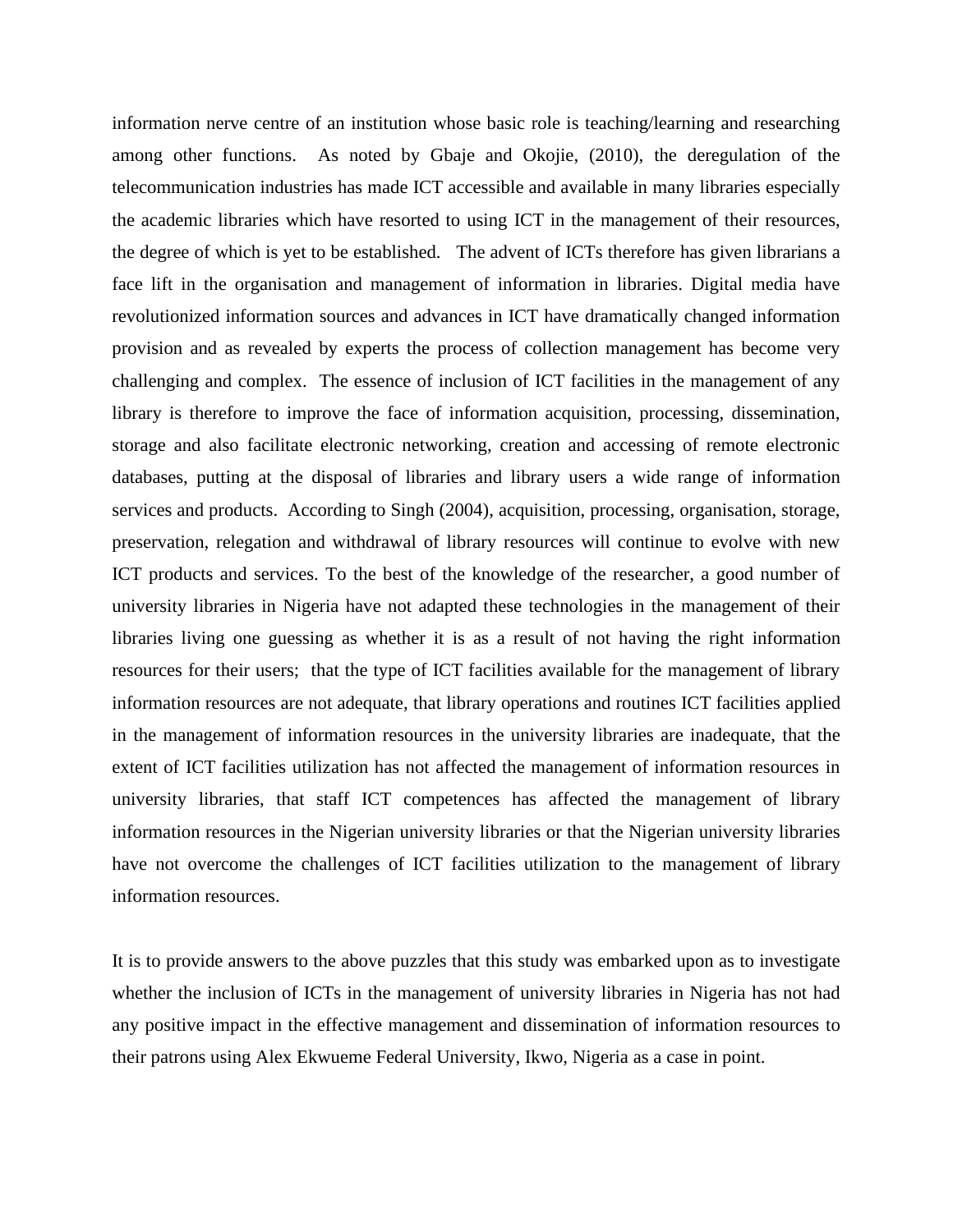## **1.2. Research Objectives**

The main objective of this study was to investigate the impact of the inclusion of ICTs in the management of university libraries. Other objectives include:

- i. To establish the types of ICTs facilities that are available and being used in the management of university library;
- ii. To determine library operations and routines were ICTs are applied in the management of the university library;
- iii. To determine the extent the use of ICTs facilities have affected the management of the university library,
- iv. To ascertain how staff ICTs competences have affected the management of the library and,
- v. To identify the challenges militating against the effective utilization of ICT facilities in the management of the university library.

#### 1**.3 Research Questions**

This study was guided by the following five research questions:

- i. What type of ICT facilities are available and are being used for the management of library?
- ii. Which library operations and routines are ICT facilities applied for the management of library?
- iii. To what extent have the ICT facilities utilization affected the management of the library?
- iv. How have the staff ICT competences affected the management of the library?
- v. What are the challenges militating against the utilization of ICT facilities in the management of the library?

#### **1.4 Hypotheses**

The study was further guided by one formulated and tested null hypothesis.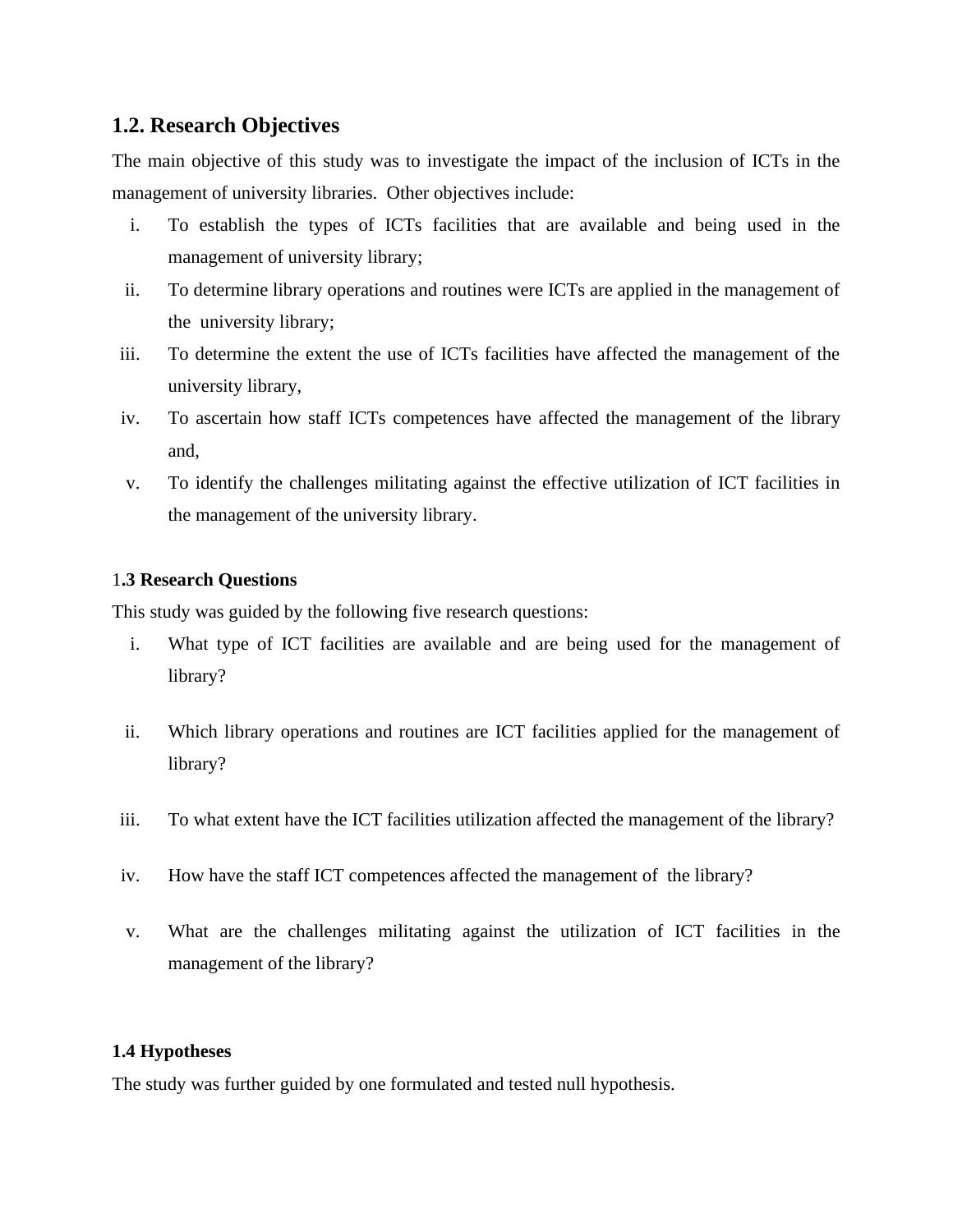i. Ho1. The use of ICT facilities in the university library has no statistical significant effect on the management of the library.

#### **2.0. Literature Review**

#### **2.1. Conceptual Framework**

#### **2.1.1. Concept of library management**

Management is that field of human behaviour in which managers plan, organize, staff, direct, and control human and financial resources in an organisation in order to achieve the desired individual and group objectives with optimum efficiency and effectiveness, (Subedi, 2007). Management has been defined as the process of getting things done through and with people. It is the planning and directing of efforts and the organizing and employing resources (both human and material) to accomplish some predetermined objectives. For the purpose of this study, management is the use of people, technology and resources to achieve the set goals and objectives of a library.

Robbins and David (2004) looked at management as it relates to libraries as the ability of a librarian to manipulate library staff, users and material resources in order to achieve its organisational goals and objectives. It is also the act to exploiting the resources of a library efficiently in cost-effective ways to facilitate efficiency in decision making through planning of what to select and acquire. Management of library resources includes organizing orientation, staff training, workshop and seminar for staff and patrons and making sure that the information resources shelved for users are easily accessible as well as leading other library staff in the management of information resources, controlling the library staff to see that they perform their duties and ensure that users are obliged to obey rules and regulations governing the library. Management in libraries also involves recruitment of new staff and developing the old ones. It also entails reporting what the library has achieved quarterly, biannually or annually to the management and preparing annual budget on the type of information resources the departments need based on requests made by users or funds available to the library, what they will need to meet the demand of the users and other administrative duties (Robbins, & David, 2004). Ekoja (2010) summarized library management as working with and through people using material and other resources to achieve set goals, in other words, management is the synchronization of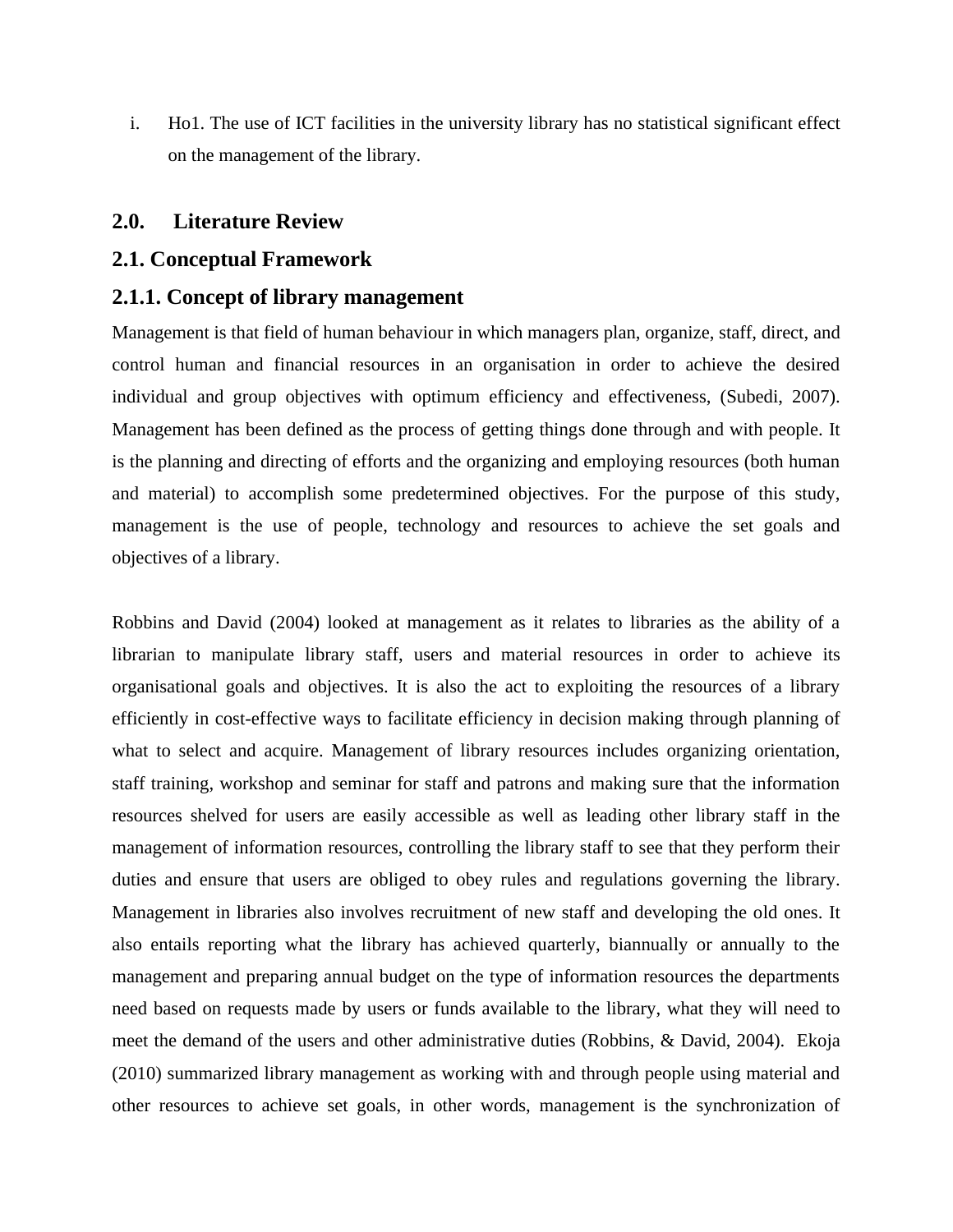people and resources to achieve organisational goals. Management thus involves planning (deciding on future activities and putting in place plans for action); organisation (implementation of plans by making maximal use of required resources to achieve them); staffing (job analysis, recruitment and hiring of the appropriate staff to discharge the appropriate functions); leading/directing (determining what needs to be done in work situations and getting the people to do them); controlling/monitoring (checking progress against plans); and motivation (providing incentive to get the personnel to work effectively and efficiently). The implication of the statement above is that no individual can work alone to achieve the organisational goals and objectives without working with other staff in the library to effectively manage the resources to meet the user's need. On the other hand, library management system as defined by Onwubiko (2021) is software for managing manual functions of a library. The software helps to manage the entire library operations from maintaining book records to issuing a book. In addition, it allows streamlined management of fine details of books such as author name, edition, and many other important details. So, it is easier to search for books and find the right materials for students and the librarian.

University library has to manage its resources for effective service delivery to its patrons. Iya *et al*. (2005) asserted that the basic tasks in managing library resources include acquisitions, processing, storing, maintenance, preservation, loaning and general administration. Other management issues include the planning of the construction of new libraries or extensions to existing ones and the development and implementation of outreach services and readingenhancement services. Akintunde (2006) noted that having resources in the library is one thing and managing them for effective service delivery is another. Most of the libraries are managing their resources manually which takes time and energy. Faboyinde (2006) pointed out that this can be done in a short period of time through the use of internet, computers and other ICTs facilities.

#### **2.1.2. Information and Communication Technology**

Information and Communication Technology (ICT) according to Chauhan and Murphy (2004) comprises two strong technologies, one is *information technology* which usually deals with the hardware and software elements that allow us to access, store, organize, and manipulate the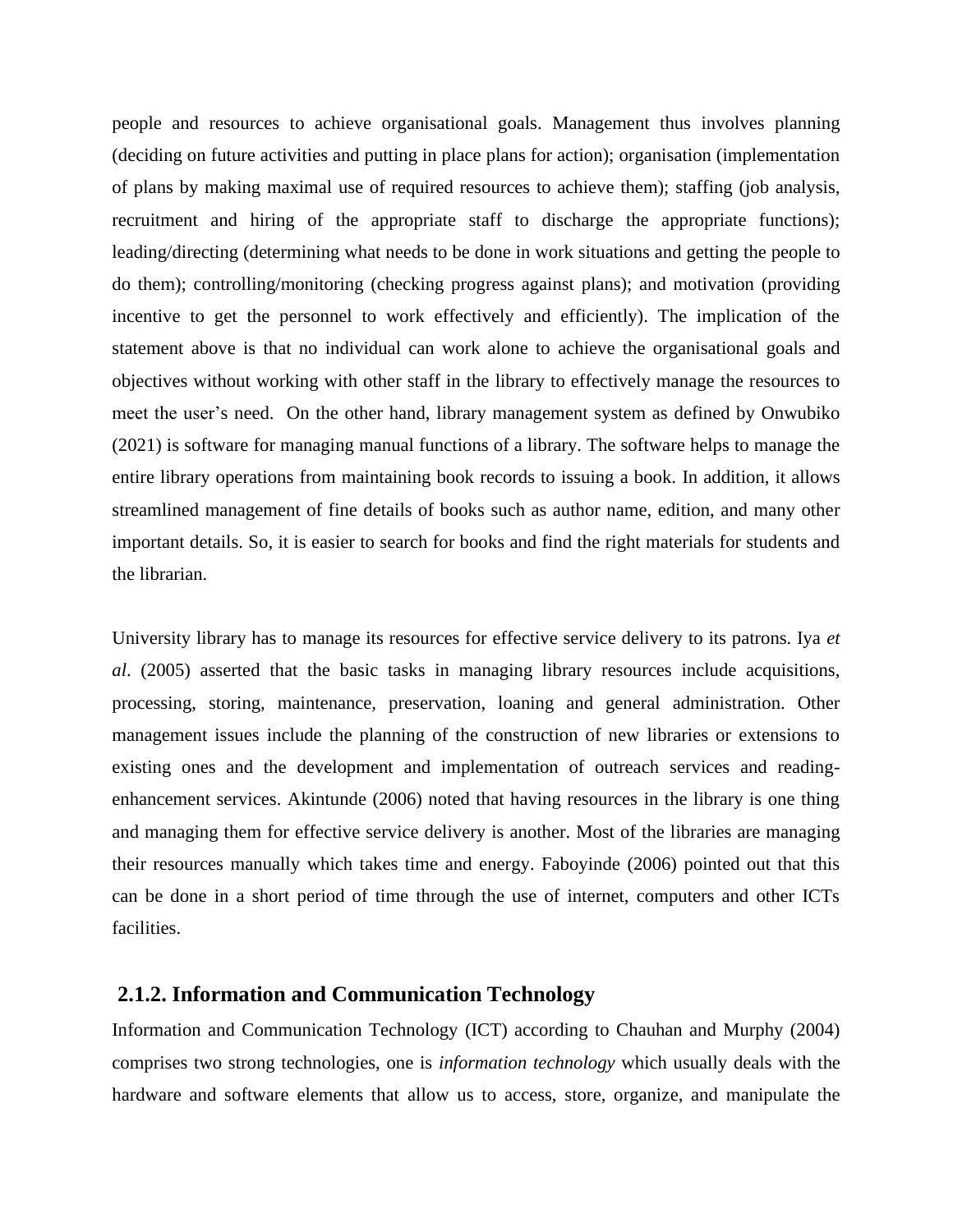information by electronic means, and the other is *communication technology,* which deals with the equipment, infrastructure and software through which information can be received, accessed and disseminated, for example, phones, faxes, modems, networks, etc. Today, we all are dealing with information and it is the strength of each nation, new status of any nation can be determined by its information resources rather than economic resources. All professions the librarianship inclusive, are dominated by ICT and now we can hear about e-governance, e-banking, elearning, e-business, e-education, e-publishing, e-documents, e-journals, etc.

The ICT as the synergy between computers and communication devices is a composite term, which embodies three important concepts, i.e. information, communication and technology. Information means many things to many people, depending on the context. According to deWatteville and Gilbert (2000), information is any potentially useful fact, quantity or value that can be expressed uniquely with exactness. Womboh and Abba (2008) noted that information is processed data that aids decision making. It could also be visualized as a commodity that could be bought or sold. In this study, information is anything that we come in contact with directly or indirectly that adds to our knowledge and is capable of causing a human mind to change its opinion about the current state of the real world, and in a library, information is data that have been processed into form that is meaningful to the recipient/user and is of real or perceived value in current and future decision.

Communication refers to the transfer or exchange of information from person to person or from one place to another. When action produces a reaction, whether positive or negative, communication has taken place Kindersley (2003) noted that communication is the process of sharing our ideas, thoughts, and feelings understood by the people we are talking with. It is also an act of impacting news to the science and practice of transmitting information. Sanchez (2004) observed that communication is transfer of information, ideas, thoughts and messages that involves a sender, a receiver, a code and, a language that is understood by both the sender and the receiver. There must be a sender to transmit the message, and receiver to make appropriate decisions on how the rest of the exchange should continue (James, 2004). Womboh and Abba (2008) posited that it is a process involving the passing of messages through the use of symbols which all parties in the communication understand. It involves the exchange of ideas, facts, opinions, attitudes and beliefs among people. It is not a one-way affair. Communication is the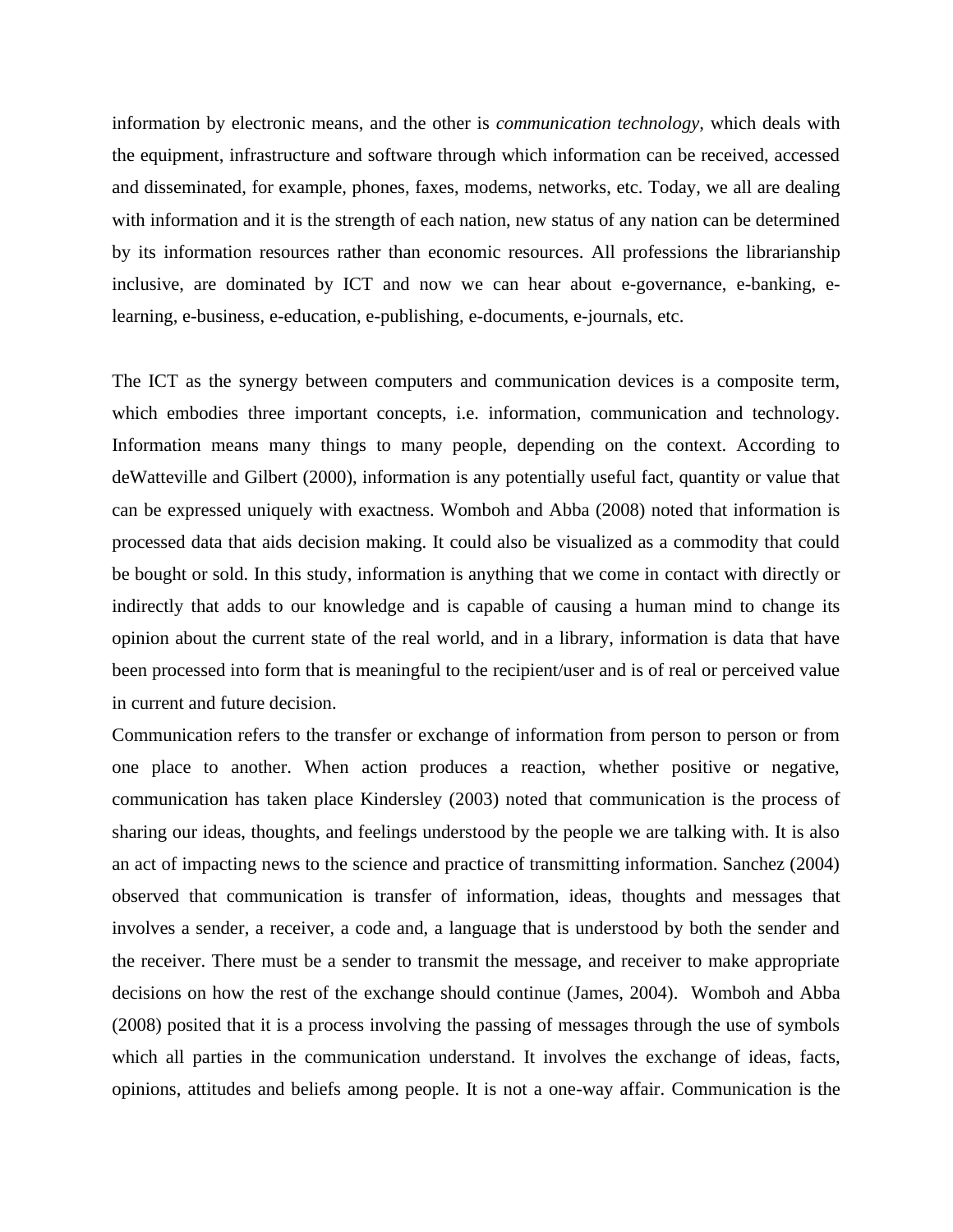activity of conveying meaningful information. Communication requires a sender, a message, massager and an intended recipient, even though the receiver may not be present or aware of the sender's intent to communicate at the time of communication. Thus it can occur across vast distances in time and space. It requires that the communicating parties share an area of communicative commonality. In the context of this work, communication is the process of information exchange between the user and the librarian. Technology refers to the use of scientific knowledge to invent tools that assist human beings in their efforts to overcome environmental hazards and impediments to comfort. In this regard, technology refers to things like the computer, telephone, cell phone, GSM handsets, television, radio, etc. Thus, ICT includes: Computer, Internet, Digital camera, Webcam, Smart Card, Scanner, E-Books, Printers, Electronic Journals, WEB-OPAC, Animation, E-Mail, CD-ROM, DVD, RFID Technologies that enhance the acquisition, analysis, manipulation, storage and distribution of information; and the design and provision of equipment and software in the library (deWatteville and Gilbert, 2000)

#### **2.2. Theoretical framework**

 In the view of Okiy (1998), the current trend in information provision in libraries worldwide is through the application of information technologies for the provision and expansion of scope of information available to patrons irrespective of their location. This he noted has the added advantage of effectiveness and efficiency in services provided. The ICT revolution therefore is sweeping through the world and the gale has even caught up with libraries. Aina (2003) posits, there is now a paradigm shift among libraries all over the world from the traditional ownership of information materials systems to that of access to electronic information regardless of its location. In view of the above, libraries which traditionally are information processors and disseminators are said to be in the best position to provide the best of services to their clientele with these new technologies. Considering the central place of computers to information flow in the world today; the use of ICT to facilitate research becomes indispensible (Onwubiko, 2021). ICT basically, is the use of computers and telecommunications for the processing and distributing of information in digital, video and other forms. (Morris 1992).

As noted, among the ICT facilities in use in the library include; computers, DVDs, CDs, internet and telephones, digital camera, webcam, smart card, scanner, e-books, printers, e-Journals, WEB-OPAC, animation, e-mail, CD-ROM, and RFID Technologies (DeWatteville and Gilbert,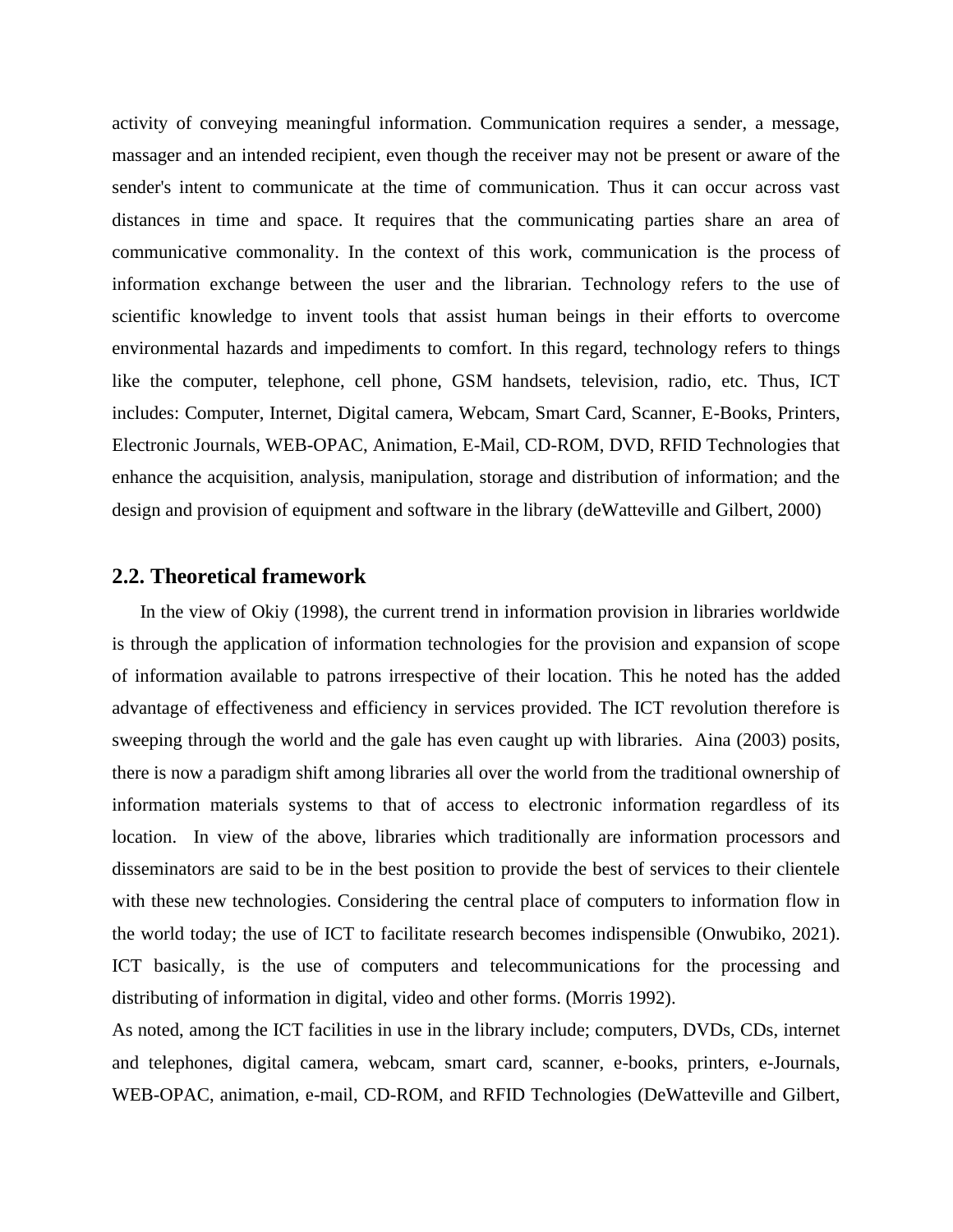2000 & Nwalo, 2005) Ogunsola, (2004) cited in Abdulwahab et al.(2011) revealed that several systems have been developed for libraries, various house-keeping chores and more still are being designed and refined due to the technology of large-scale integration which facilitated library automation. Voigt, (2012) reveals that Automation is used in a broader sense to describe noncontinu**ous** operations consisting of a series of smaller jobs which are performed in sequence without human control. Automation is used loosely in a third sense as the technological development involving computer machines which are capable of performing simple and complex mathematical operations on information, usually in binary form, which the machine can record and store he added. Library automation may be defined as the application of automatic and semi-automatic data processing machines (computers) to perform traditional library housekeeping activities such as acquisition, circulation, cataloguing and reference and serials control (Onwubiko, 2021). As explained by Uddin (2009), today library automation is by far the most commonly used terms to describe the mechanization of library activities using the computer. Sharma (2007) sees library automation as the use of computers, associated peripheral media such as magnetic tapes, disks, optical media etc and utilization of computer based products and services in the performance of all types of library functions and operations. As highlighted by Moorthy (2004) many activities in a library are routine in nature and repetitive and have them automated will help in managing the library's resources in a better way at the same time saving time, money and manpower.

Despite the gain associated with the use of ICTs in the management of university libraries, Gbaje (2007) did observe in his study that not all the university libraries in Nigeria provide ICT facilities for their patrons. An outcome that contravene the views of Okore & Ekere (2008) that the availability of ICT facilities and the awareness of them by the patrons will go a long way for academic librarian to be relevant to their patrons and be up to date so that they can manage the ever-growing information needs in this electronic age. According to Adeniji, Adeniji & Oguniyi (2011) most libraries in Nigeria only use computers, printers, scanners, and Internet for their services. However, it was observed that none of the libraries had CD-ROM Technology and Fax Machine in their domain. Ogunsola (2004) reveals that majority of higher institutions in Nigeria; even those with good Internet connectivity are still at a low level of integration of ICT in teaching, learning, research, library services, information and managerial services. Ekong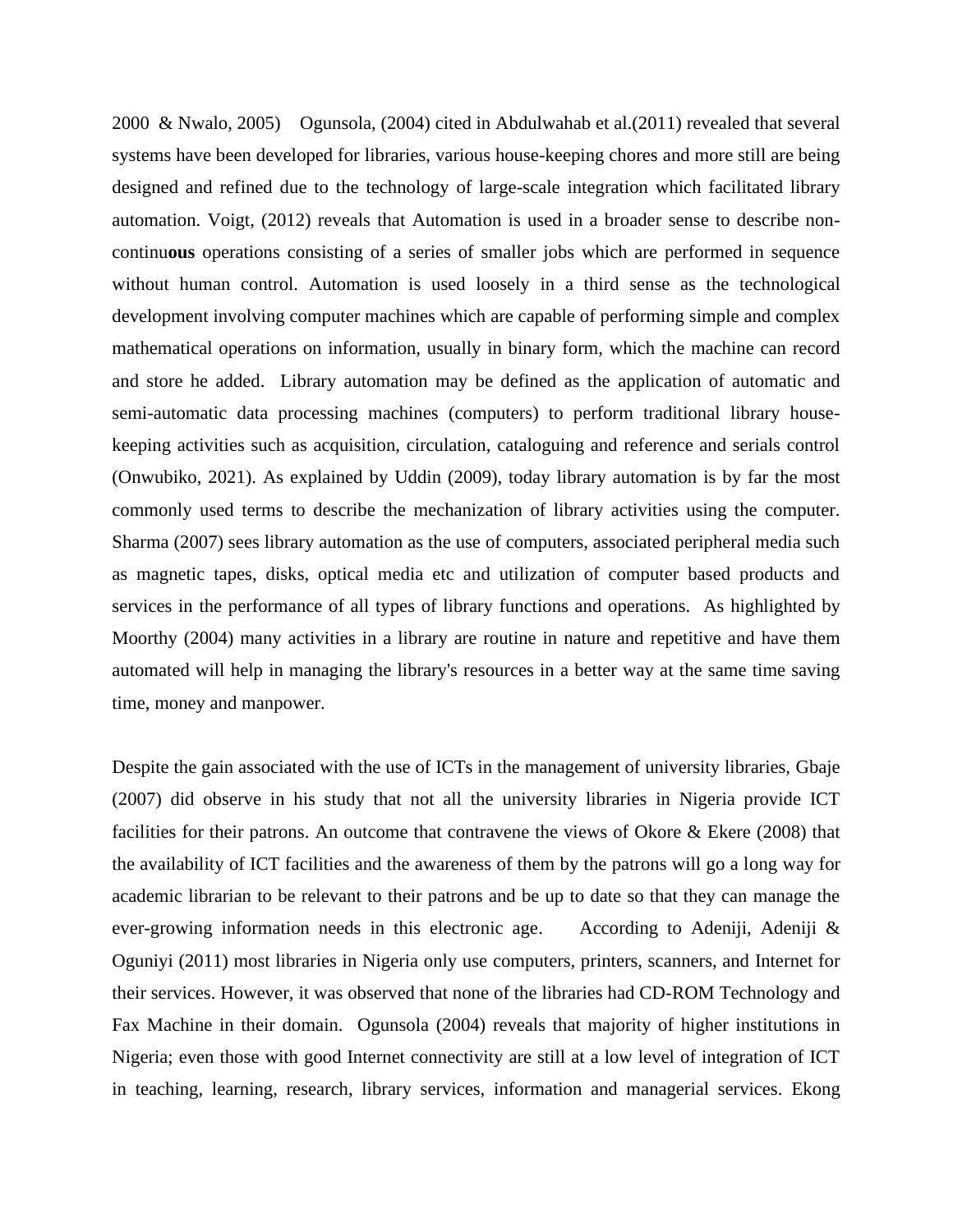(2005) pointed out, however, that in some of the first generation university libraries (University of Benin Library, Benin, Kashim Ibrahim Library (ABU), Zaria, University of Nigeria Nsukka Library, Nsukka, and a few others), digitalization is in place and library information networks are established with connectivity through the university campus network to the Internet. The Centre for Learning Resources (CLR) Covenant University, Ota, has been placed on the platform of full application of ICT because funds are made available for such innovations. Ogunsola (2004) explained that some Nigerian university campuses are now jam-packed with IT facilities. It is no longer strange to see lecturers and students doing their research and other academic works using various ICT devices like e-mail and the Internet. Students can absorb more information and take less time to do so with the use of ICT he declared. University libraries therefore can be transformed into a new information services unit, providing electronic cataloguing, OPAC, electronic acquisition/serials control, electronic inter-library loan and calculation functions (Ogunsola, 2004).

Stating the obvious, ICT facilities are being applied on so many library operations and routines. In this vain, Nwalo, (2005) opines that Libraries in the third world including Nigeria are gradually but steadily converting from manual to computerized routines as the benefit of the automated or uses of ICT in a library system are both self evident and overwhelming. These library operations and routines activities the librarians do on daily basis include; selection, ordering, cataloguing and classification of information resources etc. Also Okolo (2002) opines that in this age of information explosion, the library needs ICT in order to give efficient services to its users. Not only is the speed of its operation high, the volume of its output is correspondingly large and when used in the library, there is economy of labour and operating cost. In short, its application in the activities of the libraries will enhance their information delivery and the overall performance of the library services.

On the use of ICTs as communication tools, Kaling and Gautan (2008) in their study on the application of ICT in academic libraries in Arunachal Pradesh found that telephone and online interaction were the major source of communication between the resource development librarian and the staff of the institution. Another study on the state of ICTs in tertiary institutions in Nigeria by Akintunde (2006) revealed that the social media like face book, twitter, blog flickers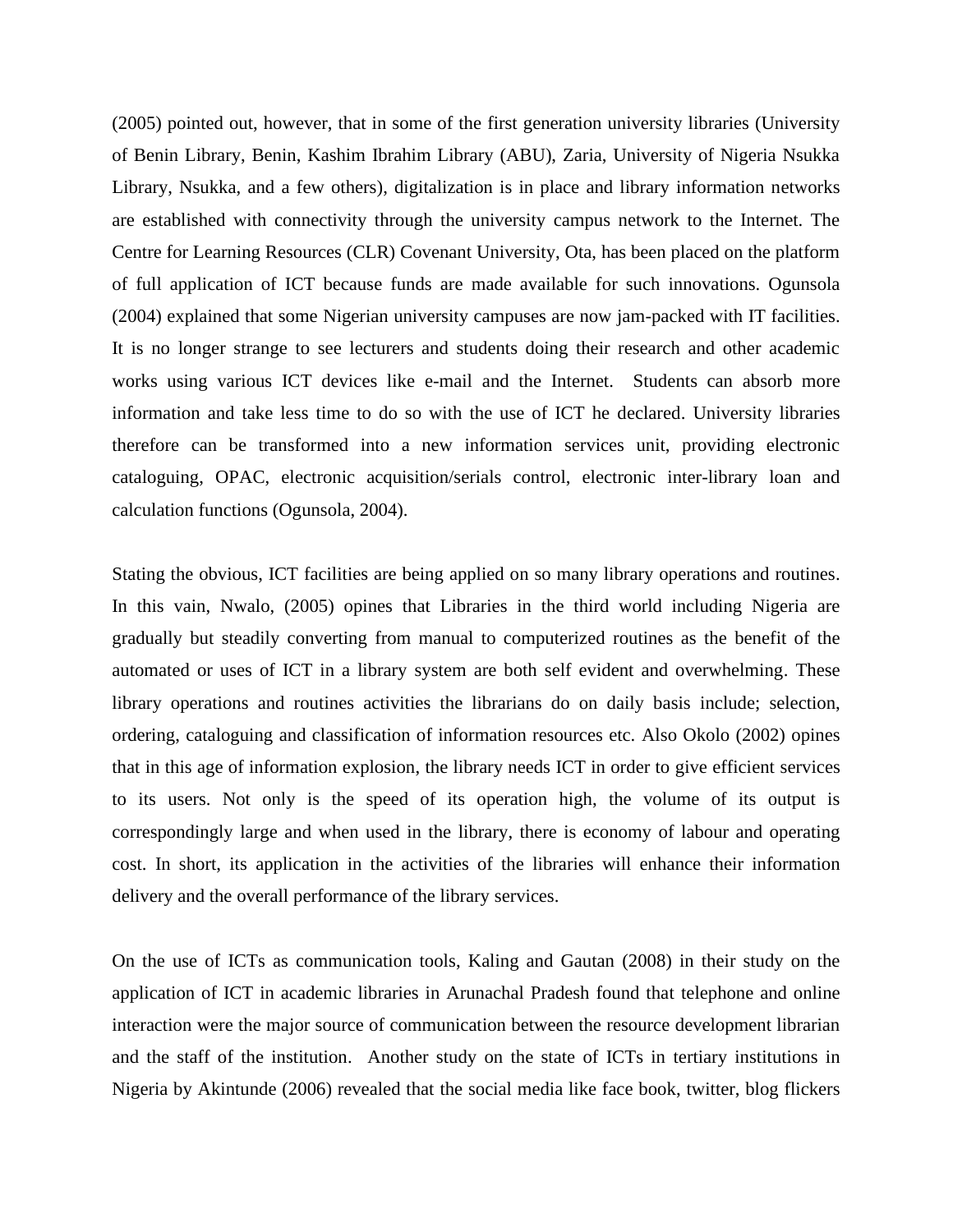were used to reach out to department and faculty library board on issues of selection of library resources before the acquisition proper. Tinio (2002) noted that through the use of computer network, internet to interact with the information resource vendors, book sellers and publishers, the resources development librarian can use their website for comparison and quotation of what the library wants to acquire. Mosuro (2000) noted that this will enable the librarian to determine what the actual demand is. Information on borrowing can also be compared with the current stock to ascertain which books are hardly used. Computer is used to check the users' statistics.

.

In an automated catalogue library, patrons use keywords to search for resources and their various locations in the library. With the Internet, it is possible to search for catalogues of other libraries remotely. This is far better than the manual system of surfing through card catalogues of materials only within a library (.Barton & Waters, 2004). From the users' point of view the cataloguing module of the automated system is the most powerful and useful part of the library. As the advantages are multifarious which include sophisticated searching of the library stock, link to the circulation control system so that not only can a borrower ascertain that the library holds a particular item but can also see its loan status at the time, that if an information resource is loaned out, the user will know when it is to be returned and be able to put a hold on it, he search facility is very flexible, allows searching for items such as author, title, accession number as well as class mark/call number and its greatest power for users being the search on subject keyword or word in title.(Adebisi, 2009)

Ezeani (2010) writes on customer services using ICT and states that borrowers can carry out selfissue over the Internet in certain libraries. He explained that an automated system checks the status of the borrower to ascertain if lending limits have been reached. The borrower automatically is made to see which other items they have on loan. If a requested book is damaged and is out of circulation, this is often revealed by the computer and the patrons are further provided the opportunity to reserve the desired item on line. Data provided by the circulation control module of the automated management system can make a significant contribution to the successful management of stock he added. According to Reed-Scott (2000), libraries currently face the intellectual problems of determining what should be preserved and what should deteriorate and on this Njeze (2012) found out in his study that the most common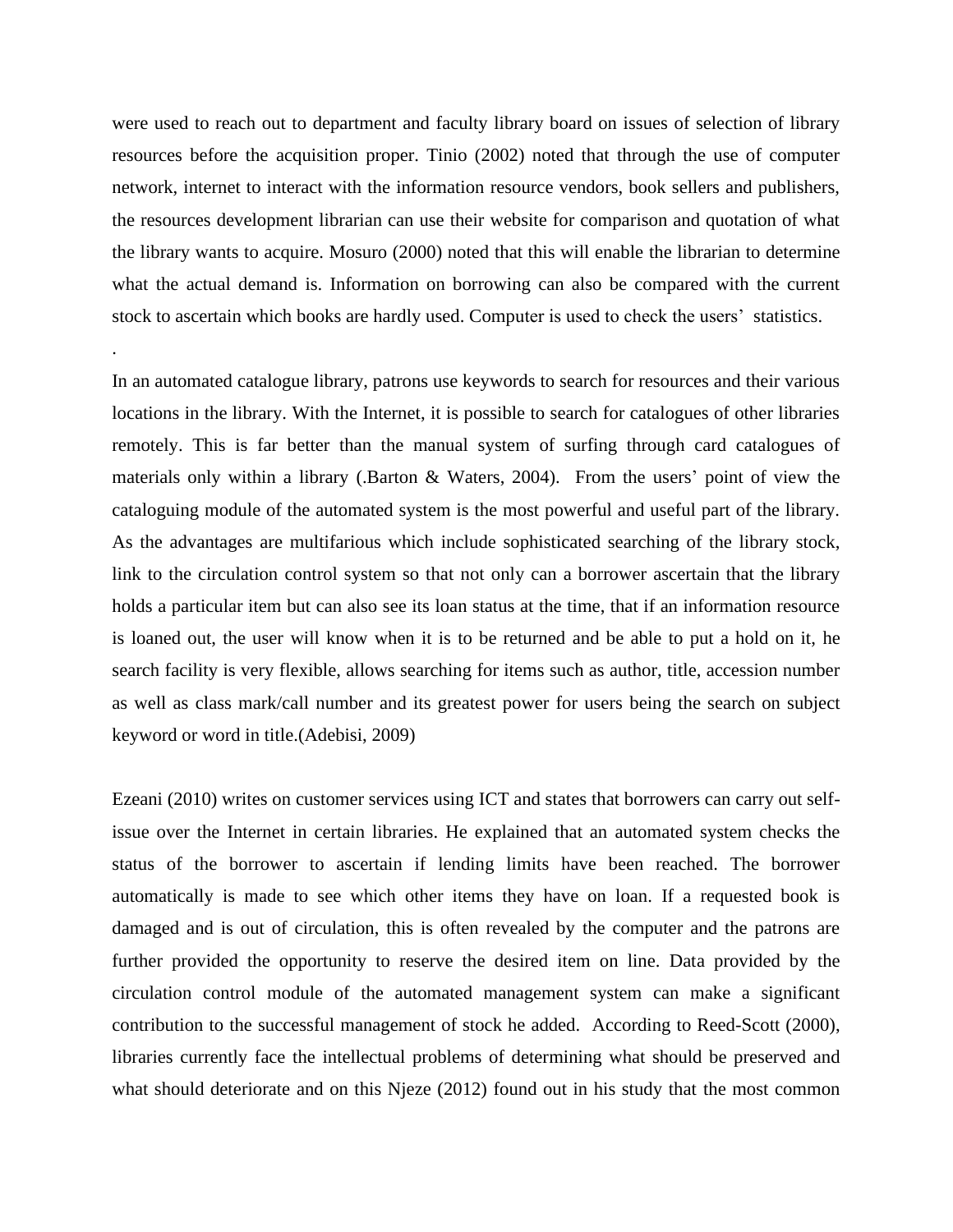storage device is flash drive (29%); database 31%, library software 31%, computer hard-drive 31%, and tape recorder57%.

In respect of usability ICT facilities in university libraries, studies did show that 33% of the respondents use ICT facilities for web browsing, 21%, 17% and 13% of the respondents used the ICT facilities for class assignment, career advancement, and project writing, respectively while 8% of them use the ICT resources for scholarship purposes and charting with colleagues (Adeniji*, Adeniji and Oguniyi* 2011; Ani *et al* ,2007 & Edoka and Anunobi, 2010). Generally the above studies reveal that the studied university libraries were using ICT facilities for library preservation especially serials and public services function, acquisition and processing functions,, Photocopiers for their serials duplication, personal computers and CD-ROMs,. Printers, diskettes, LAN and OPAC the Internet; and scanner, fax machine, CD writer and CD ROM at a very low level. While all the libraries were found not using e-mail and WAN facilities in their library functions. It was discovered that only personal computers and photocopiers were the ICT facilities being used by the staff of the studied university libraries.

In their study on information technology facilities and applications in some Nigerian research and university libraries; Idowu and Mabawonku (1999) found that 92.3% of the thirteen (13) federal universities studied were using the TINLIB software for their automation projects, while 15.4% of the universities were using CDS/ISIS. Akintunde (2004) pointed out that the library used ICT in management of library administration, processing of library materials, developing online resources, accessing online resources, developing offline resources, accessing offline resources and providing service to clients. Igben and Akobo (2007) studied the state of Information and Communication Technology (ICT) in libraries in Rivers State, Nigeria. and discovered that 75% of the libraries studied used computers for the operations of their libraries To determine the level of ICT usage for the management of library resources in Nigerian federal universities, especially the cataloguing of the library information resources through the use of automated software, Imo and Igbo (2011) in their study on the challenges of software use in Nigerian university libraries found out that more than 75% of the university libraries surveyed have used more than one software in their automation projects. These university libraries mostly migrated from TINLIB (The Information Navigator Library) management software to other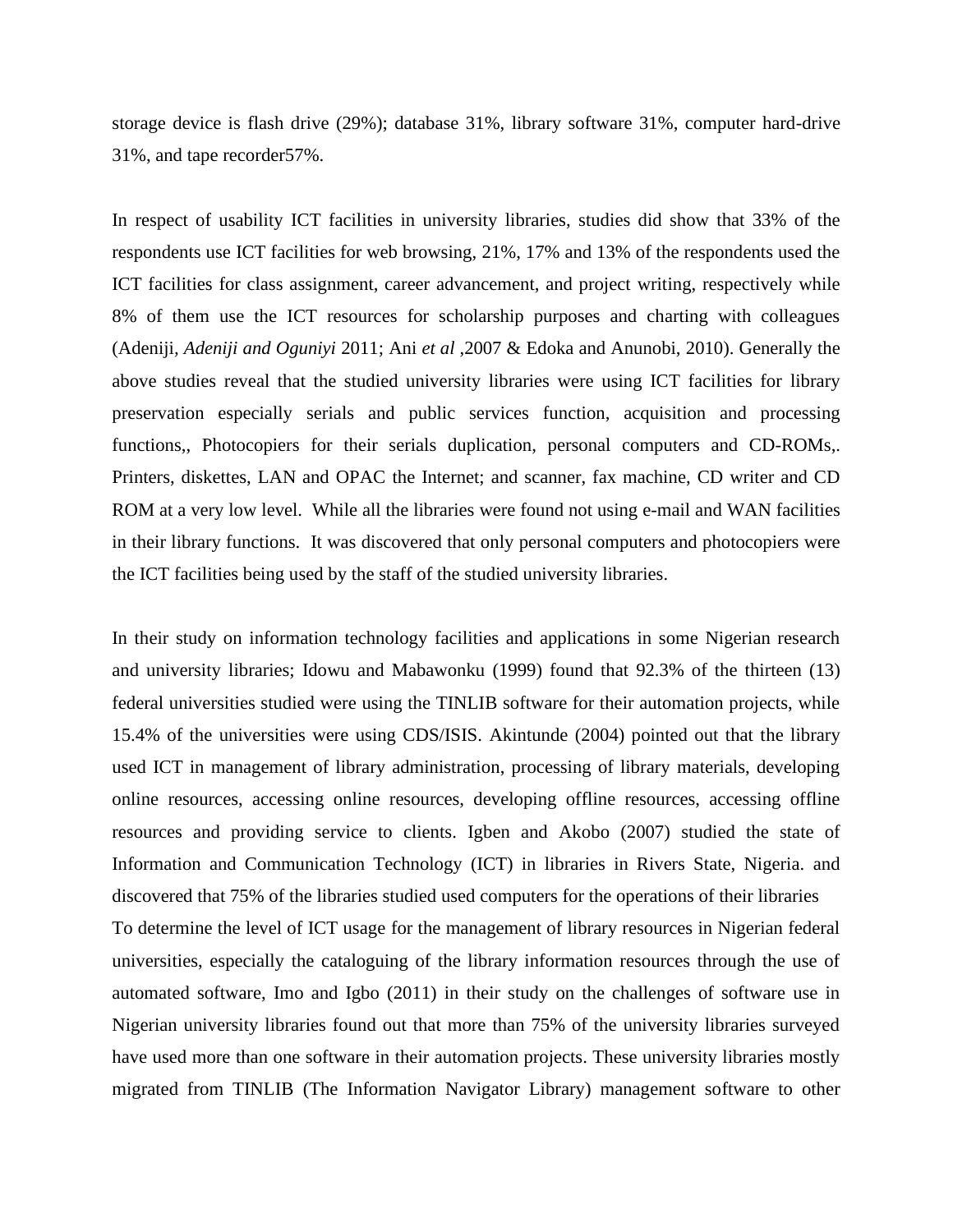software regimes. The survey also showed that these libraries had made use of seven types of software, namely TINLIB, GLAS, Alice for Windows, Lib+ (X-Lib), Virtua, E-Lib. SLAM and CD-ISIS. This indicates that apart from TINLIB software which was introduced to these university libraries by the National Universities Commission (NUC), there is no attempt by these libraries to adopt a common software platform. Furthermore, Krubu and Osawaru (2011) inferred in their study that the impacts of new technologies are felt by libraries in every aspect. Computing technology, communication technology and mass storage technology are some of the areas of continuous development that reshape the way that libraries access, retrieve, store, manipulate and disseminate information to users.

Studies have shown that competence of staff can make or mar the optimal utilization of ICTs in the management of any university library. As revealed, majority of librarians are trained in the traditional methods of librarianship. In view of this, Morgan (1998) argued thus: in today's world, why would anybody trust a librarian whose profession is about information and knowledge, who had not mastered a computer? This argument explains why librarians must acquire computer knowledge to be committed to providing ICT-based services. Librarians have found themselves in a new environment, otherwise known as digital environment. The environment is characterized with uncertainties and increasing complexities of digital technology (Nwakama, 2003). Librarians need ICT skills for a number of reasons. The new working environment has become a competitive one and many players are now involved in information provision which include, Internet cafe, mobile communication media, ICT staff, and many others in the information profession (Wittmer, 2001). Some of these players especially the internet café providers lack the necessary IT skills to obtain quality information (Stubbings and McNab, 2001). Librarians will be called upon to act as both educators and intermediaries (Sharp, 2002). New services are emerging in the new working environment. Published works in this area revealed these trends; too much emphasis has been placed on the development of ICT infrastructure in developing countries, and not enough considerations have been given to human resource development (Lim, 1999; Jensen, 2002; Magara, 2002). Aschroft and Watts (2005) observed that in Africa, one in a hundred people has access to a Personal Computer. They added that there is a significant skills gap among information professionals in Nigeria, which has resulted in serious under utilization of electronic resources in many libraries in Nigeria. Ramzan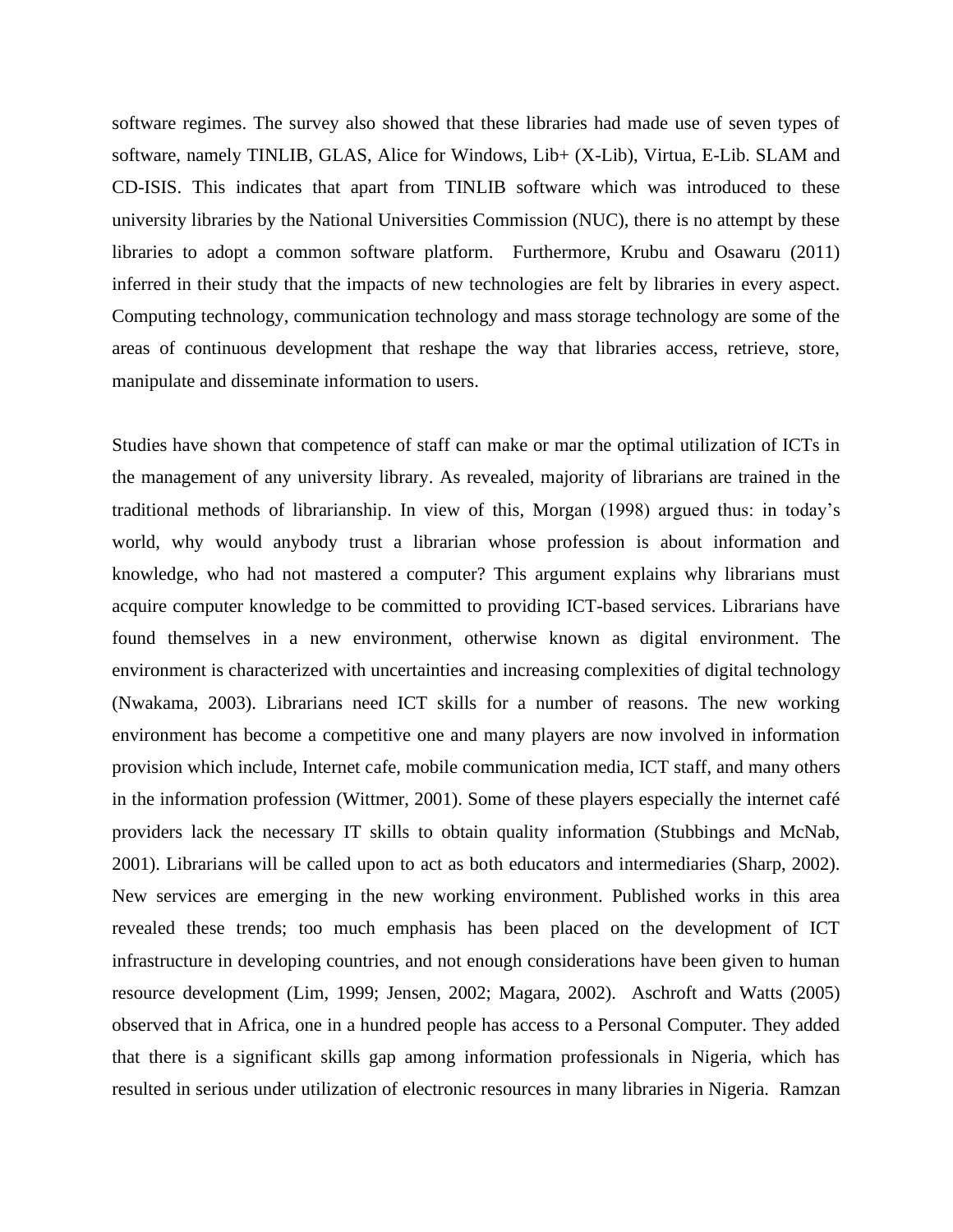(2004) noted that the application of ICT to library processes will help librarians develop appropriate ICT skills. Librarians therefore are expected to possess these ICT knowledge and skills: operating system, packages and programming languages, web awareness, technical skills and knowledge of online services. Warmwin (1998) states that as computers have assumed such a central role in our profession over the years, we need to know more about them. It is therefore imperative for librarians to have technical skills and subject knowledge so as to add value to library services for user. Morgan (1998) considered other skills such as elementary programming of one or two languages, project management, and change management charge. Islam and Islam (2007) also observed that librarians must develop the competencies to carry out effective searches on CD-ROMs, OPAC, on the web and other electronic databases. Pairy (2007) outlined the ICT kills of librarians as database management, web development, management of multiple media, metadata skills, knowledge of standards such as Z39.50 and Dublin Core. Levine (2007) listed some of the ICT skills to include but not limited to word processing skills, spread sheet skills, database skills, electronic presentation skills, web navigation skills, website design skills, e-mail, management skills, Windows Explorer skills, etc which will enable the library staff to manage the resources. Nyamboga (2007) enumerated the ICT skills among librarians as operating systems, packages and programming languages, knowledge of library automation software, web awareness, knowledge of online facilities/services, technical services, and managerial skills. The use of training tools has been found to be effective in training library academic staff.

It has also been discovered that there are many challenges militating against the optimal utilization of ICTs in the management of university library. In their study on the challenges of managing information and communication technologies for education in Tanzania observed that. As noted while new technologies have added value to library services by presenting new modes of collecting, storing, retrieving and providing information, they have also brought new challenges and aggravated some of the challenges that had faced libraries before. The challenges relate to acquisition of ICTs, preservation of electronic information resources, maintenance and security issues, training of users, and general lack of awareness and commitment among library stakeholders (Emmanuel & Alfred,2008). Walmiki and Ramakrishnegowda (2009) studied ICT infrastructure in university libraries of Karnataka and found that most of the libraries lacked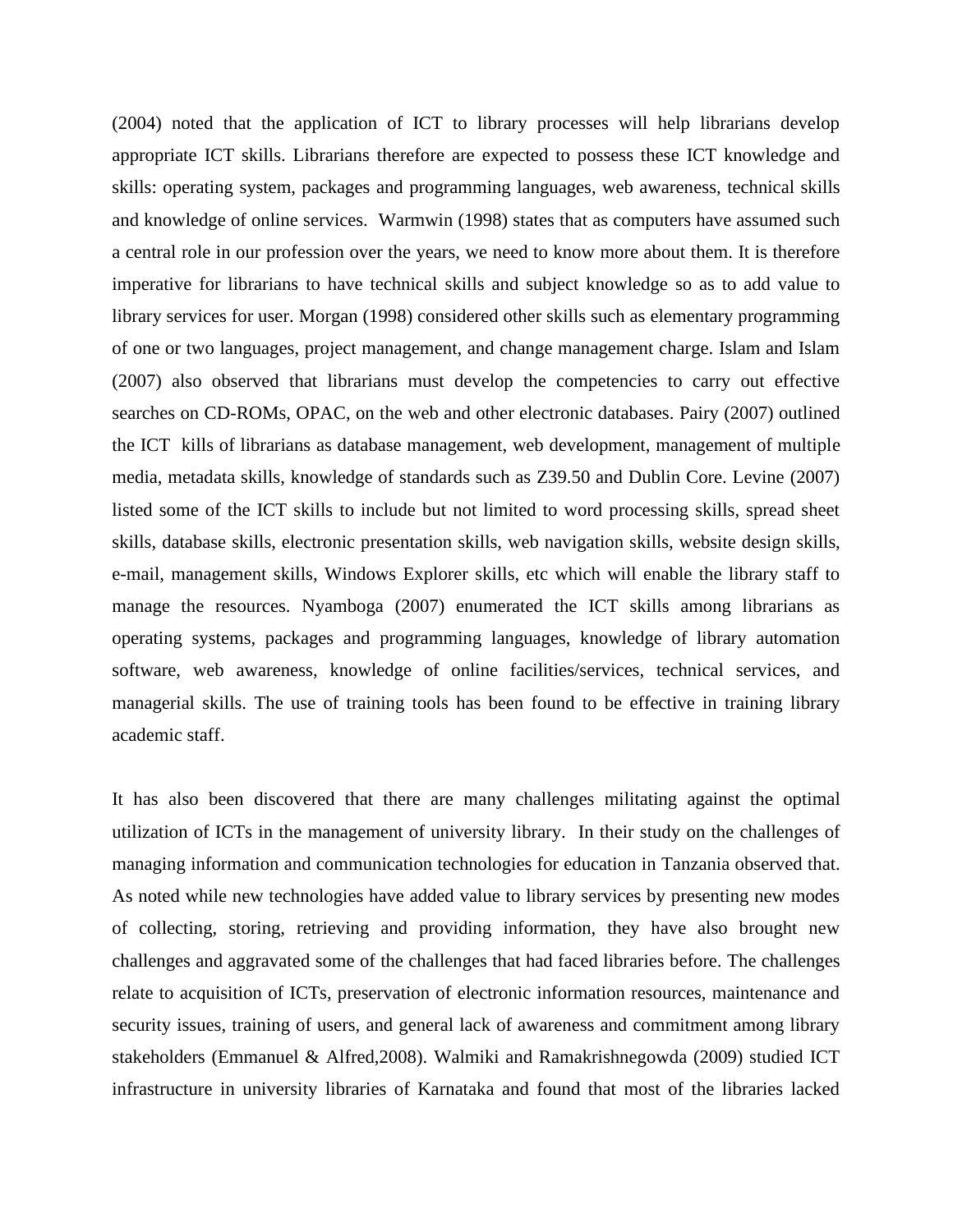sufficient hardware, software facilities and do not have adequate internet nodes and bandwidth. The campus LANs were not fully extended to exploit the benefits of digital information environment. Sivakumaren, Geetha & Jeyaprakash (2011) in their study on ICT facilities in university libraries in India found that computers, printers, scanners and photocopiers were most of the facilities used and the application of ICTs has increased the library functions and users' expectations have increased due to development in technologies. Jordan (2003) was of the opinion that barriers to adequate ICT skills training in developing countries arose from both lack of ICT literacy and the fact that many local library schools failure to integrate ICTs into their curricular has greatly affected the performance of library staff. Other barriers or constraints as enumerated by Ashcroft and Watts (2005) include shortage of technology literate staff in libraries, the lack of skilled human resources to install and manage computer networks, and poor funding to develop ICT skills in existing staff.

Adeleke and Olorunsola (2010) studied ICT and library operations and found that ICT facilities were the major constraints facing libraries in the use of tools. Shafi-Ullah and Roberts (2010) found that ICT infrastructure is necessary to provide a research culture in higher education institutions and recommended allocating funds for ICT infrastructure. Etebu (2010) studied ICT availability and found that the situation is not encouraging. Adeniji, Adeeniji and Ogunbiyi (2011) added that there are several problems militating against the respondents using the ICT facilities in their various campuses in Nigerian universities, such factors include power outage, the high cost of connectivity, lack of ICT skills, interconnectivity problem and obsolete equipment. Most of these challenges are to be overcome by both the library management and information providers before they can satisfy the information needs of their numerous users on daily basis. This finding correlates with Missen *et al* (2007) as cited by Okon (2007). Imo and Igbo (2011) noted in their study that most Nigerian universities changed software averagely within five years of use. This length of time does not show evidence of adequate experimentation with the software. The reasons given ranged from inadequate technical support for the software lack of proper feasibility studies deficiencies discovered to high cost of maintenance, Inadequate technical support and lack of proper feasibility studies are two technical areas which need to be properly taken care of if software use in Nigeria university libraries is to be meaningful.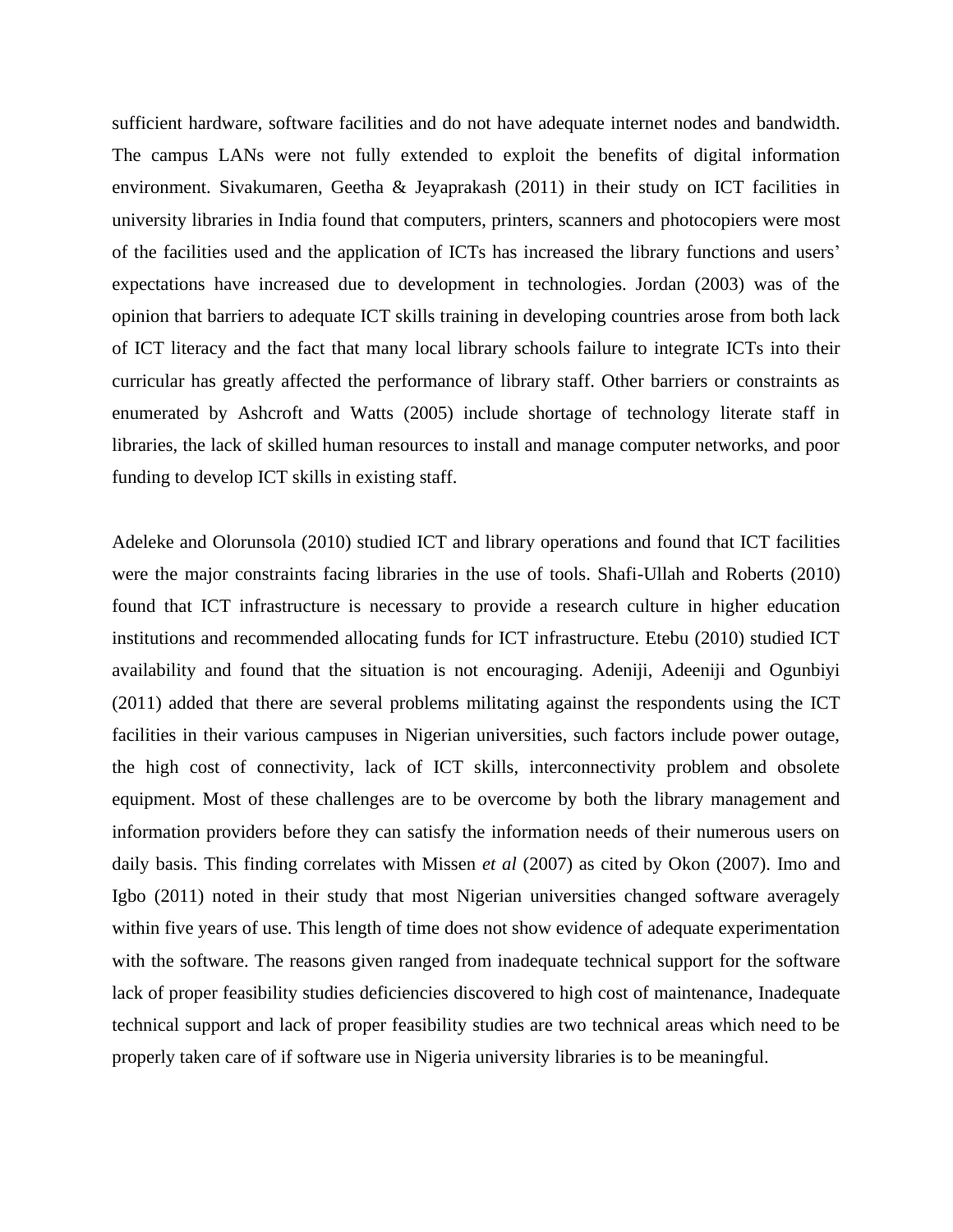Martel (2003) argued that because technology changes often, roles are grabbed on the fly noting that experts in one piece of software with its related slice of the information world might be obsolete with the release of a new piece of software with a new slice of the world. Inadequate knowledge of this among software users might lead to users subscribing to software with obsolete technology. This he reveals may lead to lack of maintenance support spearheaded by lack of proper planning and evaluation of software before acquisition and Zaid (2008) see these as great challenge in managing library software.

Afolabi and Ogunbiyi (2011) highlighted some of the challenges encountered in the library in ICT application to include: lack of adequate finance and cost of ICT facilities, shortage of manpower and low level of ICT compliance: power outage: occasional system failure/ poor maintenance of ICT equipment: Staff attitude towards ICT utilization/technophobia: Several studies, according to Ezeani (2000) have showed that older librarians find it difficult to use some of these newer technologies. Inadequate training and technical/skilled manpower: Frequent change in technology which might lead to total overhauling of the existing system and Lack of ICT policies/ inability of the government to monitor effectively the policy on information technology:

#### **3.0. Methodology**

#### **3.1 Research Design**

The survey research method was adopted for the study. This is because of the numerous advantages attributed to it by statisticians and professionals such as Busha and Harter (1980), Aina and Ajiferuke (2002). They observed that survey method/design could be conveniently used in the study of large and small populations without sacrificing efficiency in addition to time and money and accuracy.

#### **3.2 Population of the Study**

The targeted population for the study was all federal university libraries in Nigeria. Due to certain factors which include distance, the study population was limited to Alex Ekwueme Fedderal University, Ikwo, Nigeria library which is a microcosm of the macrocosm called federal university libraries on the ground that they all share the same characteristics needed for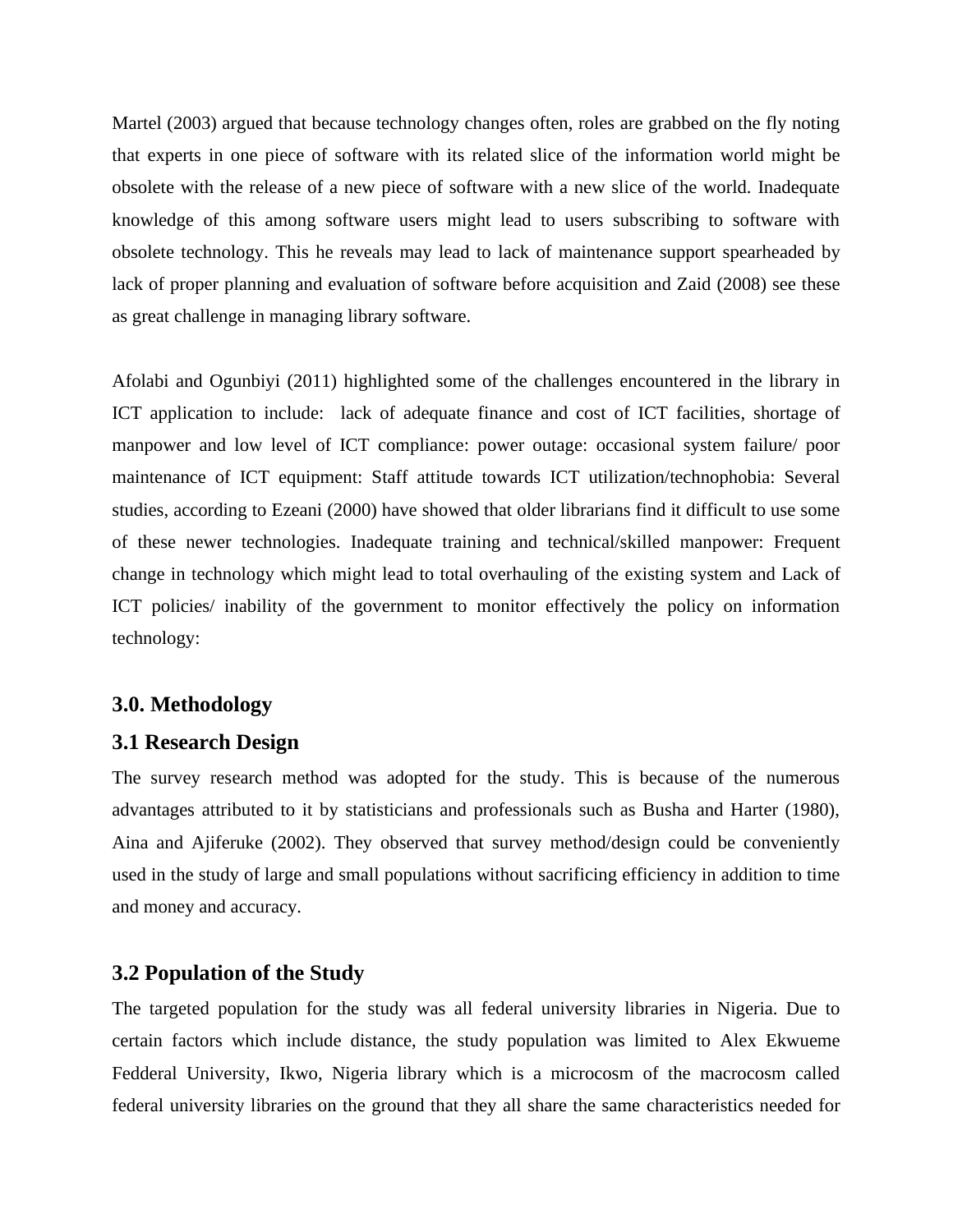the study. However, the subjects of the study were the staff that manages the information in the library. They include; Acquisitions and Collection Development Unit, Cataloguing and Classification Unit, Reference Services Unit Circulation Unit and Information, Communication Technology Division, Serial Management Unit and the University Librarian. The choice of the library staff in these divisions was informed by their being involved in the management

#### **3.3. Sample and Sampling Techniques**

All the 45 members of staff of the university library were used for this study. This is due to the fact that the population of the study is not too large; thereby allowing the researcher to provide treatment to each of the staff. Purposive sampling technique was used for this study because every member of the population was needed to form the sample.

#### **3.4. Instruments for Data Collection**

The research instruments used are questionnaire and observation. The questionnaire was designed essentially for collection of data on the application of Information and Communication Technologies to the management of university library. . The questionnaire collected data that provide answers to the research questions and hypothesis raised in the study. The questionnaire contained five (5) sections: Section A gave an insight on the type of ICT facilities available and being used for the management of the library B looked at the library operations and routines ICT facilities are applied for the management of library information resources; Section C ascertain the extent to which ICT facilities utilization have affected the management of library information resources; Section D looked at staff ICT competences in the management of library information resources; Section E looked at the challenges in the utilization of ICT facilities in the management of library.. The observation method was used to fill the information gap that the questionnaire did not give, especially from the University Librarian.

#### **3.5. Validity and Reliability of the Instrument**

In order to ensure that the questionnaire was capable of eliciting the required data and information used for this study, it was validated by three experts one from the Department of Library and Information Science, Abia State University, Uturu, Nigeria and two from the Department of computer Science, Alex Ekwueme Federal University Ikwo, Nigeria. Corrections,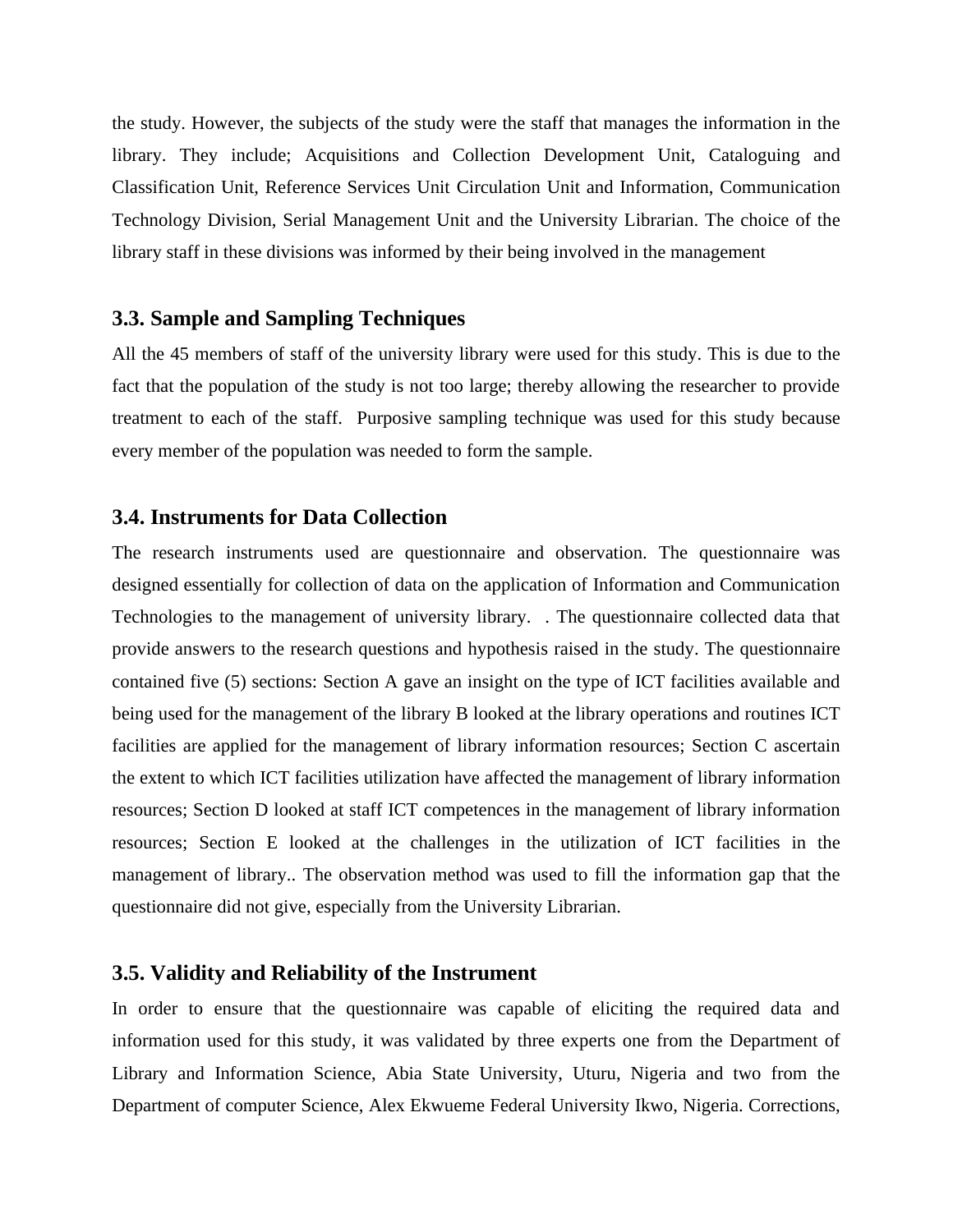vetting and suggestions by the aforementioned were incorporated in the final copy before administering it. The reliability of the instrument was established by conducting a pilot study within two weeks at the University of Nigeria Nsukka Library. The result of the pilot study was used to determine the reliability coefficient of the questionnaire which stood at 0.81.

#### **3.6. Methods for Data Analysis**

The data collected for this research were presented and analyzed using descriptive and inferential statistics in order to obtain relevant answers to the research questions formulated and also test the hypothesis respectively. In this regard, frequency distribution tables, simple percentages, charts were used to present and analyze data collected while the hypothesis at 0.05 level of significance, was tested using Pearson Product Moment Correlation Coefficient was used to test.

#### **4. 0. Presentation and Analysis of Data**

Data collected and presented in this section, took the turn of the research objectives and questions

|                        |        | <b>SA</b> |              | A      |              | DA     |        | <b>SDA</b> |
|------------------------|--------|-----------|--------------|--------|--------------|--------|--------|------------|
| Items                  | F      | $\%$      | $\mathbf{F}$ | $\%$   | $\mathbf{F}$ | $\%$   | F      | $\%$       |
| Computers              | 45     | 100       | $\ast$       | $\ast$ | $\ast$       | $\ast$ | $\ast$ | $\ast$     |
| scanners               | 18     | 40        | $\ast$       | $\ast$ | 14           | 31.11  | 13     | 28.89      |
| <b>VCD</b>             | 30     | 66.67     | $\ast$       | $\ast$ | 3            | 6.67   | 12     | 26,66      |
| $CD$ -rom              | 39     | 86.67     | $\ast$       | $\ast$ | $\ast$       | $\ast$ | 6      | 13.33      |
| <b>Barcode readers</b> | $\ast$ | *         | *            | *      | $\ast$       | *      | 45     | 100        |
| Internet               |        |           |              |        |              |        |        |            |
| facilities             | 31     | 68.89     | 5            | 11.11  | ∗            | ∗      | 9      | 20         |
| Telephones             | 45     | 100       | $\ast$       | $\ast$ | $\ast$       | $\ast$ | $\ast$ | $\ast$     |
| Photocopiers           | 45     | 10        | $\ast$       | $\ast$ |              | $\ast$ | $\ast$ | $\ast$     |
| Memory cards           | $\ast$ | $\ast$    | $\ast$       | $\ast$ | $\ast$       | $\ast$ | 45     | 100        |
| Flash drive            | 5      | 11.11     | $\ast$       | $\ast$ | $\ast$       | $\ast$ | 40     | 88.89      |
| Radio                  | $\ast$ | $\ast$    | $\ast$       | $\ast$ | $\ast$       | $\ast$ | 45     | 100        |
| Library website        | 45     | 100       | $\ast$       | $\ast$ | $\ast$       | $\ast$ | $\ast$ | $\ast$     |
| Electronic             |        |           |              |        |              |        |        |            |
| shelves                | $\ast$ | $\ast$    | $\ast$       | $\ast$ | $\ast$       | $\ast$ | 45     | 100        |
| Computerized           |        |           |              |        |              |        |        |            |
| exit door              | $\ast$ | $\ast$    | $\ast$       | $\ast$ | $\ast$       | $\ast$ | 45     | 100        |
| Databases              | 45     | 100       | ∗            | ∗      | *            | ∗      | $\ast$ | $\ast$     |

**Table 1**: Type of ICT facilities available for the management of the university library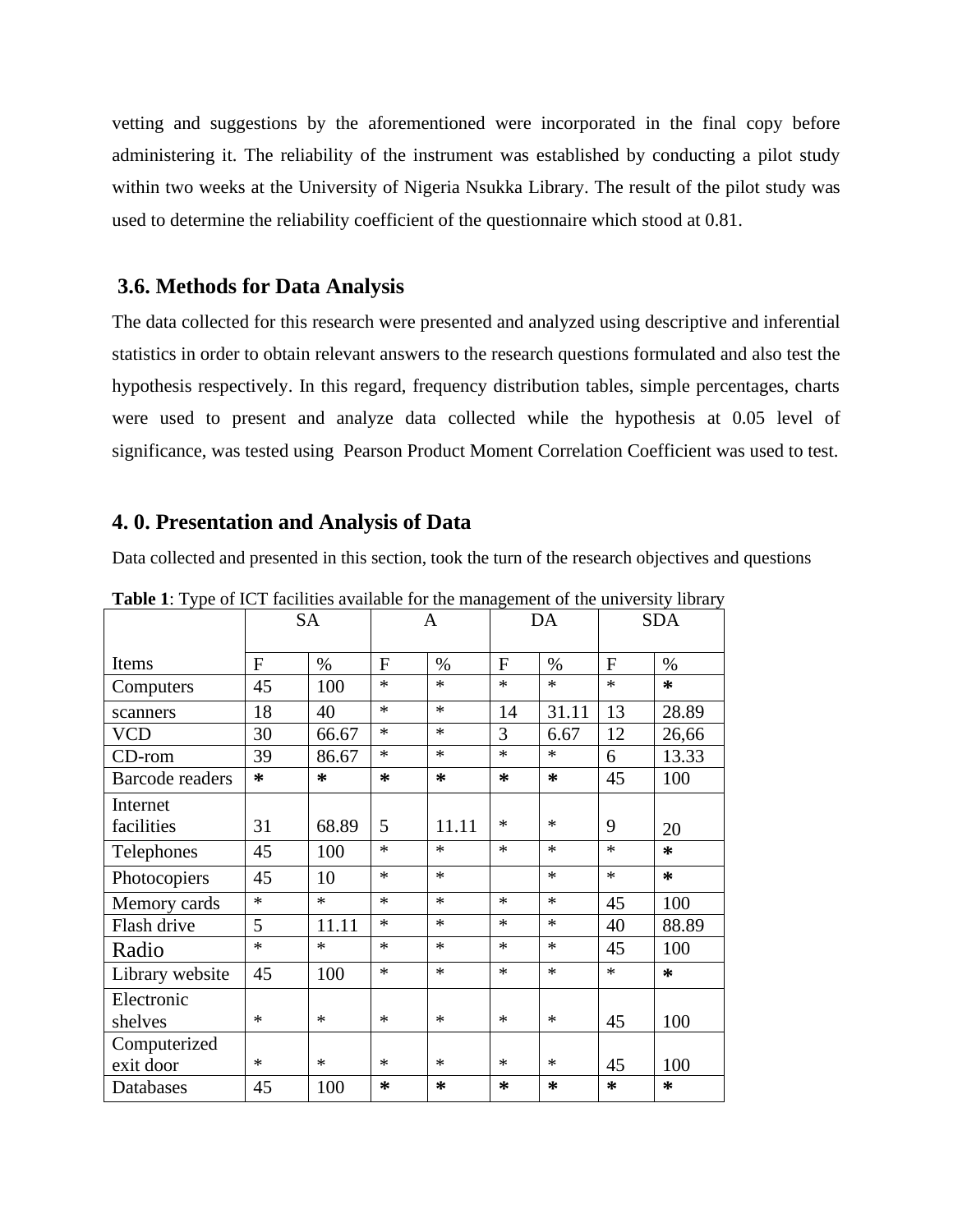|                                                                        | $\sim$<br>m | -74<br>ጣ |  | $\sim$<br>$\mathbf{r}$ | $\sim$ | $\sim$<br>m | $\sim$<br>$\mathbf{r}$ | m |
|------------------------------------------------------------------------|-------------|----------|--|------------------------|--------|-------------|------------------------|---|
| $**v_0$ CA-Ctrongly Agree, $A-Aq$ and $DA-dip_0q$ CDA-Ctrongly Disease |             |          |  |                        |        |             |                        |   |

\*\*Key: SA=Strongly Agree, A=Agree, DA=disagree, SDA=Strongly Disagree

Table 1 above displays data on types of ICT facilities available for the management of the university library. The data showed that computer, telephones, photocopiers, library website and databases with 100% responses respectively were the most available in the management of the library while, barcode readers, memory cards, radio, electronic shelves and computerized exit door were not in use as the 45 respondents or 100% indicated SDA of their availability. Other ICT facilities available in the library include: CD-rom with a SA response of 76.67% or 39 respondents, internet facilities, 31 of the respondents representing 68.89% SA and scanners with a positive response of 40% or 18 respondents (see figure for the standing)

| Items                  |        | <b>SA</b> |              | A      | DA             |        | <b>SDA</b> |        |
|------------------------|--------|-----------|--------------|--------|----------------|--------|------------|--------|
|                        | F      | $\%$      | $\mathbf{F}$ | $\%$   | F              | $\%$   | F          | $\%$   |
| Acquisitions of        |        |           |              |        |                |        |            |        |
| information resources  | $\ast$ | $\ast$    | $\ast$       | $\ast$ | 45             | 100    | ∗          | $\ast$ |
| οf<br>Processing       |        |           |              |        |                |        |            |        |
| information resources  | 45     | 100       | $\ast$       | $\ast$ | $\ast$         | $\ast$ | $\ast$     | $\ast$ |
| Storing of information |        |           |              |        |                |        |            |        |
| resources              | 34     | 75.56     | $\ast$       | $\ast$ | $\overline{2}$ | 4.44   | 9          | 20     |
| Retrieval of           |        |           |              |        |                |        |            |        |
| information resources  | $\ast$ | $\ast$    | 36           | 80     | 9              | 20     | ∗          | $\ast$ |
| Dissemination of       |        |           |              |        |                |        |            |        |
| information resources  | 14     | 31.11     | $\ast$       | $\ast$ | $\ast$         | $\ast$ | 31         | 68.89  |
| Preservation and       |        |           |              |        |                |        |            |        |
| conservation of        |        |           |              |        |                |        |            |        |
| information resources  | 25     | 55.56     | 10           | 22.22  | $\ast$         | $\ast$ | 19         | 43.22  |
| Weeding of             |        |           |              |        |                |        |            |        |
| information materials  | $\ast$ | $\ast$    | $\ast$       | $\ast$ | $\ast$         | $\ast$ | 45         | 100    |
| Serial control         | 45     | 100       | $\ast$       | $\ast$ | $\ast$         | $\ast$ | $\ast$     | $\ast$ |
| Interlibrary loans     | $\ast$ | $\ast$    | $\ast$       | $\ast$ | $\ast$         | $\ast$ | 45         | 100    |
| <b>OPAC</b>            | $\ast$ | $\ast$    | 45           | 100    | $\ast$         | $\ast$ | $\ast$     | $\ast$ |

**Table 2:** Library functions where ICT facilities are applied in the management of the library

\*\*Key: SA=Strongly Agree, A=Agree, DA=disagree, SDA=Strongly Disagree

Table 2 above shows the responses of the staff on the library functions where ICT facilities were applied to the management of information resources in the library. The data did reveal that 100% or 45 respondents did SA that ICT facilities are being used in processing of information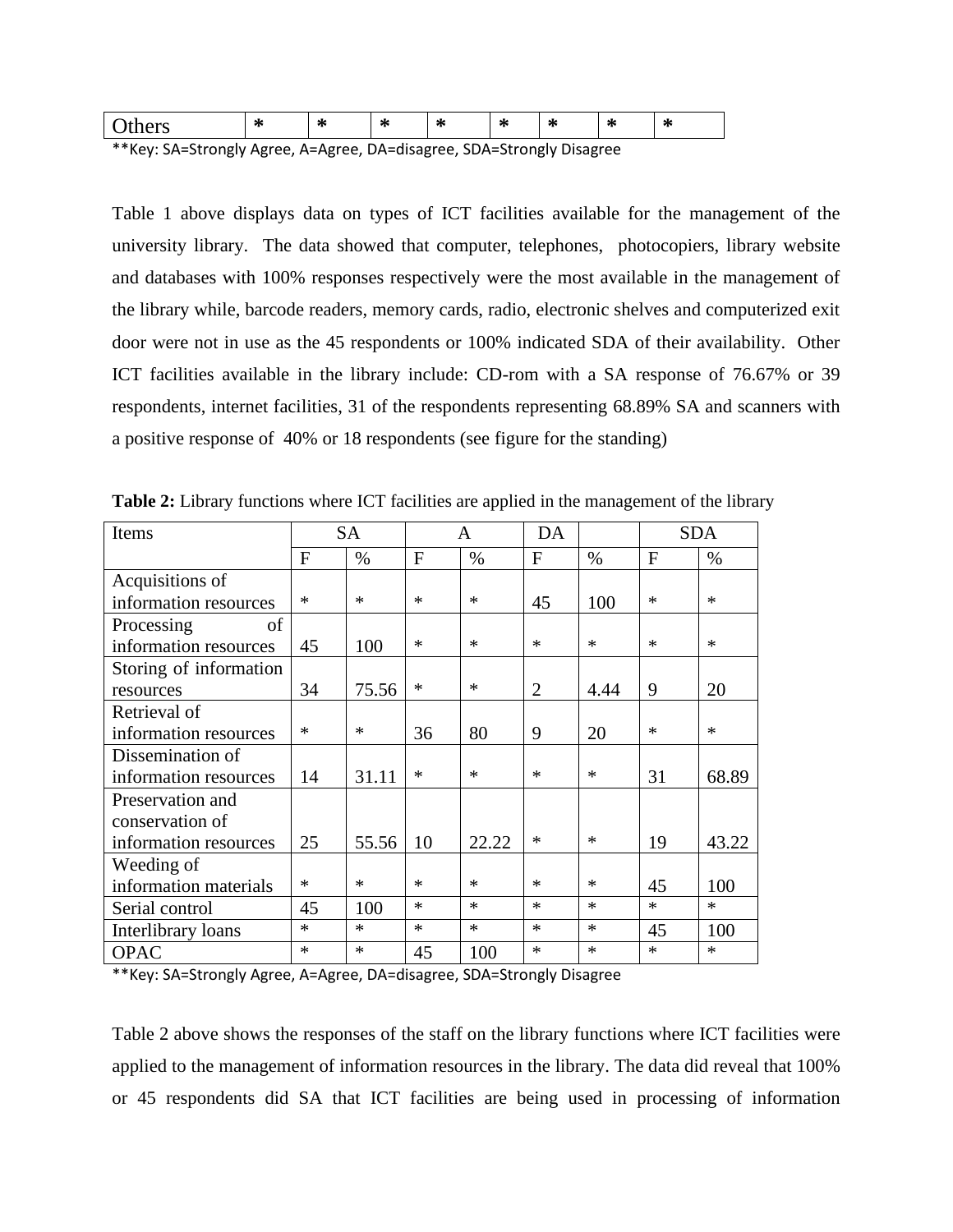resources, OPAC and serials control in the library. The same number of respondents, also SDA that ICT facilities were being used in weeding of information materials and in interlibrary loans. 36 of the respondents agreed that it is used in the retrieval of information resources, 35 or 77.78% affirmed that it is being used in Preservation and conservation of information resources, 34 or 75.56% agreed that it is used in storing of information resources. The data further showed that the library does not utilize ICT facilities in the dissemination of information resources to users with a negative response of 68.89% representing 31 respondents.

**Table 3:** ICT facilities applications in library operations and routines for information resources management in the university library:

| Items                   |              | <b>SA</b> |                | A      | DA             |        | <b>SDA</b>     |        |
|-------------------------|--------------|-----------|----------------|--------|----------------|--------|----------------|--------|
|                         | $\mathbf{F}$ | $\%$      | $\overline{F}$ | $\%$   | $\mathbf F$    | $\%$   | $\overline{F}$ | $\%$   |
| Selection of library    |              |           |                |        |                |        |                |        |
| resources               | 45           | 100       | *              | $\ast$ | $\ast$         | $\ast$ | $\ast$         | $\ast$ |
| of<br>Ordering          |              |           |                |        |                |        |                |        |
| information resources   | $\ast$       | $\ast$    | 32             | 71.11  | 3              | 6.67   | 10             | 22.22  |
| Use<br>of<br>publisher  |              |           |                |        |                |        |                |        |
| catalogue               | 34           | 75.56     | *              | $\ast$ | $\overline{2}$ | 4.44   | 9              | 20     |
| Purchasing of           |              |           |                |        |                |        |                |        |
| information resources   | $\ast$       | $\ast$    | 36             | 80     | 9              | 20     | $\ast$         | $\ast$ |
| Payment for             |              |           |                |        |                |        |                |        |
| information resources   | 34           | 75.56     | *              | $\ast$ | *              | $\ast$ | 11             | 24.44  |
| Cataloguing             |              |           |                |        |                |        |                |        |
| /classification of      |              |           |                |        |                |        |                |        |
| information resources   | 45           | 100       | $\ast$         | $\ast$ | $\ast$         | $\ast$ | $\ast$         | $\ast$ |
| Charging and            |              |           |                |        |                |        |                |        |
| discharging of          |              |           |                |        |                |        |                |        |
| information resources   | $\ast$       | $\ast$    | *              | $\ast$ | *              | $\ast$ | 45             | 100    |
| information<br>Library  |              |           |                |        |                |        |                |        |
| statistics<br>resources |              |           |                |        |                |        |                |        |
| records                 | 45           | 100       | *              | $\ast$ | *              | $\ast$ | $\ast$         | $\ast$ |
| Marketing of library    |              |           |                |        |                |        |                |        |
| information<br>and      |              |           |                |        |                |        |                |        |
| products and services   | $\ast$       | $\ast$    | $\ast$         | $\ast$ | $\ast$         | $\ast$ | 45             | 100    |
| Registration of library |              |           |                |        |                |        |                |        |
| users                   | $\ast$       | $\ast$    | 25             |        | *              | $\ast$ | 20             |        |
| Library Staff/Students  |              |           |                |        |                |        |                |        |
| daily statistic records | $\ast$       | $\ast$    | 13             | 28.89  | *              | $\ast$ | 32             | 7.11   |
| Entrance/ exit to the   |              |           |                |        |                |        |                |        |
| library security        |              |           |                |        |                |        |                |        |
| devices                 | $\ast$       | $\ast$    | $\ast$         | *      | *              | $\ast$ | 45             | 100    |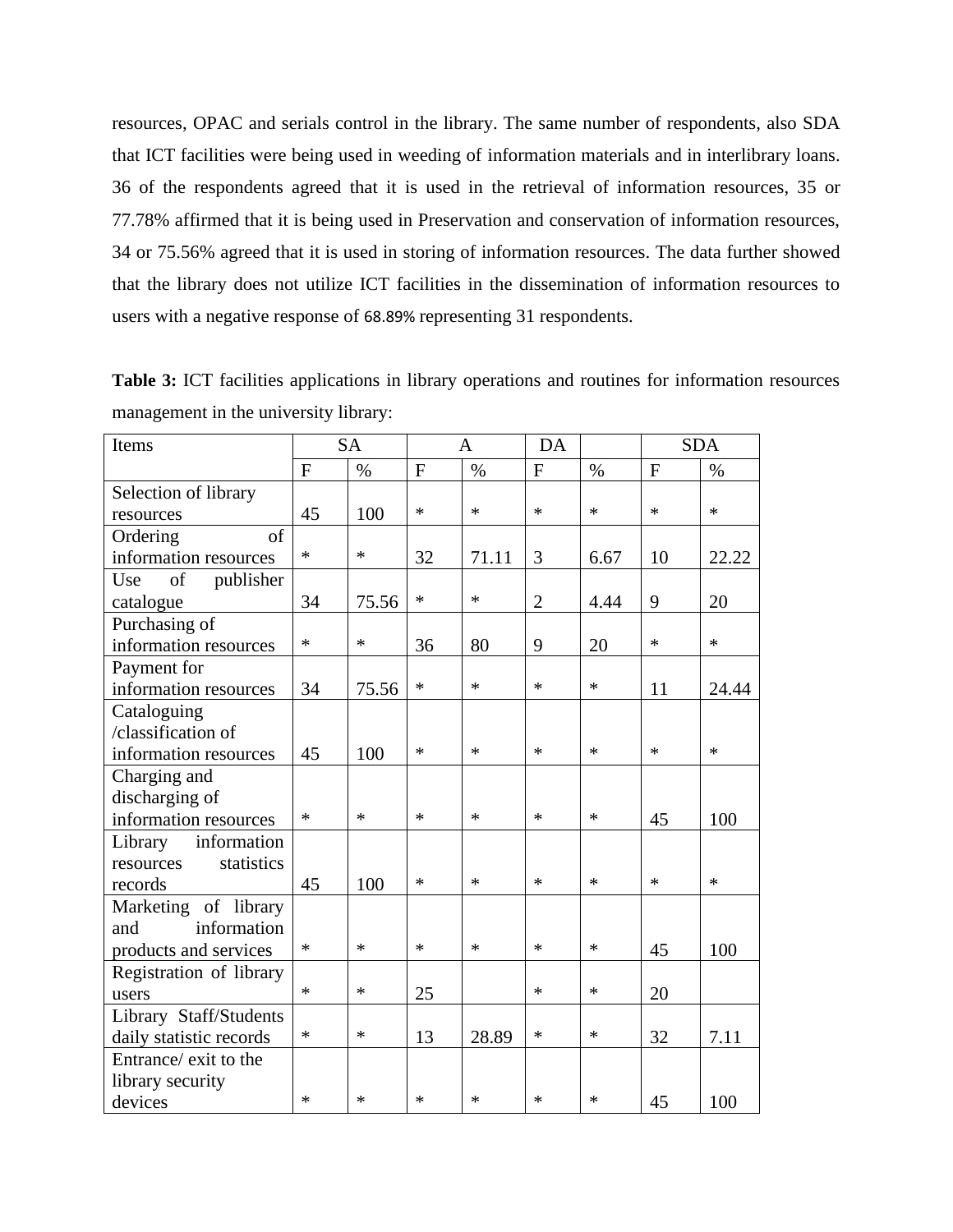| Fire<br>smoke<br>and  |        |        |                          |        |                           |                 |    |       |
|-----------------------|--------|--------|--------------------------|--------|---------------------------|-----------------|----|-------|
| detection             | $\ast$ | $\ast$ | ∗                        | $\ast$ | $\ast$                    | $\ast$          | 45 | 100   |
| Communication         |        |        |                          |        |                           |                 |    |       |
| between library staff | $\ast$ | $\ast$ | 16                       | 35.56  | $\ast$                    | $\ast$          | 29 | 64.44 |
| Surveillance          |        |        |                          |        |                           |                 |    |       |
| information resources |        |        |                          |        |                           |                 |    |       |
| on the shelves        | $\ast$ | $\ast$ | ∗                        | $\ast$ | $\ast$                    | $\ast$          | 45 | 100   |
| $\mathcal{L}$         |        |        | $\cdot$<br>$\sim$ $\sim$ |        | $\alpha$ $\alpha$ $\beta$ | $\cdot$ $\cdot$ |    |       |

\*\*Key: SA=Strongly Agree, A=Agree, DA=disagree, SDA=Strongly Disagree

Table 3 indicates that ICT facilities that are applied in library operations and routine jobs. The data reveal that ICTs are frequently applied in cataloguing and classification of information resources, library information resources statistics records and selection of information resources with a score of 100% respectively. These were followed by Payment for information resources and use of publisher catalogue with scores of 34 (75.56%) respectively.. Library Staff/Students daily statistic records have the least frequency of 13 (38.89%). This is because the library still uses manual system of statistical record and ICT has not been applied in such operations and routines of the library. As can be seen from the data collected good number of the library routine operations are still been done manually.

|                          |        | <b>VHE</b> |        | <b>HE</b> |        | LE     |             | <b>VLE</b> |
|--------------------------|--------|------------|--------|-----------|--------|--------|-------------|------------|
| Items                    | F      | $\%$       | F      | $\%$      | F      | $\%$   | $\mathbf F$ | $\%$       |
| Computers                | 45     | 100        | $\ast$ | $\ast$    | $\ast$ | $\ast$ | $\ast$      | $\ast$     |
| scanners                 | $\ast$ | $\ast$     | 25     | 55.55     | 12     | 26.67  | 8           | 17.78      |
| <b>DVD</b>               | $\ast$ | $\ast$     | $\ast$ | $\ast$    | $\ast$ | $\ast$ | 45          | 100        |
| $CD$ -rom                | 33     | 73.33      | $\ast$ | $\ast$    | 12     | 26.67  | $\ast$      | $\ast$     |
| Digital camera           | $\ast$ | $\ast$     | $\ast$ | $\ast$    | $\ast$ | $\ast$ | 45          | 100        |
| <b>Barcode readers</b>   | $\ast$ | $\ast$     | $\ast$ | $\ast$    | $\ast$ | *      | 45          | 100        |
| Telephones               | 45     | 100        | $\ast$ | $\ast$    | $\ast$ | $\ast$ | $\ast$      | $\ast$     |
| Internet facilities      | 27     | 60         | $\ast$ | $\ast$    | 18     | 40     | $\ast$      | $\ast$     |
| Memory cards             | $\ast$ | $\ast$     | $\ast$ | $\ast$    | $\ast$ | $\ast$ | 45          | 100        |
| Printers                 | 45     | 100        | $\ast$ | $\ast$    | $\ast$ | $\ast$ | $\ast$      | $\ast$     |
| Electronic shelves       | $\ast$ | $\ast$     | $\ast$ | $\ast$    | $\ast$ | $\ast$ | 45          | 100        |
| <b>CCTV</b> surveillance |        |            |        |           |        |        |             |            |
| security system          | $\ast$ | $\ast$     | $\ast$ | $\ast$    | $\ast$ | $\ast$ | 45          | 100        |
| Computerized exist door  | $\ast$ | $\ast$     | $\ast$ | $\ast$    | $\ast$ | $\ast$ | 45          | 100        |

**Table 4: Extent to which ICT facilities are utilized for the management of the university library** 

\*\*Key: VHE=Very High Extent, HE=High Extent, LE=Low Extent, VLE=Very Low Extent

On the extent in which ICT facilities were being utilized in the library, the data gathered as indicated in table 4 above stated clearly that computers, telephones and printers with 100% strongly agreed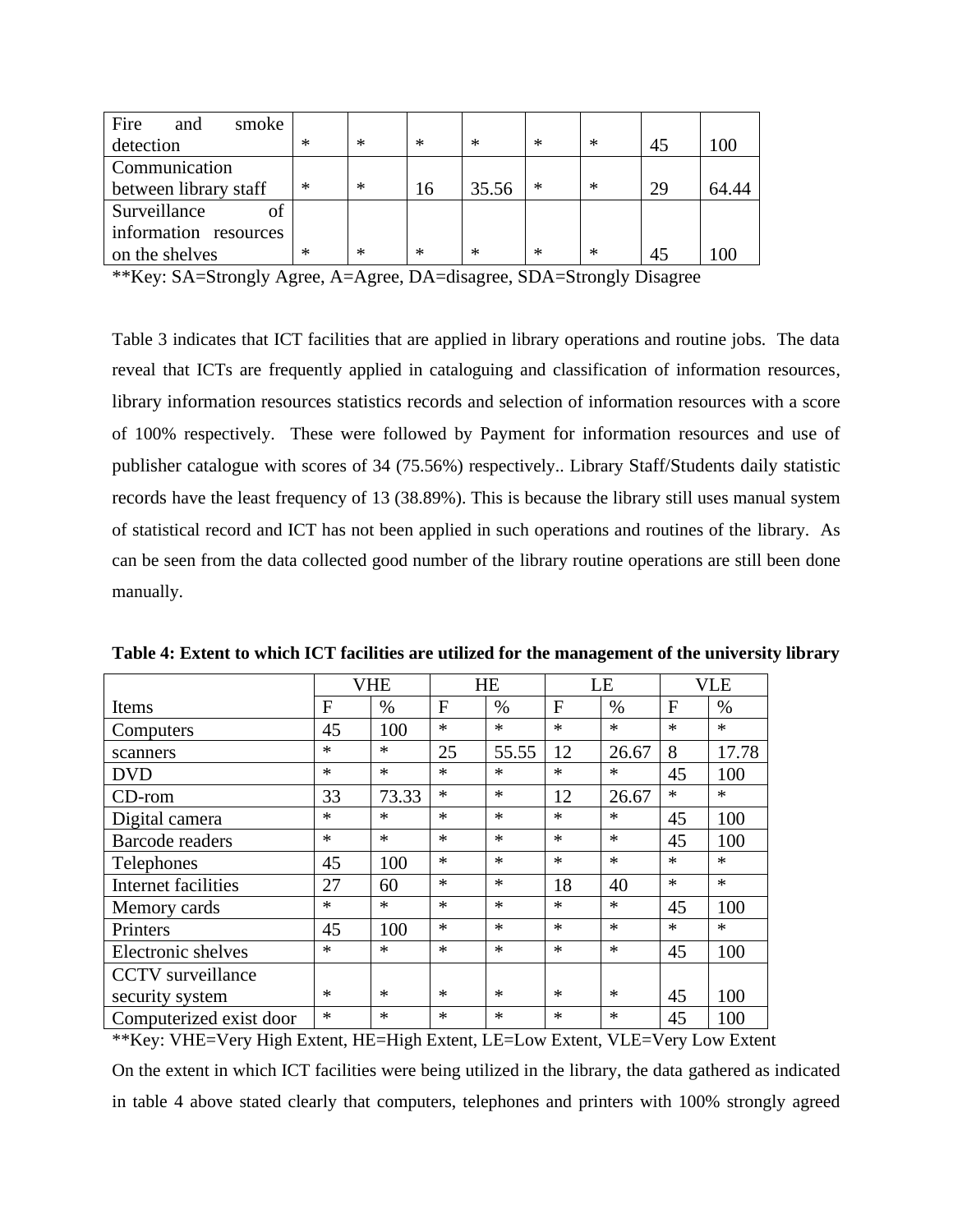responses were utilized in a very high extent. They were followed by CD-rom-33 (73.33%), internet facilities- 27 (60%) respondents and scanners-25 (55.55). The respondents, however, indicated that barcode readers, memory cards, electronic shelves, computerized exit doors and CCTV surveillance security systems which had 100% disagreed responses respectively were not in use for the management of the library because such ICT facilities were not available in the library.

| <b>ILS</b>               | Decision         |
|--------------------------|------------------|
| CDS/ISIS                 | X Not applicable |
| $X-IJB$                  | X Not Applicable |
| <b>KOHA</b>              | X Not Applicable |
| <b>ALICE FOR WINDOWS</b> | X Not Applicable |
| <b>VIRTUA</b>            | X Not applicable |
| <b>ADLIB</b>             | Applicable       |
| <b>MILENNIUM</b>         | X Not Applicable |
| <b>D</b> Space           | X Not Applicable |

**Table 5:** Integrated Library Software (ILS) available and are being used for the management of information resources in the library

The data as contained in table 4 above showed that the integrated library management system software in use in the library under study was the ADLIB

Table 6: Use of ILS modules to library operations and routines in the management of the university library information resources

|                      | Agree |       | Disagree |           |
|----------------------|-------|-------|----------|-----------|
| Modules in use       |       | %     |          | %         |
| Acquisitions         |       | 33.33 | 30       | 66.67     |
| Cataloguing          | 45    | 100   | ∗        | $^{\ast}$ |
| Circulation          | 37    | 82.22 |          | 17.78     |
| Serial control       | 45    | 100   | $\ast$   | $\ast$    |
| <b>OPAC</b> services | 25    | 55.56 | 20       | 44.44     |
| Reporting            | 45    | 100   | $\ast$   | $\ast$    |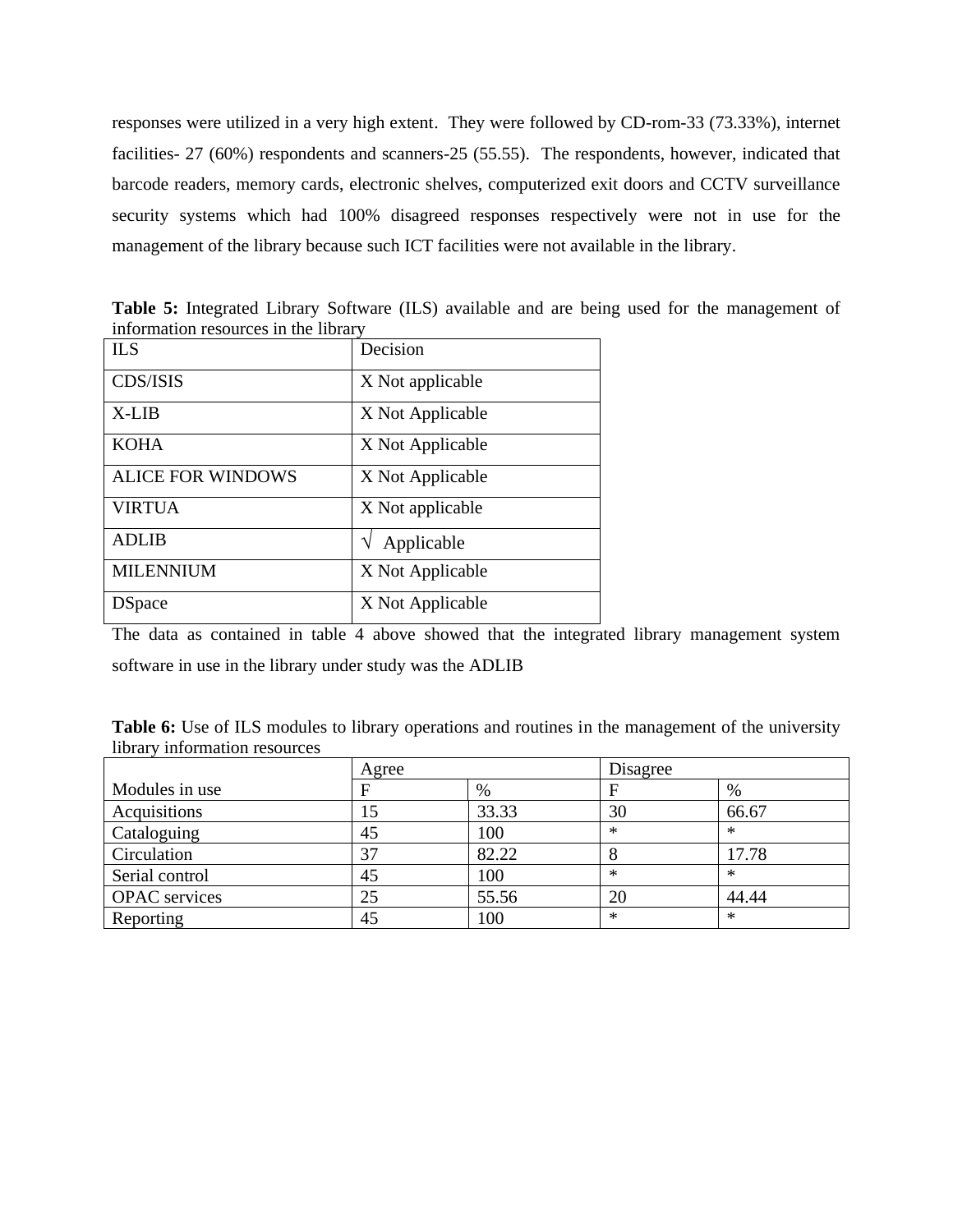

Figure 1: ILS Modules

Table 6 and Fig.1 above showed the library operations and routines in which ILS are applied. It was discovered that ILS is being applied in the provision of OPAC services 100% and circulation with a score of 81 (29.9%). Library acquisition has the least response of 15 or 33.33%. From observation, the researcher discovered that the acquisition module of the ILS is rarely used due to lack of regular internet connectivity and the staff inability to acquire information resources online. OPAC and circulation modules of the ILS are partially utilized because the libraries have LAN network but have challenges of internet connectivity. The respondents were also asked to indicate which type of communication media they use to get information from the information resources vendors, library users, donor agencies and the university management. A list of relevant communication media was provided for them to select as many as relevant. Their responses are shown in Table 7 and figure 2 below.

**Table 7:** Communication media used to communicate with the library stakeholders

|                                | Agree     |        | Disagree |        |
|--------------------------------|-----------|--------|----------|--------|
| Items                          |           | %      |          | $\%$   |
| Telephone calls                |           | 100    | $\ast$   | $\ast$ |
| E-mail, Social media. E.g face |           |        |          |        |
| book, twitter, blog etc        |           | 33.33  | 30       | 66.67  |
| Using teleconferences          | $^{\ast}$ | $\ast$ |          | 100    |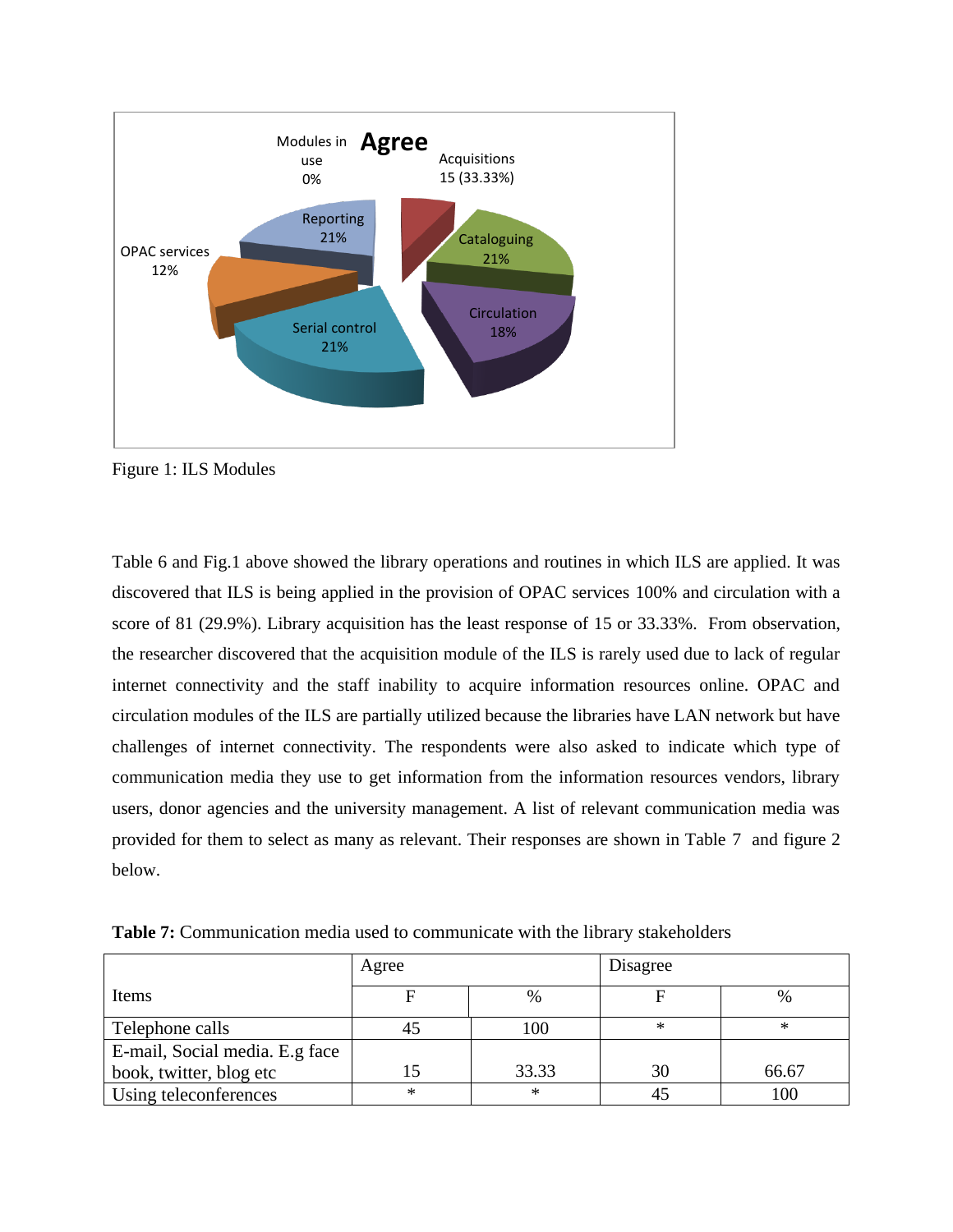| Others (SMS, MMS) |    | 68.89 | 14 |   |
|-------------------|----|-------|----|---|
| Whatsapp          | 4. | 100   |    |   |
| others            |    |       |    | ᅎ |



**Figure 2:** Communication media in use in the library

Table 7 and Figure 2 above revealed that the respondents used telephone calls and whatsapp more to communicate with the stakeholders with the score of 45 (100%) followed by SMS with a score of 68.89% or 31 respondents. However, some of the respondents complained of nonprovisions of official telephones or communication allowances to ease interaction with staff within and outside the library especially the library with satellite libraries. Surprisingly, teleconferences which is supposed to be the most useful facilities in communication, recorded a 100% score of non-availability and non-utilization.

Table 8: Competence of library staff in the application of ICT facilities for the management of library information resources

|--|--|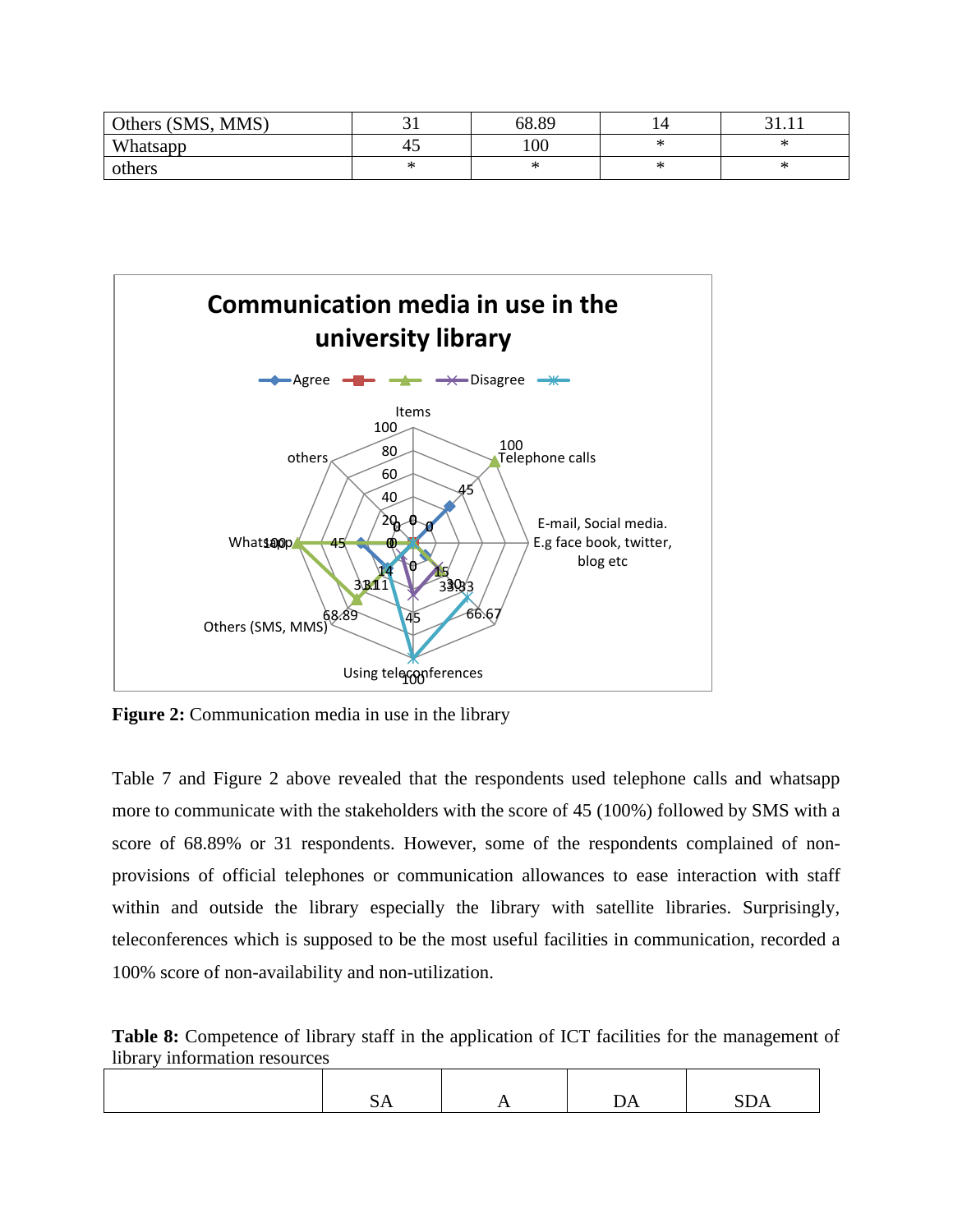| Items                      | $\mathbf{F}$ | $\%$  | $\overline{F}$ | $\%$   | $\mathbf{F}$   | $\%$   | F              | $\%$   |
|----------------------------|--------------|-------|----------------|--------|----------------|--------|----------------|--------|
| I can select, order and    |              |       |                |        |                |        |                |        |
| acquire library            |              |       |                |        |                |        |                |        |
| information resources      |              |       |                |        |                |        |                |        |
| online through the online  |              |       |                |        |                |        |                |        |
| publisher catalogue        | 8            | 17.78 | 5              | 11.11  | 10             | 22.22  | 22             | 48.89  |
| I can catalogue/classify   |              |       |                |        |                |        |                |        |
| information resources with |              |       |                |        |                |        |                |        |
| the use of library         |              |       |                |        |                |        |                |        |
| application software       | 15           | 33.33 | $\overline{2}$ | 4.44   | 11             | 24.44  | 17             | 37.78  |
| I can save, retrieve and   |              |       |                |        |                |        |                |        |
| disseminate library        |              |       |                |        |                |        |                |        |
| information resources with |              |       |                |        |                |        |                |        |
| the library integrated     |              |       |                |        |                |        |                |        |
| software                   | 32           | 71.11 | $\ast$         | $\ast$ | $\ast$         | $\ast$ | 13             | 28.89  |
| I can scan information     |              |       |                |        |                |        |                |        |
| resources in the library   |              |       |                |        |                |        |                |        |
| using scanners             | 21           | 46.67 | 10             | 22.22  | 12             | 26.67  | $\overline{2}$ | 4.44   |
| I can digitize library     |              |       |                |        |                |        |                |        |
| information resources      |              |       |                |        |                |        |                |        |
| available in the library   | 30           | 66.67 | 9              | 20     | $\overline{4}$ | 8.89   | $\overline{2}$ | 4.44   |
| I can create backup of     |              |       |                |        |                |        |                |        |
| information resources into |              |       |                |        |                |        |                |        |
| the storage devices like   |              |       |                |        |                |        |                |        |
| DVDs, CDs, Memory          |              |       |                |        |                |        |                |        |
| card, flash drive e.t.c.   | 33           | 73.33 | $\ast$         | $\ast$ | 12             | 26.67  | $\ast$         | $\ast$ |
| I can use digital cameras  |              |       |                |        |                |        |                |        |
| to digitize library        |              |       |                |        |                |        |                |        |
| information resources      | 5            | 11.11 | $\overline{2}$ | 4.44   | 20             | 44.44  | 18             | 40     |
| I can use barcode sensor   |              |       |                |        |                |        |                |        |
| or reader in securing the  |              |       |                |        |                |        |                |        |
| library information        |              |       |                |        |                |        |                |        |
| resources.                 | 5            | 11.11 | $\overline{2}$ | 4.44   | 30             | 66.67  | 8              | 17.78  |

\*\*Key: SA=Strongly Agree, A=Agree, DA=disagree, SDA=Strongly Disagree

The data collected as shown in table 8 revealed staff competence in the use of ICT facilities. 33 respondents (73.33%) strongly agreed that they have the competence to create a backup of information resources into storage devices while 32 (71.11%) agreed that they can save, retrieve and disseminate library information resources with the library integrated software; 39 respondents representing 86.67% agreed that they can digitize library information resources available in the library and 68.89% or 31 respondents agreed that they can scan information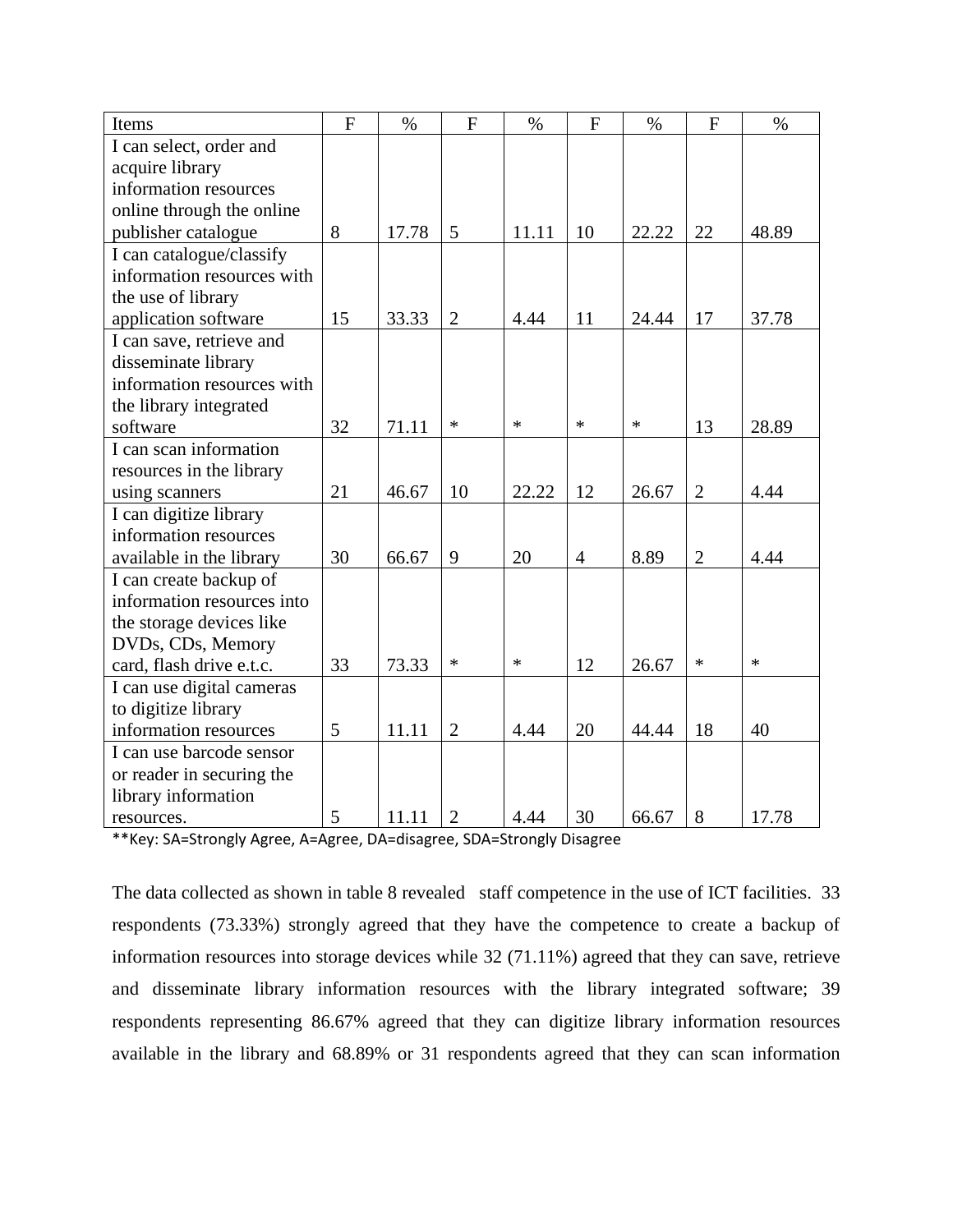resources in the library using scanners.. Other items recorded higher number of respondents in disagreement (see table)

| Items                          | <b>VHE</b><br>HE |        | LE             |        | <b>VLE</b>     |        | Decision       |        |          |
|--------------------------------|------------------|--------|----------------|--------|----------------|--------|----------------|--------|----------|
|                                | F                | $\%$   | $\overline{F}$ | $\%$   | $\overline{F}$ | $\%$   | $\overline{F}$ | $\%$   |          |
| It has improved staff          | 8                | 17.78  | 28             | 62.22  |                |        | 9              | 20     | Accepted |
| productivity                   |                  |        |                |        |                |        |                |        |          |
| It enhances users satisfaction | 19               | 42.22  | 11             | 24.44  | 15             | 33.33  | $\ast$         | $\ast$ | Accepted |
| It facilitates acquisition of  |                  |        |                |        |                |        |                |        |          |
| the library resources          | $\ast$           | $\ast$ | 37             | 82.22  | $\overline{4}$ | 8.89   | $\overline{4}$ | 8.89   | Accepted |
| It is instrumental in          |                  |        |                |        |                |        |                |        |          |
| expanding the library e-       |                  |        |                |        |                |        |                |        |          |
| resources                      | 45               | 100    | $\ast$         | $\ast$ | $\ast$         | $\ast$ | $\ast$         | $\ast$ | Accepted |
| Through copy catalogue,        |                  |        |                |        |                |        |                |        |          |
| ICT has tremendously           |                  |        |                |        |                |        |                |        |          |
| improved the processing of     |                  |        |                |        |                |        |                |        |          |
| library resources              | 45               | 100    | $\ast$         | $\ast$ | $\ast$         | $\ast$ | $\ast$         | $\ast$ | Accepted |
| It facilitates registration of |                  |        |                |        |                |        |                |        |          |
| library users, charging and    |                  |        |                |        |                |        |                |        |          |
| discharging of library         |                  |        |                |        |                |        |                |        |          |
| materials                      | 34               | 75.56  | $\ast$         | $\ast$ | 11             | 24.44  | $\ast$         | $\ast$ | Accepted |
| It helps in ordering of        |                  |        |                |        |                |        |                |        |          |
| information resources          | $\ast$           | $\ast$ | 38             | 84.44  | $\ast$         | $\ast$ | 7              | 5.56   | Accepted |
| It enhances the preservation   |                  |        |                |        |                |        |                |        |          |
| of information resources       | $\ast$           | $\ast$ | 29             | 64.44  | $\tau$         | 15.56  | 9              | 20     | Accepted |
| It has made library            |                  |        |                |        |                |        |                |        |          |
| information resource           |                  |        |                |        |                |        |                |        |          |
| management routines easier     | $\ast$           | $\ast$ | 40             | 88.89  | $\ast$         | $\ast$ | 5              | 11.11  | Accepted |
| marketing of library and       |                  |        |                |        |                |        |                |        |          |
| information products and       |                  |        |                |        |                |        |                |        |          |
| services                       | $\ast$           | $\ast$ | $\ast$         | $\ast$ | 45             | 100    | $\ast$         | $\ast$ | Rejected |
| It has increased the           |                  |        |                |        |                |        |                |        |          |
| numbers of users in the        |                  |        |                |        |                |        |                |        |          |
| library                        | 16               | 35.56  | $\ast$         | $\ast$ | 29             | 64.44  | $\ast$         | $\ast$ | Rejected |
| Processing of library          |                  |        |                |        |                |        |                |        |          |
| information resources take     |                  |        |                |        |                |        |                |        |          |
| less time using the            |                  |        |                |        |                |        |                |        |          |
| automated library              |                  |        |                |        |                |        |                |        |          |
| application software           | 45               | 100    | $\ast$         | $\ast$ | $\ast$         | $\ast$ | $\ast$         | $\ast$ | Accepted |
| It has eased the production    |                  |        |                |        |                |        |                |        |          |
| of library catalogue and       |                  |        |                |        |                |        |                |        |          |
| users can access               |                  |        |                |        |                |        |                |        |          |
| information resources          |                  |        |                |        |                |        |                |        |          |
| easily through the library     |                  |        |                |        |                |        |                |        |          |

Table 9: Extent to which the applications of ICT facilities affect the management of the library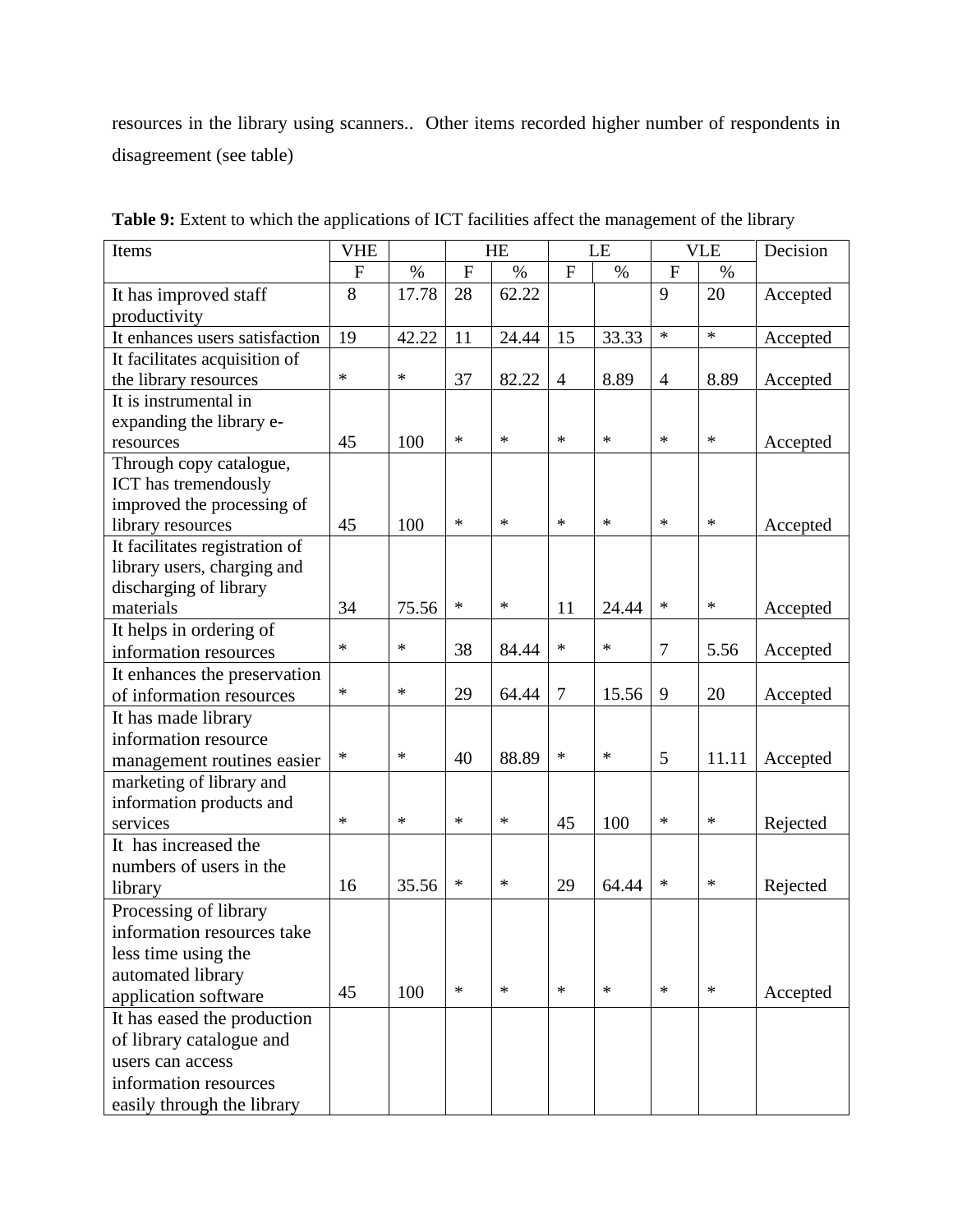| <b>OPAC</b>                  | 45     | 100    | $\ast$ | $\ast$ | $\ast$ | $\ast$ | $\ast$ | $\ast$ | Accepted |
|------------------------------|--------|--------|--------|--------|--------|--------|--------|--------|----------|
| Users can easily access the  |        |        |        |        |        |        |        |        |          |
| library database and IDRs    | $\ast$ | $\ast$ | 21     | 46.67  | 9      | 20     | 15     | 33.33  | Rejected |
| Application of ICTs in       |        |        |        |        |        |        |        |        |          |
| cataloguing/classification   |        |        |        |        |        |        |        |        |          |
| system of a library and      |        |        |        |        |        |        |        |        |          |
| information centre is most   |        |        |        |        |        |        |        |        |          |
| successful due to its speed, |        |        |        |        |        |        |        |        |          |
| accuracy and reliability     |        |        |        |        |        |        |        |        |          |
| than the manual system       | 45     | 100    | $\ast$ | $\ast$ | $\ast$ | $\ast$ | $\ast$ | $\ast$ | Accepted |

\*\*Key: VHE=Very High Extent, HE=High Extent, LE=Low Extent, VLE=Very Low Extent

The responses in Table 9 above indicate the extent to which the inclusion of ICT facilities has affected the management of the library. All the respondents (100%) agreed that the inclusion of ICTs have made processing of library information resources take less time using the automated library application software; instrumental in expanding the library e-resources; through copy catalogue, it tremendously improved the processing of library resources; instrumental in expanding the library eresources, It has also eased the production of library catalogue and users can access information resources easily through the library OPAC and the inclusion has made cataloguing/classification system of the library most successful due to its speed, accuracy and reliability than the manual system. 82.22% or 37 respondents indicated that the inclusion of ICT facilities has facilitated acquisitions of library resources while 36 respondents or 80% indicated that the inclusion of ICTs has in high extent improved staff productivity and 30 (66.67%) indicated that it has enhanced the users' satisfaction among others. The inclusion of ICT facilities however did not increase the numbers of library users and neither did it enhance the marketing of library and information products and services with scores of 64.44% and 100% respectively in the negative.

|                    |             | <b>SA</b> | А      |        | DA     |        |              | <b>SDA</b> |          |
|--------------------|-------------|-----------|--------|--------|--------|--------|--------------|------------|----------|
| Items              | $\mathbf F$ | $\%$      | F      | $\%$   | F      | $\%$   | $\mathbf{F}$ | %          | Decision |
| Inadequate funding | 13          | 28.89     | 27     | 60     | $\ast$ | $\ast$ | 5            | 11.11      | Accepted |
| Shortage of        |             |           |        |        |        |        |              |            |          |
| manpower           | 16          | 35.56     | 13     | 28.89  | 7      | 16.56  | -9           | 20         | accepted |
| Epileptic power    |             |           |        |        |        |        |              |            |          |
| supply             | 45          | 100       | $\ast$ | $\ast$ | $\ast$ | $\ast$ | $\ast$       | $\ast$     | Accepted |
| Staff apathy       |             |           |        |        |        |        |              |            |          |
| towards the        |             |           |        |        |        |        |              |            |          |

**Table 10:** Challenges to ICT facilities utilization in the management of the library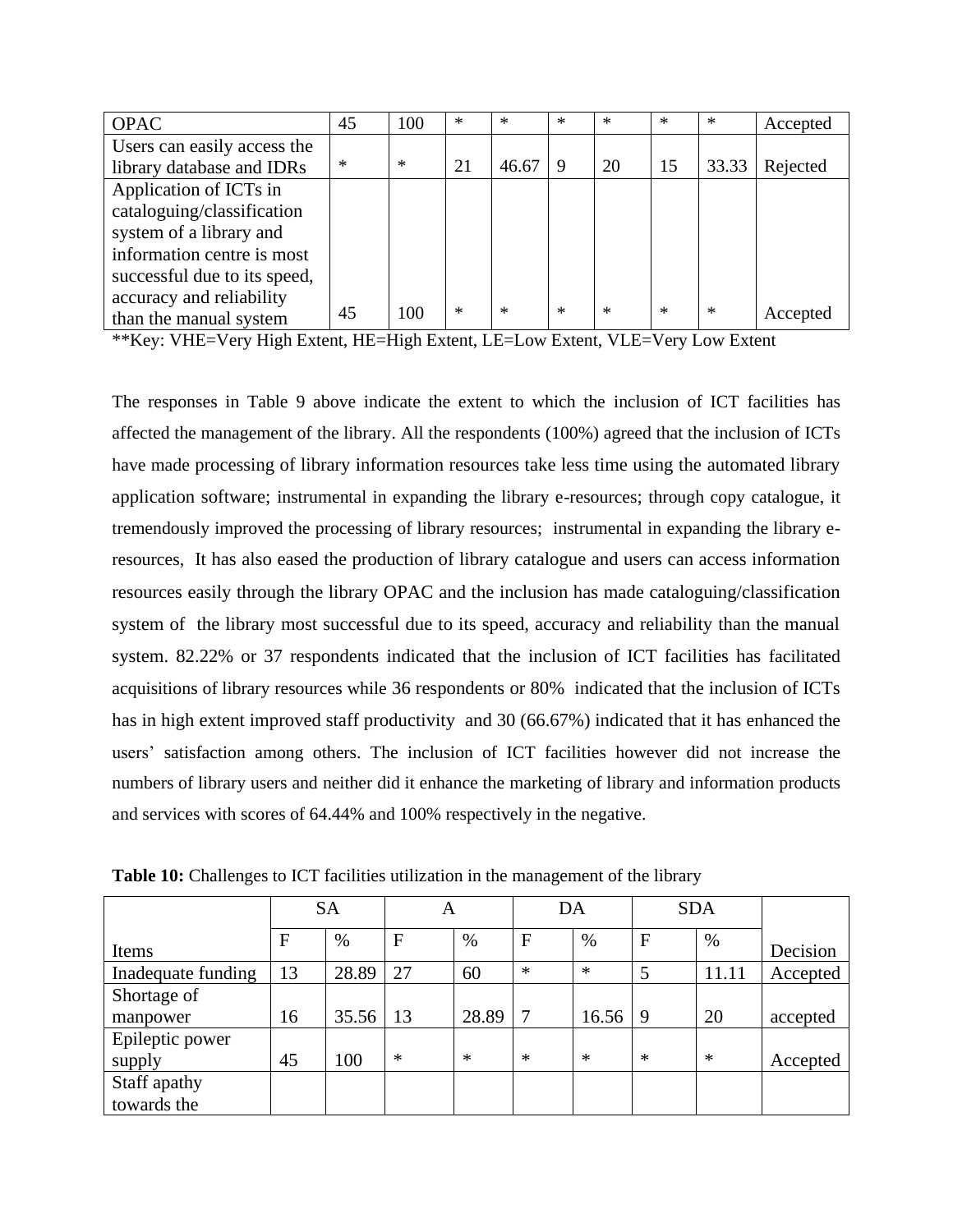| utilization of ICT   |              |        |        |        |                |        |                |        |          |
|----------------------|--------------|--------|--------|--------|----------------|--------|----------------|--------|----------|
| facilities           | $\ast$       | $\ast$ | $\ast$ | $\ast$ | 29             | 64.44  | 16             | 35.56  | Rejected |
| Inadequate staff     |              |        |        |        |                |        |                |        |          |
| training             |              |        |        |        |                |        |                |        |          |
| opportunities        | 23           | 51.11  | 19     | 42.22  | 3              | 6.67   | $\ast$         | $\ast$ | Accepted |
| Poor infrastructural |              |        |        |        |                |        |                |        |          |
| facilities           | 34           | 75.56  | 11     | 24.44  | $\ast$         | $\ast$ | $\ast$         | ∗      | Accepted |
| Skeletal level of    |              |        |        |        |                |        |                |        |          |
| ICT compliance       | $\mathbf{2}$ | 4.44   | 16     | 35.56  | 20             | 44.44  | 7              | 15.56  | Rejected |
| Occasional system    |              |        |        |        |                |        |                |        |          |
| failure              | 22           | 48.89  | 10     | 22.22  | 6              | 13.33  | $\overline{7}$ | 15.56  | Accepted |
| Users' attitude      | $\ast$       | $\ast$ | 8      | 17.78  | 27             | 60     | 10             | 22.22  | Rejected |
| Cost of ICT          |              |        |        |        |                |        |                |        |          |
| facilities           | $\ast$       | $\ast$ | 8      | 17.78  | 37             | 82.22  | $\ast$         | $\ast$ | Rejected |
| Poor maintenance     |              |        |        |        |                |        |                |        |          |
| culture which also   |              |        |        |        |                |        |                |        |          |
| affects ICT          |              |        |        |        |                |        |                |        |          |
| facilities           | 20           | 44.44  | 17     | 37.78  | $\overline{4}$ | 8.89   | $\overline{4}$ | 8.89   | Accepted |
| Frequent change in   |              |        |        |        |                |        |                |        |          |
| technology           | 22           | 48.89  | 19     | 42.22  | $\ast$         | $\ast$ | $\overline{4}$ | 8.89   | Accepted |
| Lack of ICT          |              |        |        |        |                |        |                |        |          |
| policies             | 35           | 77.78  | 3      | 6.67   | 7              | 15.56  | $\ast$         | $\ast$ | Accepted |
| Technophobia         | $\ast$       | $\ast$ | $\ast$ | $\ast$ | 29             | 64.44  | 16             | 35.56  | Rejected |
| Data base            |              |        |        |        |                |        |                |        |          |
| subscription         | 25           | 55.56  | 12     | 26.67  | 6              | 13.33  | 7              | 15.56  | Accepted |
| Low bandwidth        |              |        |        |        |                |        |                |        |          |
| (slow Internet       |              |        |        |        |                |        |                |        |          |
| connection)          | 12           | 26.67  | 28     | 62.22  | $\overline{4}$ | 8,89   | $\mathbf{1}$   | 2.22   | Accepted |

\*\*Key: SA=Strongly Agree, A=Agree, DA=disagree, SDA=Strongly Disagree

\*\*Benchmark=50%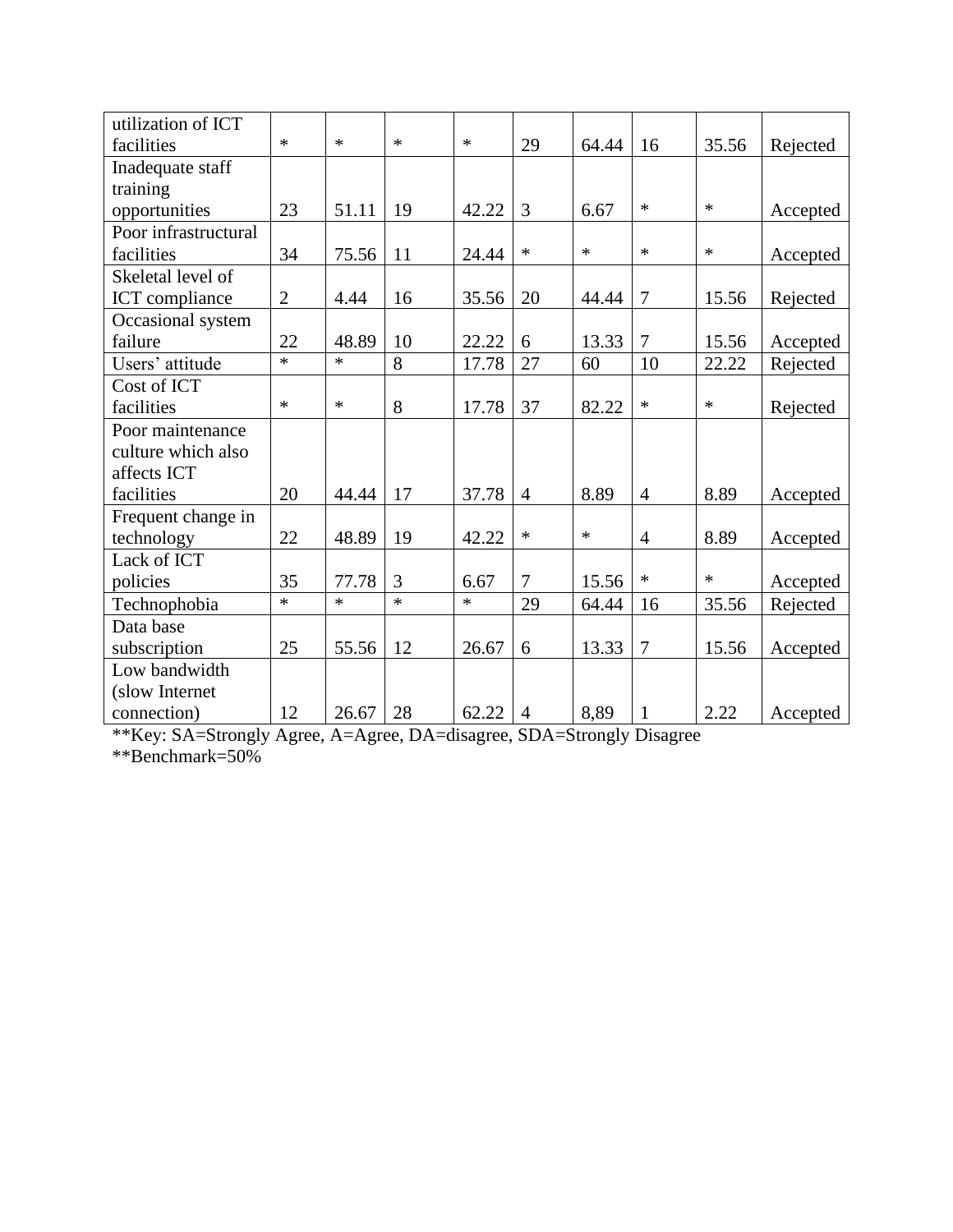

**Figure 3**: Challenges to utilization of ICTs in the management of the university library

The data in table 10 and figure 3 show the various factors posing as challenges towards the optimal utilization of ICTs in the university library. The extent of each effect is well expressed in figure 9. In all, epileptic power supply and poor infrastructural facilities (100%) respectively, had the lion share followed by inadequate staff training opportunities 42 respondents or 93.33%. Others were; inadequate funding 88.89% or 40 respondents; Low bandwidth (slow Internet connection) 40 respondents representing 88.89%, lack of ICT policies 84.22% or 38 respondents and frequent change in technology 41 respondents or 91.11% among others.

# **Testing of Hypothesis**

Pearson Moment Correlation Coefficient analysis was used to test the relationship of ICT facilities utilization and the management of library information resources at level of significance of 0.05.

| variables                         |    | Mean  | <b>Std Deviation</b> | DF  | 2-Sig (tailed) |
|-----------------------------------|----|-------|----------------------|-----|----------------|
| <b>ICT</b> facilities utilization | 45 | 7.60  | 3.74                 |     |                |
| Management of library resources   | 45 | 68.43 | 7.60                 | 417 | 0.000          |

**Table 11:** Correlations between ICT facilities utilization and management of library resources

\*. Correlation is significant at the 0.05 level (2-tailed).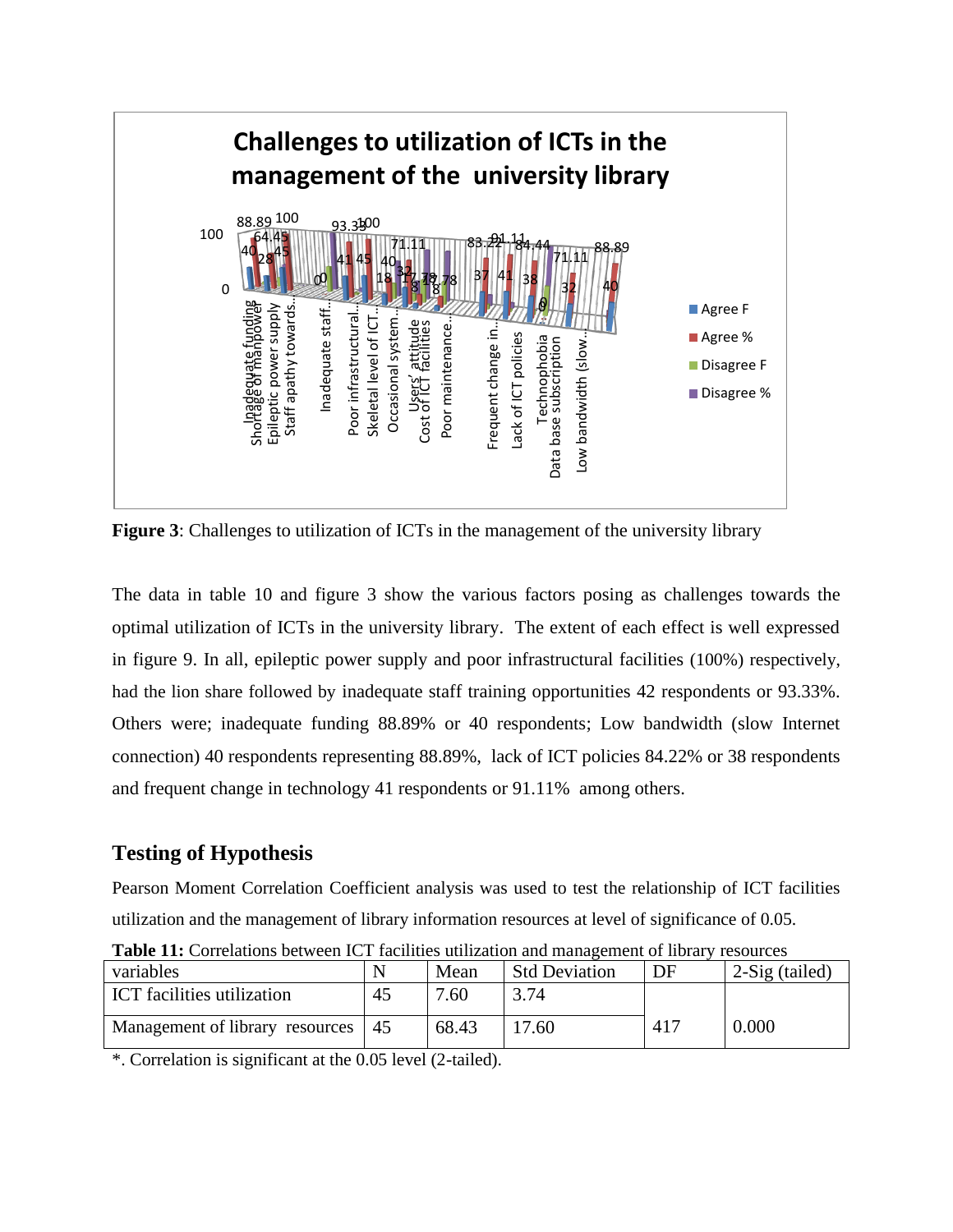Table 10 above on the outcome of the Pearson Product Moment Correlation (PPMC) statistics reveals the existence of a significant relationship between ICT facilities utilization and management of library resources. This is because the alpha level of significance at the calculation index of 0.05 is greater than the calculated P value of 0.000 and the law states that when the P value calculated is less than the alpha level, null hypothesis should be rejected and the alternative upheld. Hence, the null hypothesis which stated that the ICT facilities utilization in the university library has no significant effect on the management of the library was rejected. This implies that ICT facilities utilization in the university library studied have significant effect in the management of library information resources. This implies that with the inclusion of ICT facilities in the management of the library the members of staff perform their library operations and routines very effectively and library users well served.

# **5.0. Discussion of Results**

The outcome of this study did show that ICT facilities available for management of the university library include computers, telephones, library website and databases. Other ICT facilities available in the library include: CD-rom, internet facilities and scanners. As can be seen from the data collected good number of the library routine operations are still been done manually. This result is in affirmation with Adeniji, Adeniji & Oguniyi (2011) who opined that most libraries in Nigeria only use computers, printers, scanners, and Internet for their services. However, it was observed the library has no Fax Machine in her domain. Other studies whose findings are conformity to the ourcome of this study include; DeWatteville and Gilbert (2000) and Nwalo (2005). As well as that of Sivakumaren, Geetha & Jeyaprakash (2011) who in their study on ICT facilities in university libraries in India found that computers, printers, scanners and photocopiers were most of the facilities used

It was disheartening to note that the library has no barcode readers, memory cards, radio, electronic shelves and computerized exit door. This result therefore provides answer to research question-one which is: what type of ICT facilities are available and are being used for the management of library information resources? The data further showed that the university since inception has been using the ADLIB software for their ILMS which is contrary to the finding of Imo and Igbo (2011) who in their study on the challenges of software use in Nigerian university libraries found that more than 75% of the university libraries surveyed have used more than one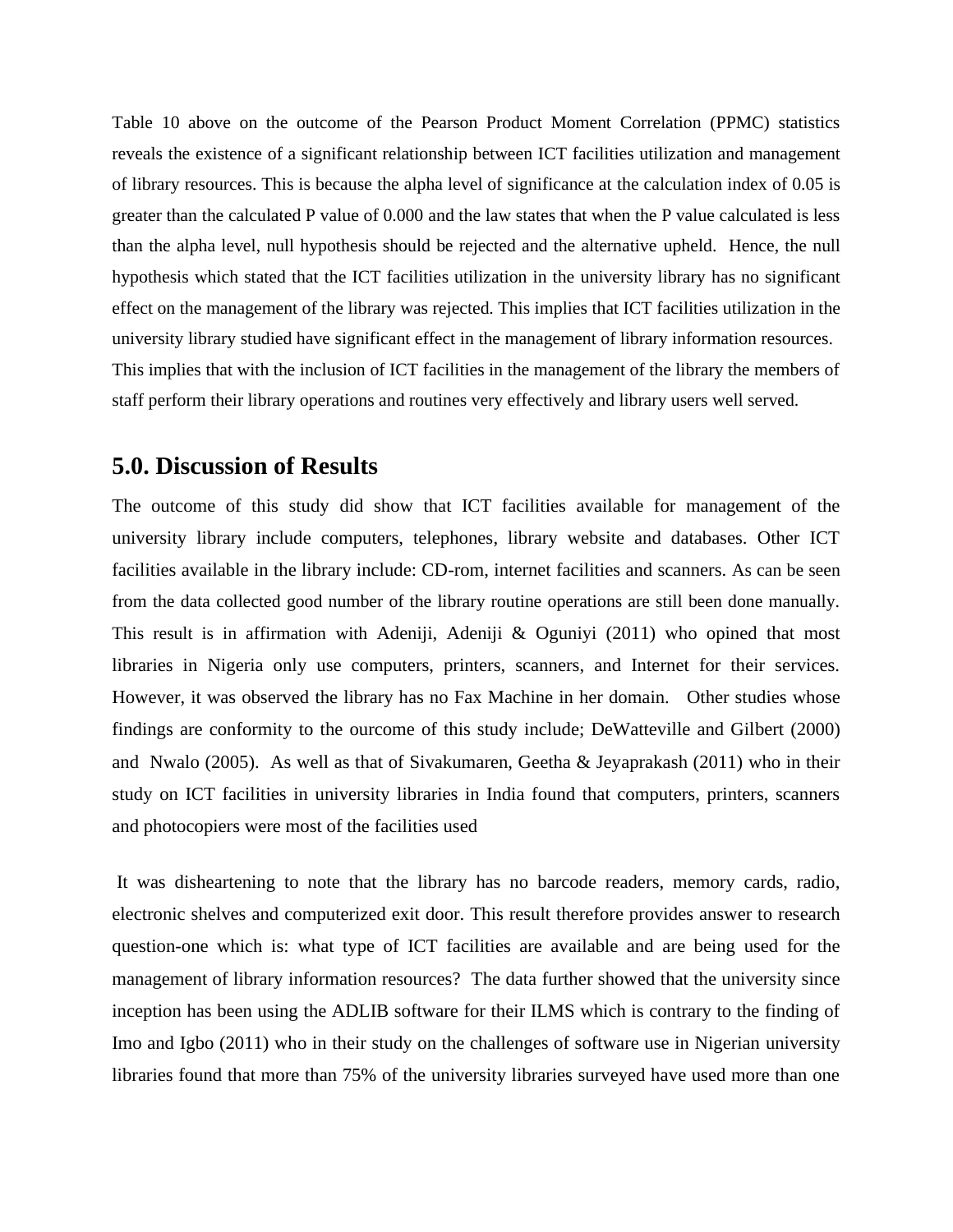software in their automation projects. These university libraries mostly migrated from TINLIB (The Information Navigator Library) management software to other software regimes.

On communication media being used in communicating with library stakeholders, it was found that telephones was the most used followed by SMS, whatsapp and e-mail (see table  $\&$  figure ) which is in contradiction with what is obtained in advanced university libraries as revealed by Nwabueze and Ozioko (2007) who noted that some libraries use teleconferences and social media such as You-tube and yahoo messenger to source for information that are not available in their own libraries with other library abroad and at the same time also use the medium to create awareness for users who are ignorant of the availability of certain information resources in the libraries.

In view of research question-two which is, which library operations and routines are ICT facilities applied for the management of library information resources? The synthesized data (see figure) indicated that ICT facilities are frequently applied in cataloguing and classification of information resources followed by selection of information resources with library Staff/Students daily statistic records having the least frequency This may be attributed to the fact that the library still uses manual system of statistical record and ICT has not been applied in such operations and routines of the library. The result is in conformity with assertion that ICT facilities are being applied on so many library operations and routines and libraries in the third world including Nigeria are gradually but steadily converting from manual to computerized routines as the benefit of the automated or uses of ICT in a library system are both self evident and overwhelming. These library operations and routines activities the librarians do on daily basis include; selection, ordering, cataloguing and classification of information resources etc (Nwalo, (2005)

The study also searched on staff competence in the utilization of ICT facilities and discovered that some were competent in creating backups of information resources into storage devices; save, retrieve and disseminate library information resources with the library integrated software; digitize library information resources available in the library and also scan information resources in the library using scanners among other ICTs skills. The level of staff competence as observed was not far from Aschroft and Watts (2005) assertion that there is a significant skills gap among information professionals in Nigeria, which has resulted in serious under utilization of electronic resources in many libraries in Nigeria. Furthermore, going by Ramzan (2004) and Pairy (2007)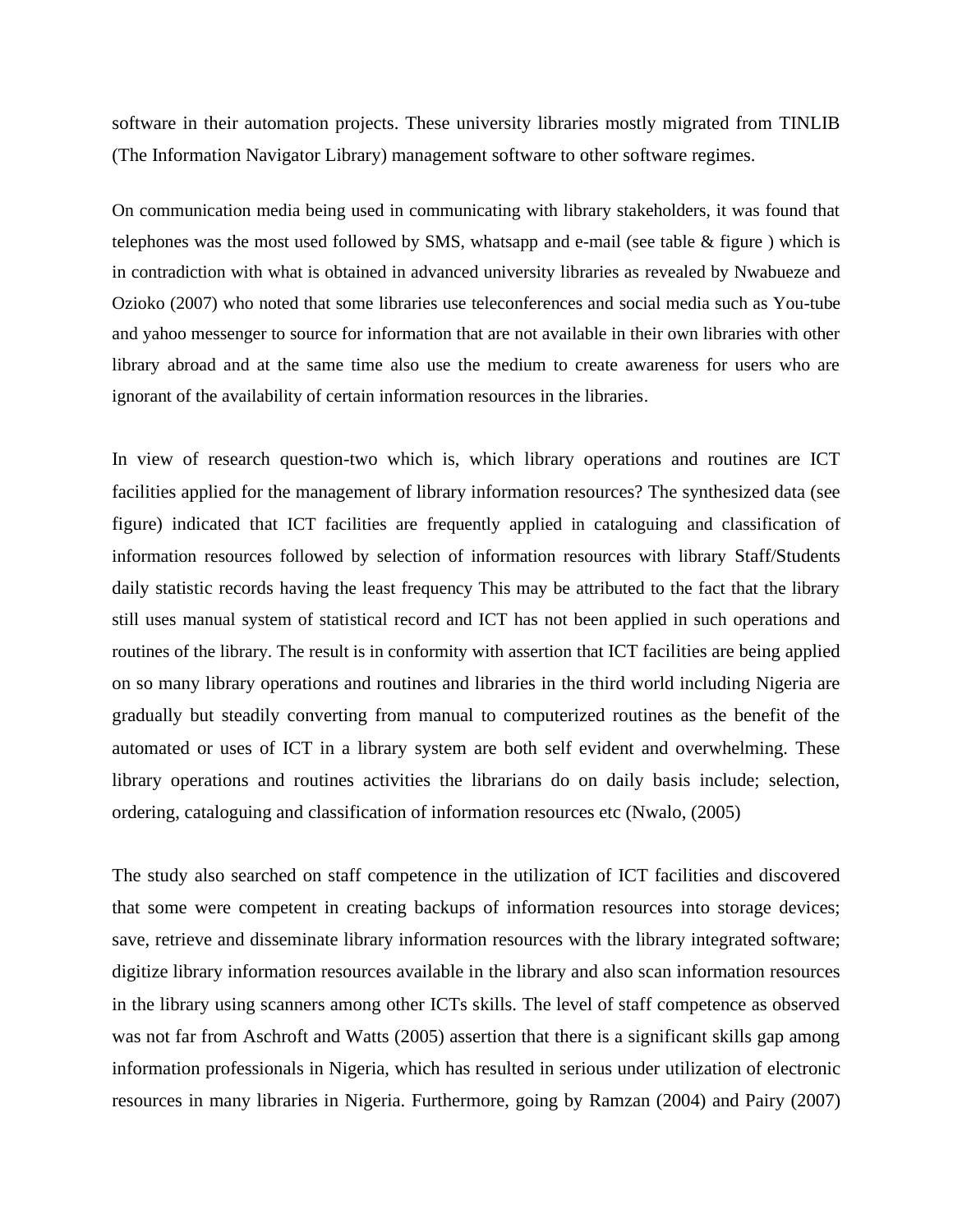believe that the application of ICT to library processes will help librarians develop appropriate ICT skills, therefore are expected to possess ICT knowledge and skills in operating system, packages and programming languages, web awareness, technical skills, database management, web development, management of multiple media, metadata skills, knowledge of standards such as Z39.50 and Dublin Core and knowledge of online services the staff skills fall short. .On the other hand, the finding is in agreement with that of Islam and Islam (2007) and Levine (2007) who observed that librarians must develop the competencies to carry out effective searches on CD-ROMs, OPAC, on the web, web navigation skills, e-mail, management skills, Windows Explorer skills, and other electronic databases..

On the extent in which the inclusion of ICTs have affected the management of the university library, the result shows that the inclusion of ICTs have made processing of library information resources take less time using the automated library application software; It is instrumental in expanding the library e-resources; ihrough copy catalogue, ICT has tremendously improved the processing of library resources; It has eased the production of library catalogue and users can access information resources easily through the library OPAC and application of ICTs in cataloguing/classification system of the library is most successful due to its speed, accuracy and reliability than the manual system. It was also agreed that they have enhanced the users' satisfaction and improved staff productivity and facilitated acquisition of library resources This implies that Libraries in the third world including Nigeria are gradually but steadily converting from manual to computerized routines as the benefit of the automated or uses of ICT in a library system are both self evident and overwhelming (Nwalo, 2005). The result therefore is an aphorism of Chauhan (2004) position that the benefits of use of ICT in services can be broadly explained in terms of economy, ease, extension (or expansion) and efficiency. Devchoudhary (2007) also observed that ICT has influenced the traditional library services; bringing out fundamental changes in the process of acquiring, processing, storing, retrieving and information delivery. In the contrary, the ICT facilities have not increased the numbers of library users and marketing of library and information products and services of the library as it was observed that the facilities were not channeled towards these areas. This contradicted the study of Afolabi and Abidoye (2011); Aderele and Adelokun (2011) who observed that the development and availability of ICTs in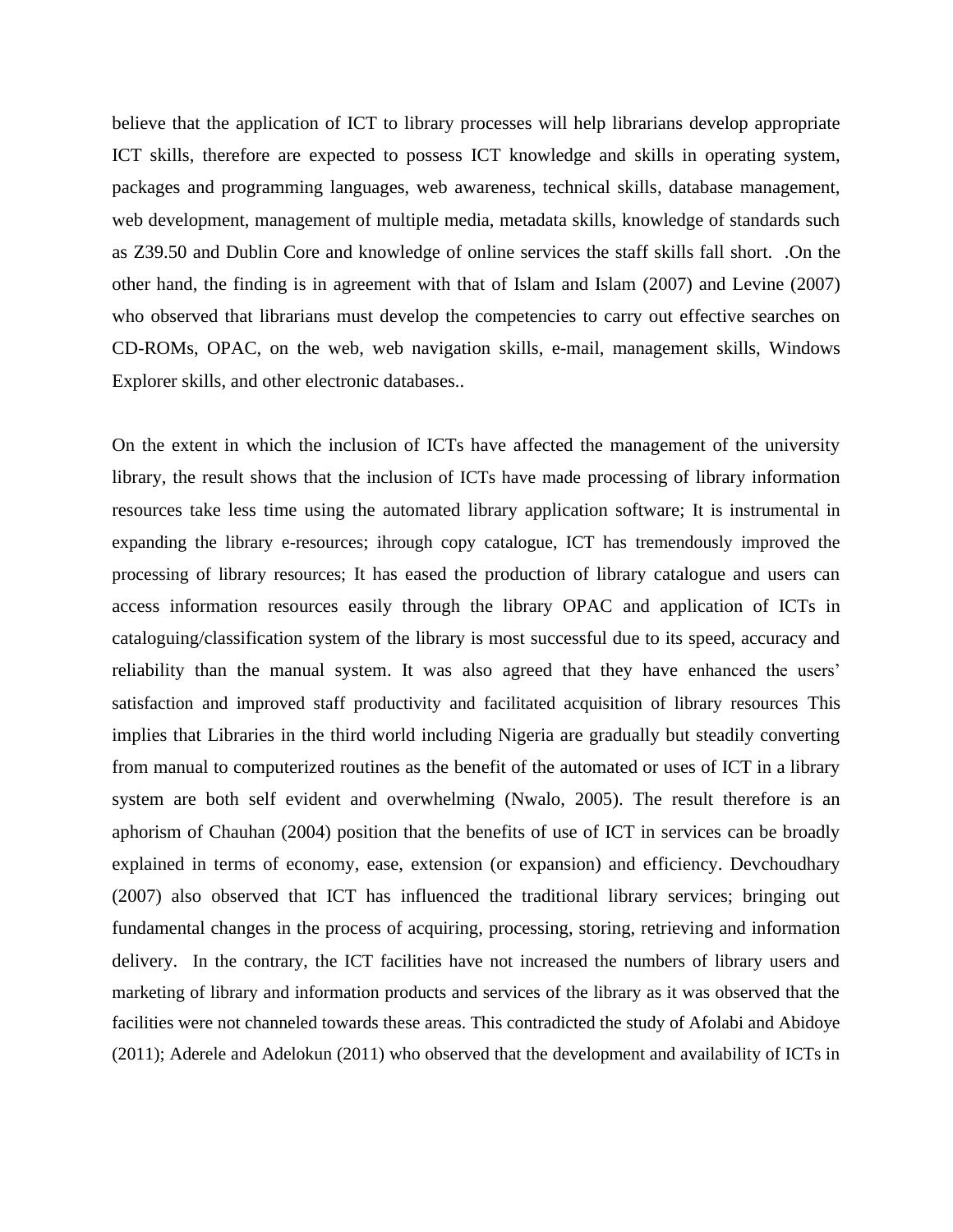libraries have today not only increased and broadened the impact of information resources at their doorsteps, but also placed more emphasis on effective and efficient library services to users. .

All the same, it is not heartwarming to state that the library does not have and make use of barcode readers, memory cards, electronic shelves, computerized exit doors and CCTV surveillance security systems in the management of the library because of their non-availability.

The further discovered some of the challenges militating against optimal utilization of ICT facilities in the management of the library. According to available data, these challenges include: epileptic power supply and poor infrastructural facilities; inadequate funding Low bandwidth (slow Internet connection) Lack of ICT policies and frequent change in technology among others (see figure 9). The above findings are in tandem with that of Afolabi and Abidoye (2011) who noted some of the challenges encountered in the library in ICT application to include: Lack of adequate finance and cost of ICT facilities, Shortage of manpower and low level of ICT compliance: Power outage: Occasional system failure/ poor maintenance of ICT equipment: Staff attitude towards ICT utilization/technophobia: Several studies, and that of Ezeani (2000) that showed that older librarians find it difficult to use some of these newer technologies; inadequate training and technical/skilled manpower: Frequent change in technology which might lead to total overhauling of the existing system and lack of ICT policies/ inability of the government to monitor effectively the policy on information technology but a contradiction of Afolabi and Abidoye, (2011) claim that Staff attitude towards ICT utilization/technophobia militate against optimal utilization of ICTs in the library as well as that of Emmanuel and Alfred (2008) who posited the challenges relate to acquisition of ICTs, preservation of electronic information resources, maintenance and security issues, training of users, and general lack of awareness and commitment among library stakeholders .

#### **5.1. Conclusion and Recommendations**

No matter the approach taken and the angle at which we looked at it, it is an established aphorism that the emergence of information and communication technologies (ICTs) have brought an undeniable transformation in library operations and the ways services are provided to users and other stakeholders. Inasmuch as, the library of study has not fully integrated ICTs in all her services, the outcome of this study did show that the inclusion of ICT facilities in the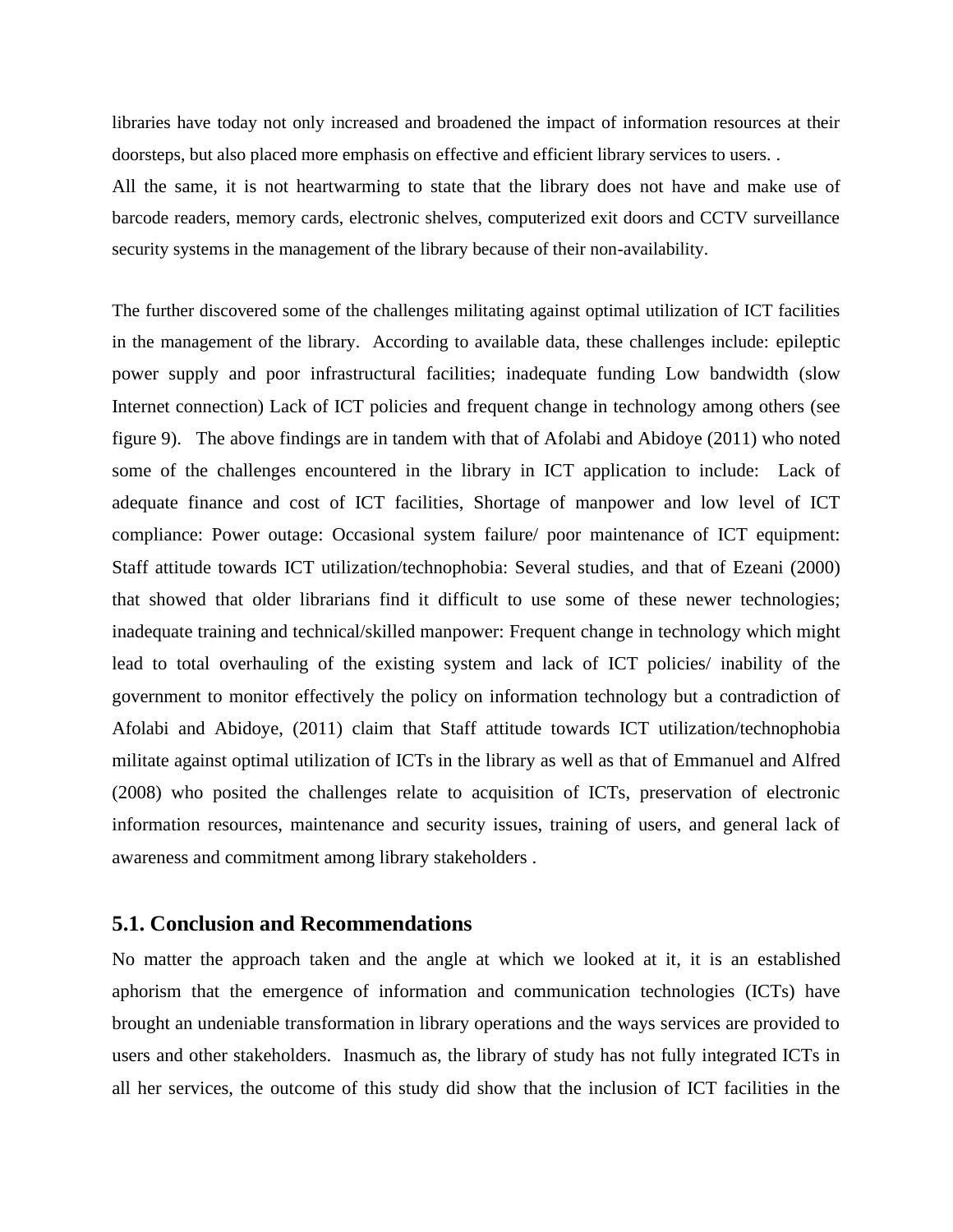management of the library has tremendous positive effect in the management of the library. The tested hypothesis (see table 11) indicated that the utilization of ICT facilities have significant effect in the management of the university library.

The emphasis therefore, is that all hands must be on deck as there is the need for government, university commission, university management, university librarians and other stakeholders in higher education to collectively agree and believe that there is the need to have the entire university system automated for effective and efficient service delivery and to partake in global resource sharing in an era in which information is growing at an astronomical proportion and networking the order of the day. To this end, the stakeholders should come up with operational strategies as to realizing this. Strategies so to speak, are usually the measures; scheme, plan of action, approach, schedule, master plan or blueprint adopted by an organisations, institutions, or individuals in order to carry out any action for the purpose of accomplishing tasks. It is on this ground that the following proposals are propounded:

- ➢ In the words of Etim (2006) the strategies to cope with the challenges of ICTs application in Nigerian university libraries must start with education for librarianship. He stressed that the advocacy for continuing professional education becomes inevitable, especially in core competencies of ICT.
- ➢ There is need for university librarians to do needful by ensuring that fund appropriated for in-servicing trainings (workshops, seminars and conferences) are used for same purpose instead of seeing it as an opportunity of enriching themselves at the detriment of library staff who are left outdated in knowledge of the latest trends in the field.
- ➢ The issue of inadequate funding should be tackled with all amounts of commitment, seriousness and honesty by both the federal government and the university management. If one should state the obvious, the government may not all the time be blamed for inadequate funding of the library as it has been observed that most funds appropriated for university library development are being misappropriated by university management while the university librarian works as a collaborator. To this end, government should establish honest monitoring made up of men and women of integrity to monitor and ensure that any money released by government for university library development are used accordingly.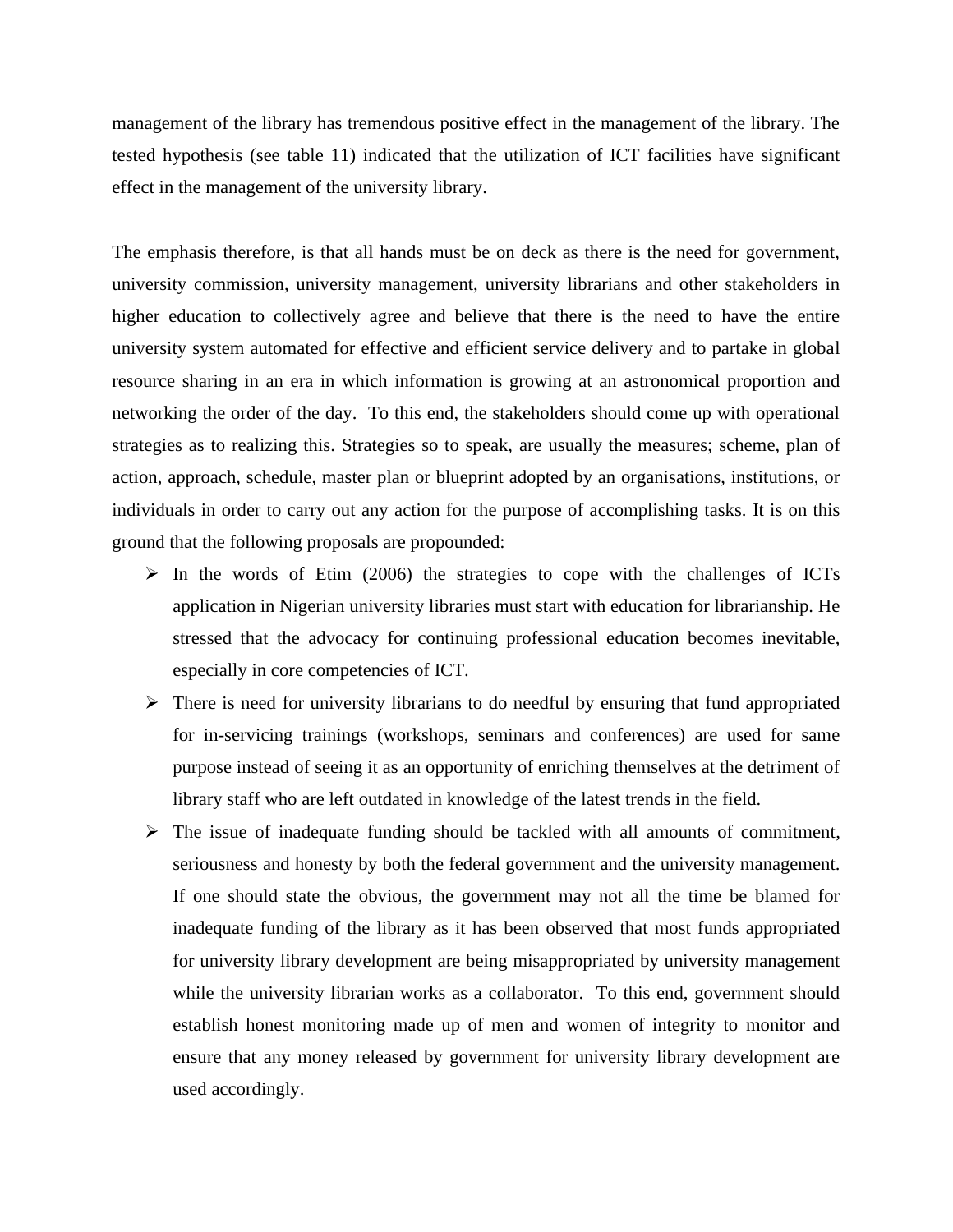- $\triangleright$  Integrated library system software should not be purchased for purchasing sake. As was observed, the University of Study acquired ADLIB software that all the modules were stand-alone in that none of the departments could interface including the OPAC which incapacitated the optimal utilization of the entire system. Worse still, none of the librarians was trained on the software management as the little they knew were based on reading of the operational manual which was contrary to the standard set for acquiring such system. So effort should be made to ensuring that librarians are trained on the management of integrated library system software acquired and not to leave them at the mercy of operational manuals which will eventually lead to under-utilization of such systems.
- $\triangleright$  The issue of erratic power supply is no longer news in this part of the globe. It behooves university management to take the bull by the horn by sourcing for alternative sources of power like solar and generating plants. The truth is that electricity supply in the country is in the moribund and university management and the library relying solely on it is suicidal. Time has come for university library management in conjunction with the university management to think outside the box and solve this poor electricity supply challenge on campuses once and for all for effective service delivery to the students.
- $\triangleright$  Generally, to improve the application of ICTs in libraries, more attention and funds should be committed to the training and procurement of ICT infrastructure in university libraries with trainings aimed at the computerization of libraries. On the other hand, university library management should solicit funds from foreign agencies and foundations who are willing to give financial support and equipment to libraries.
- ➢ Finally, policy should be put in place by National Universities Commission mandating all universities to have their libraries automated within a specific period of time as to allowing for collective resource sharing and proper networking among university libraries. If this strategies are applied, it will enhance the ICT application and job performances of the library staff in this digital age thereby; enhancing universal access through deployment of affordable ICTs., improving of connectivity in libraries, enabling access by all people to information through the use of ICTs, building of public awareness on the capabilities of ICTs, developing human capacity to exploit the benefits of ICTs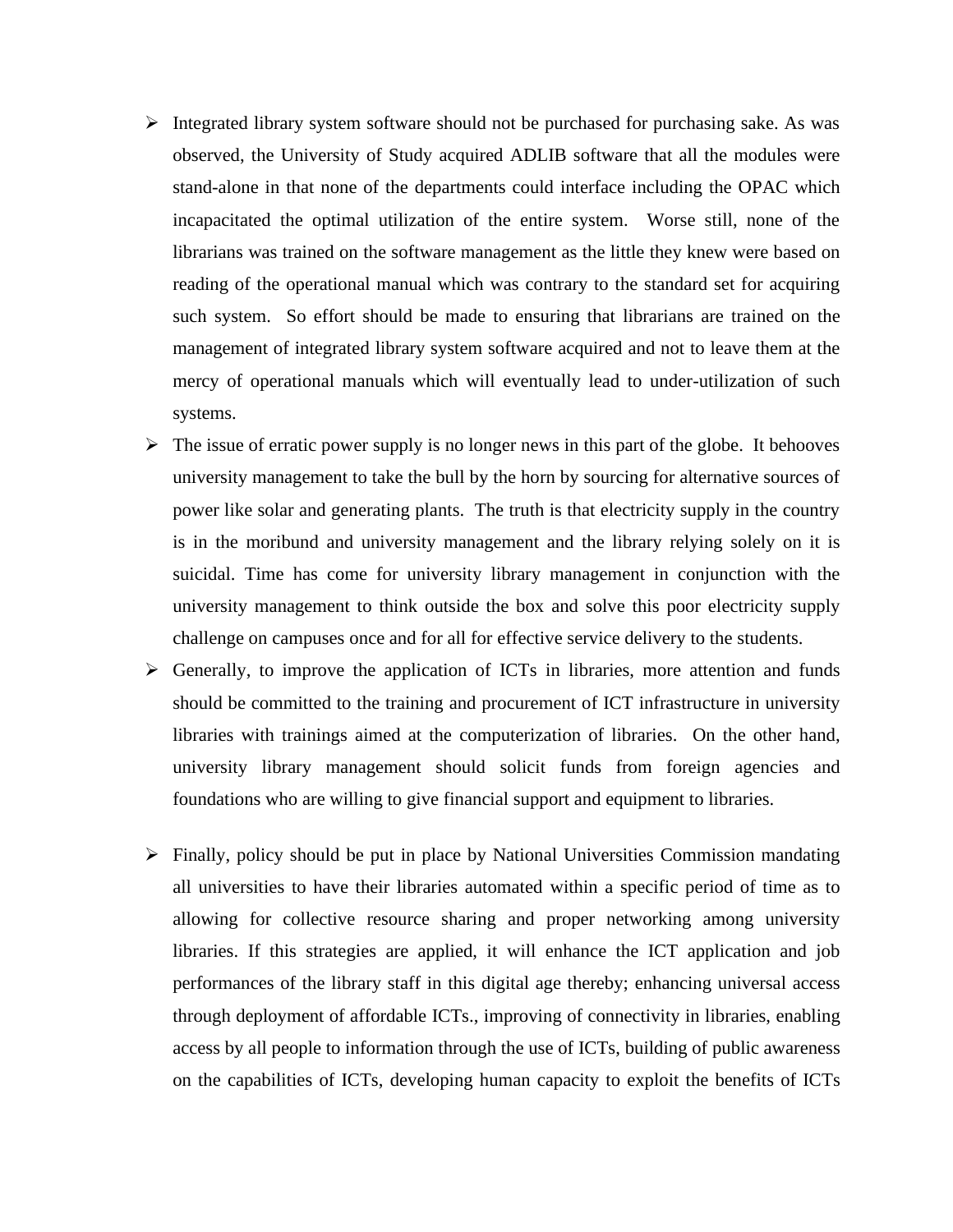and providing technical assistance and support to ICT and making available appropriate electric power sources.

# **References**

- Abdulwahab, O. I., Agun, E. A., Usman, A. & Mulikat, B. A. (2011). Application of information technology to library services at the Federal University of Technology Akure Library, Ondo State, Nigeria. Library Philosophy and Practice. Retrieve from <http://www.webpages.uidaho.edu/~mbolin/issa-ayodele-abubakar-bola.htm>
- Adebisi, O. L. (2009). Application of information and communication technologies (ICTs) to library services: Fountain of knowledge. Journal of Library and information Science, 1(1)
- Adeleke, A.A., & Olorunsola, R. (2010). ICT and library operations: More on the online cataloguing and classification tools and techniques in Nigerian libraries. The E-lectronic Library, 28(3), 453-462.
- Adeniji, M. A; Adeniji, S. E &Oguniyi, S. ( 2011). Availability and use of ICT in Olabisi Onabanjo University Library; PNLA Quarterly online Journal. Retrieved from <http://unllib.unl.edu/LPP/PNLA%20Quarterly/adeniji-adeniji-oguniyi75-3.htm>
- Afolabi, A. F & Abidoye, J. A. (2011). The integration of information and communication technology in library operations towards effective library services. Proceedings of the 1st International Technology, Education and Environment Conference. African Society for Scientific Research (ASSR). Retrieved from <http://www.hrmars.com/admin/pics/267.pdf>
- Aina L. O & Ajiferuke, I. S. Y. (2002). Research methodologies in information sciences. In L. O. Aina (Ed.),Research in Information Science: An African Perspective. (pp. 32-62). Ibadan, Striling-Horden Publishers
- Akintunde, S. A. (2006, June). State of ICTs in tertiary institutions in Nigeria: Window on the universities: In Compendium of Papers Presented at the 44th Annual National Conference and AGM of Nigerian Library Association, Abuja.(Publication Manual, pp.123-137).
- Ashcroft, L & Watts, C. (2005). ICT skills for information professionals in developing countries: Perspectives from a study of the electronic information environment in Nigeria. IFLA Journal, 31 (1), 6-12. Retrieved from<http://www.bsprimer.com/muk/index.php>
- Barton, M. R. & Waters, M. M. (2004). Creating an institution repository: Step-by-step guide on how to build an institutional repository. Retrieved from [http://dspace.org/implement/leadirs.pdf](http://dspace.org/implement/leadirs.pdf%20on%2012/06/2010)
- Busha, H. & Harter, P. S. (1980).Research methods in librarianship: Techniques and interpretation.(pp. 54-60). New York: Academic Press.

Chauhan, P. B. (2004). ICT Enabled library and information services. Retrieved from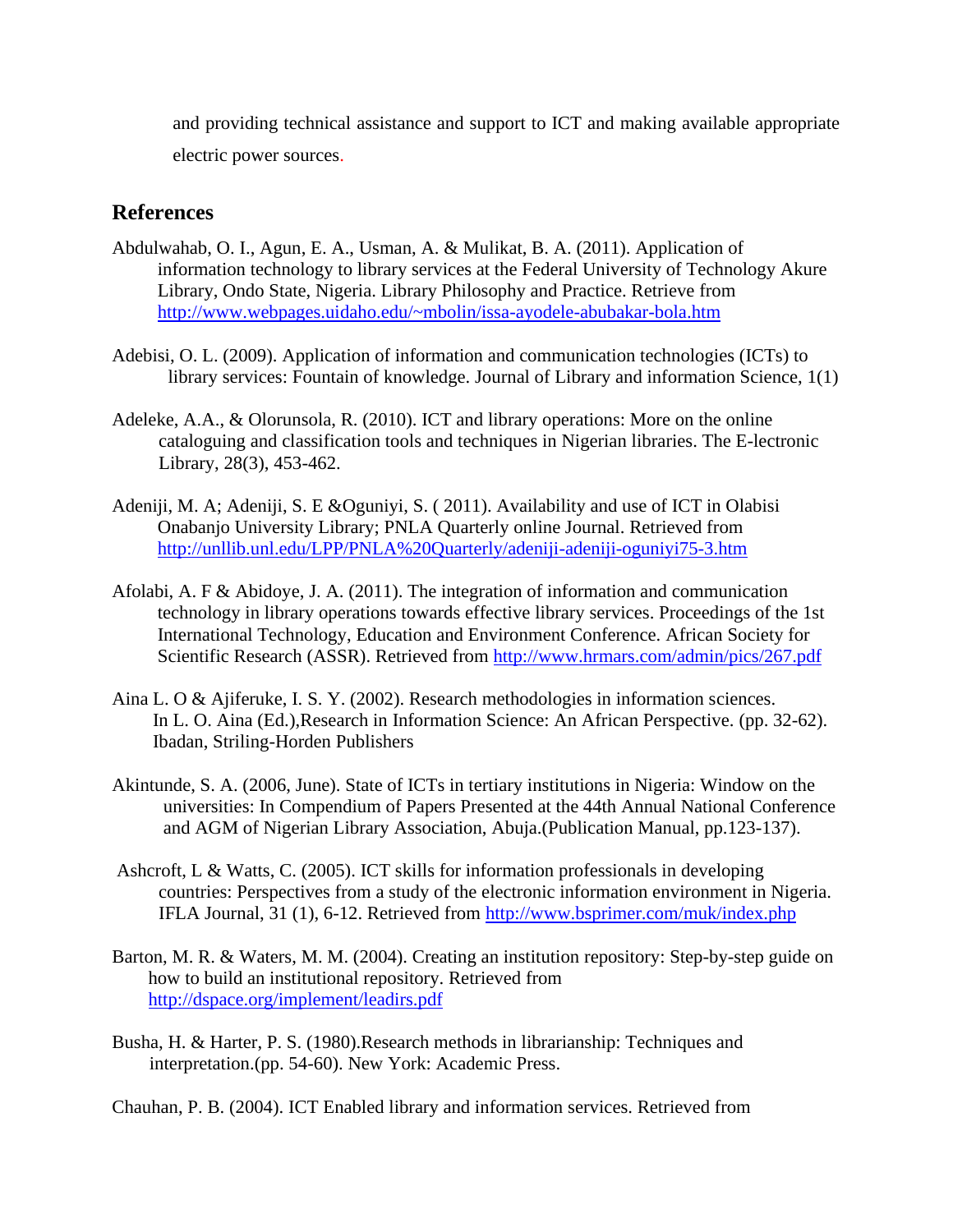<http://dspace.thapar.edu:8080/dspace/handle/123456789/44>

- Chauhan, S. K. & Murphy, T. A. V. (2004). Application of information and communication technology in information management.2nd Convention PLANNER Manipur Uni., Imphal, 4-5 November, INFLIBNET Centre, Ahmedabad.
- Daniel, E. (2010). ICT and collection management in public libraries: A survey of South-South Zone of Nigeria. Library Philosophy and Practice. Retrieved from <http://www.faqs.org/periodical/201008/2166597521.html>
- Devchoudhary, G.B. (2007). ICT and electronic library: Management and delivery within the traditional library. INFINET Centre, Ahmedabad.
- deWatteville, A. & Gilbert, L. (2000). Advanced information and communication technology . Oxford: Heinemann Educational Publishers.
- Edoka, B. E & Anunobi, C. V. (2010). Use of ICT facilities for serials functions in Southern Nigeria Federal University Libraries. Library Philosophy and Practice. Retrieved from <http://www.faqs.org/periodical/201068/2169597621.html>
- Ekoja, I. I. (2010). Introduction to modern school and college library management. A Paper presented at the Workshop on Capacity Building for Librarians/Teacher Librarians, held at the conference hall Katsina State Secretariat, Katsina from 1st – 5th November. Compendium pp. 4-14
- Ekong, V. E. (2005). .Advancing the role of ICT in Nigerian university libraries. The Information Technologist, 2 (2), 96-105. 59
- Emmanuel, G. & Alfred, S. S. (2008). Challenges of managing information and communication technologies for education: Experiences from Sokoine National Agricultural Library, Sokoine University of Agriculture, Tanzania; International Journal of Education and Development using Information and Communication Technology (IJEDICT), 4 (3), 137- 142.
- Etim, F. E. (2006). Resource sharing in the digital age: Prospects and problems in African universities. Library Philosophy and Practice. Retrieved from [http://unllib.unl.edu/LPP/etim.pdf on 14/09/2010](http://unllib.unl.edu/LPP/etim.pdf%20on%2014/09/2010)
- Ezeani, C. N. ( 2010). Information and communication technology: An overview. In E. C. Madu & C. N. Ezeani (Eds.), Modern Library and Information Science for Information Professionals in Africa (pp. 9-31).Ibadan: Nigeria.
- Faboyinde, E.O. (2006). The state of information and communication technology (ICT) in selected libraries in Lagos and Ibadan metropolis. NLA 44th Annual Conference & AGM. June 18-23, Abuja

Gbaje, E. S. (2007). Implementing a national virtual library for higher institutions in Nigeria.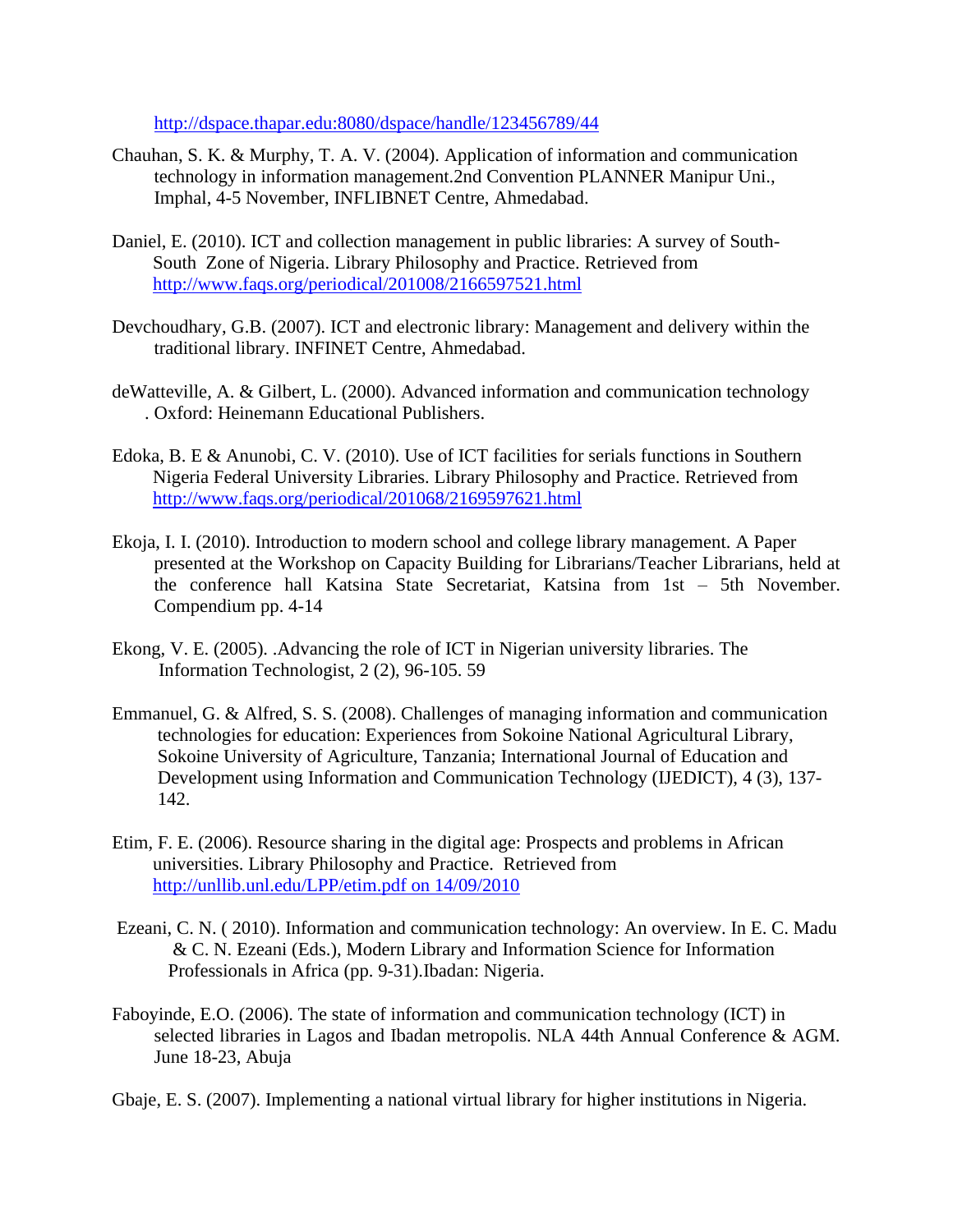Library and Information Science Research Electronic Journal, 17 (2), 1.Retrieved from <http://libres.curtin.edu.au/libres17n2/Gbaje20070730aEss%20&%20Opfinal.pdf>

- Gbaje, E. S.& Okojie, V. (2010). User-oriented access to knowledge initiatives in Nigeria university libraries. Nigerian Libraries 44(1) 33-56
- Idowu, A.O. & Mabawonku, I. (1999): Information technology facilities: Application in some Nigeria research and university libraries. African Journal of Library, Archives and Information Science.9 (1).27-36.
- Igben, M.J. & Akobo, D.I. (2007). State of information and communication technology (ICT) in libraries in Rivers State, Nigeria. African Journal of Library, Archives & Information Science, 17 (2), 135 – 142. 60
- Imo, N. T. & Igbo, U. H. (2011).The Challenges of software use in Nigerian university libraries: Review of Experiences from 1990-2009.Library Philosophy and Practice. Retrieved from<http://unllib.unl.edu/LPP/>

.

- Islam, S., & Islam, N. (2007). Use of ICT in Libraries: An empirical study of selected libraries in Bangladesh. *Library Philosophy and Practice.* Retrieved from <http://unllib.unl.edu/LPP/shariful.htm>
- Iya, H., Ekwueme, J.,Gumel, I. & Ohayagha, S. (2005). Introduction to library and information services. Kano, Nigeria: Gidan Dabino Press.
- James, S. (2004). Introduction to communication for business and organisation. Ibadan: Spectrum Books
- Jensen, M. (2002).Information and communication technology (ICT) knowledge and skills of librarians. African Internet Status, Retrieved from [http://www3.sn.apc.orglafricalafshat.htm:](http://www3.sn.apc.orglafricalafshat.htm/)
- Jordan, K.S. (2003). Special collections and preservation: In Encyclopaedia of Library and Information Science. Chicago, Illinois USA: Chicago Public Library.
- Kaling, B. & Gautam, K. S. (2008). Application of ICT in two major academic institutions' libraries in Arunachal Pradesh: A survey. Retrieved from [http://www.INFLIBNET/ahmedabad/2008-2/university](http://www.inflibnet/ahmedabad/2008-2/university)
- Kindersley, H. (2003). The relevance of information and communication technology to information professionals of the digital age: Challenges for library and information centres. Library Focus 22, 61-65.
- Krubu, D. E. & Osawaru, K. E. (2011).The impact of information and communication technology (ICT) in Nigerian university libraries. Library Philosophy and Practice. Retrieved from [http://www.webpages.uidaho.edu/~mbolin/krubu-osawaru.htm](http://www.webpages.uidaho.edu/~mbolin/krubu-osawaru.htm%20on%2020/10/2011)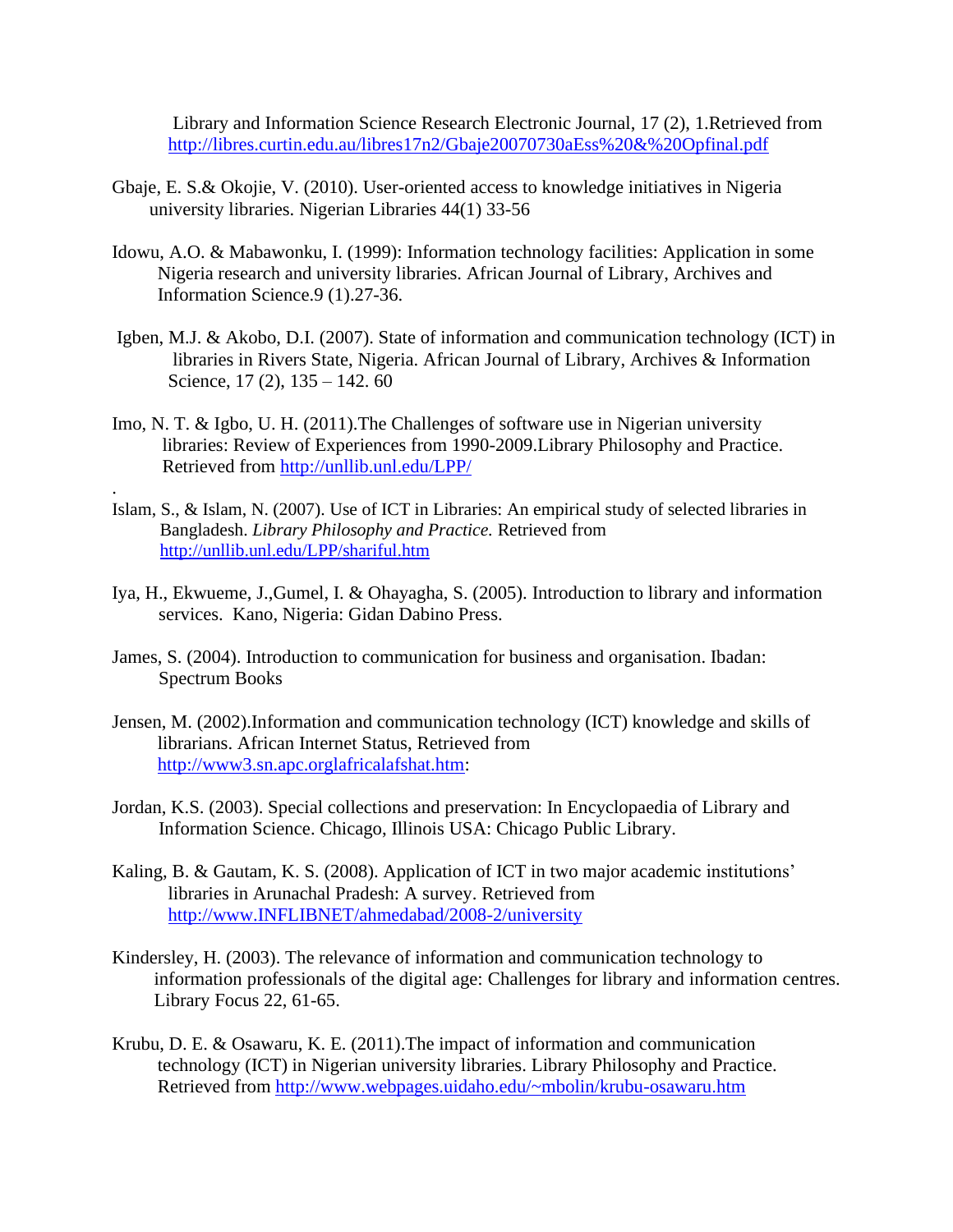- Kumar, S. (2001). Academic library automation: An immediate need. Library Herald, 39(1-2), 50-55.
- Levine, H. M. (2007). Application of information and communication technologies in special libraries in Kerala (India). Library Review, 56 (7), 603-620.
- Lim, O. O. (1999).Automation in the 21st century: the role of cataloguers In Automation of cataloguing practices in Nigeria. In Proceedings of selected seminar papers of the cataloguing, classification and indexing section of the Nigerian Library Association, 1995-2000. (Publication manual, pp. 6-9).
- Magara, E. (2002). ICT and collection management in public libraries: A survey of South-South Zone of Nigeria. Library Philosophy and Practice. Retrieved from <http://www.faqs.org/periodical/201008/2166597521.html>
- Martell, C. (2003). The role of librarians in the Twenty-first century. In Encyclopaedia of Library and Information Science (Vol.2, pp. 524-2536). New York: Marcel Dekker Inc.
- Mayer, S. (2006). Information and communication technology. Washington, D.C.: National Academic Press.
- Moorthy, A.L (2004) . Library automation in India. In Horizon of information technology: New age, new wage trend and impact of library science. A Festschcrift. 1, on the occasion of 55th birth anniversary of Dr. R.P.Kumar. Pane: Inamdar Bandhu Prakashan
- Morris**,** C. (1992). Academic press dictionary for science & technology: Network Academic press.
- Morgan, S. B. (1998). Information technology and developmental communication. New Delhi: Today and Tomorrow Printers and Publishers.
- Mosuro, M. (2000). Potential impact of new information technologies on libraries and the library user: Library automation for the information age: Concepts, technologies and strategies: CLIP: 15-21.
- Njeze, M. E. (2012). Preservation and conservation issues in selected private universities in South-West Nigeria. Library Philosophy and Practice. Retrieved from <http://www.webpages.uidaho.edu/~mbolin/njeze.pdf>
- Nwalo, K. I. N. (2005). Availability and use of ICTs in collection Management in university and special libraries in the Niger-Delta region, Nigeria. Library Philosophy and Practice Retrieved from <http://www.webpages.uidaho.edu/~nculon/mhese.doc>
- Nwakama, G.M. (2003, February). Networking the Nigerian university system: The UNN experience. A paper presented at the University of Jos on Trends in the Development of ICT in the Nigerian university system. Retrieved from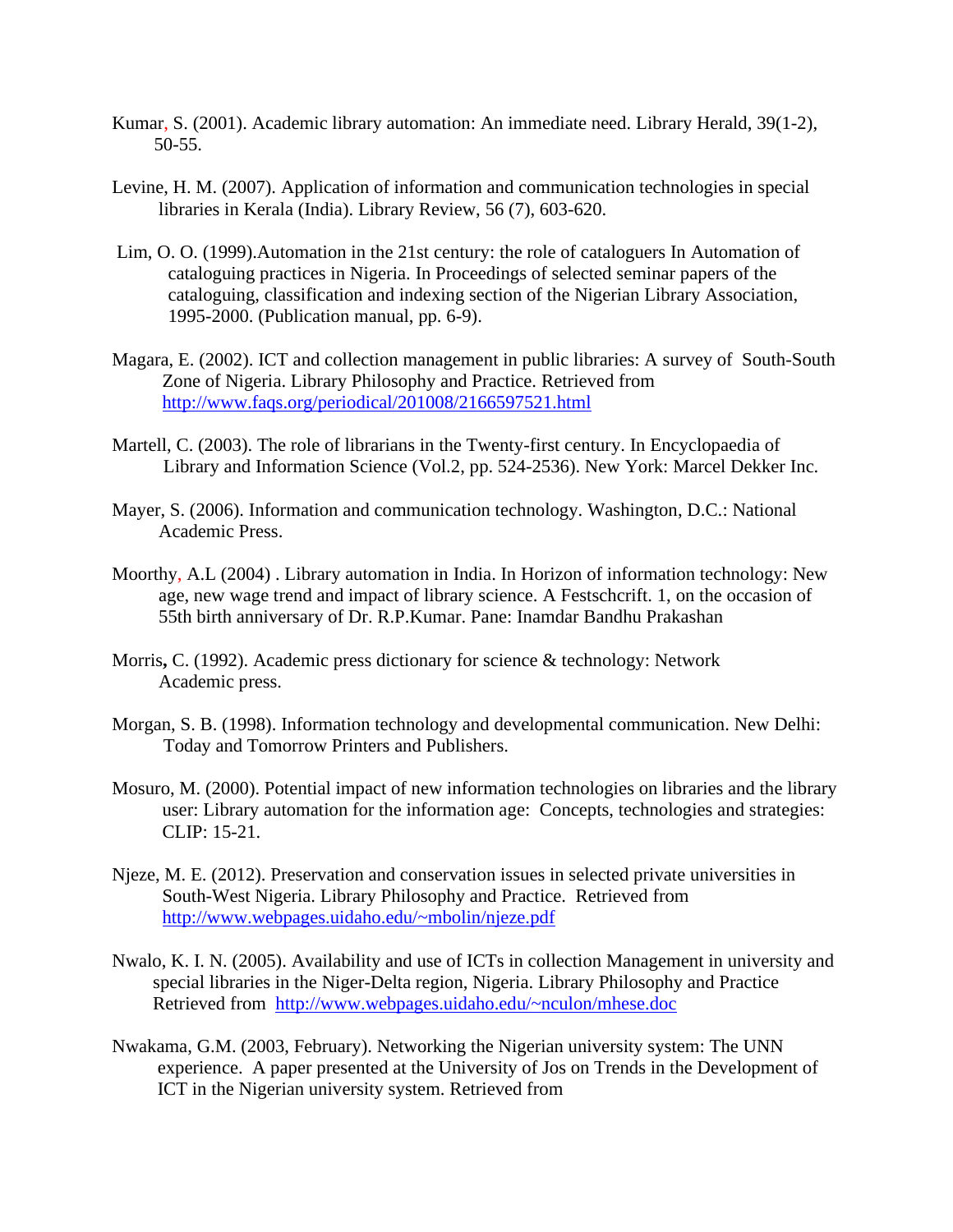[http://www.widernet.org/sites/default/files/unnpaper.pdf](http://www.widernet.org/sites/default/files/unnpaper.pdf%20on%2034/06/2010) 

- Nwabueze, A. U. & Ozioko, R. E. (2007). Information and communication technology for sustainable development in Nigeria. *Library Philosophy and Practice,* 17 (2),1 .Retrieved from [http://www.webpages.ICTidaho.edu/~nculen/myese.Html.](http://www.webpages.ictidaho.edu/~nculen/myese.Html.on%2002/03/2012)
- Nyamboga, A. (2007).Enhancing the performance of library operations through approach: Appropriate information technology. In E. C. Madu (Ed.), Technology for Information Management and Service: Modern Libraries and Information Centre in Developing Countries, (pp.95-110). Evi-Coleman Publications, Ibadan. Retrieved from [http://eprints.rclis.org/secure/00006894/01/NLA\\_papers.htm](http://eprints.rclis.org/secure/00006894/01/NLA_papers.htm)
- Ogunsola, L.A. (2004) Nigerian university libraries and the challenges of globalization: The way forward. Electronic Journal of Academic and Special Librarianship. 5(2-3). Retrieved from [www.southernLibrarianship.icaap.org/content/v05n02/ogunsola.101.htm](http://www.southernlibrarianship.icaap.org/content/v05n02/ogunsola.101.htm)
- Ogunsola, L. A. & Abayade (2005). Challenges and prospects of virtual libraries in the Nigerian universities. European Journal of Scientific Research 33(1)48-52.
- Oketunji, I. (2002). Application of information technology in Nigeria: Problems and prospectus. A paper presented at the 10th Biennial Conference of the National Association of Library and Information Science Education. NALISE 7-20.
- Okiy**,** R. (1998). Nigeria university libraries and the challenges of information provision in the 21<sup>st</sup> century. Library Bulletin: Nigeria university Library system. The Nigerian Library Association at Owerri. June 17-22
- Okiy, R.B. (2005). Strengthening information provision in Nigerian university libraries through information communication technologies. The Electronic Library Journal, 23 (3), 311-318.

Okoni, E. A. (2007). Information and communication technology (ICT) revolution in African librarianship: Problems and prospects. Gateway Library Journal, 10(2) 111-118. Onwubiko, E.C (2020). Librarianship watch. Mauritius: Lambert Academic Publishing

- Onwubiko, E.C (2021). Modern approaches in librarianship. Mauritius: Lambert Academic Publishing
- Ramzan, M. (2004, February). Does level of knowledge impact librarians' Attitude toward information technology (IT) application? A paper presented at the 2nd International CALIBER (Publication manual, pp. 11-13). New Delhi.
- Reed-Scott, J. (2000). Planning for preservation in libraries. In P. N. Banks & R. Pilette (Eds.). Preservation: Issues and Planning (pp. 82-96). American Library Association: Chicago.
- Robbins, S.& David, A. (2004). Fundamental of management. Upper Saddle River, NJ: Pearson Prentice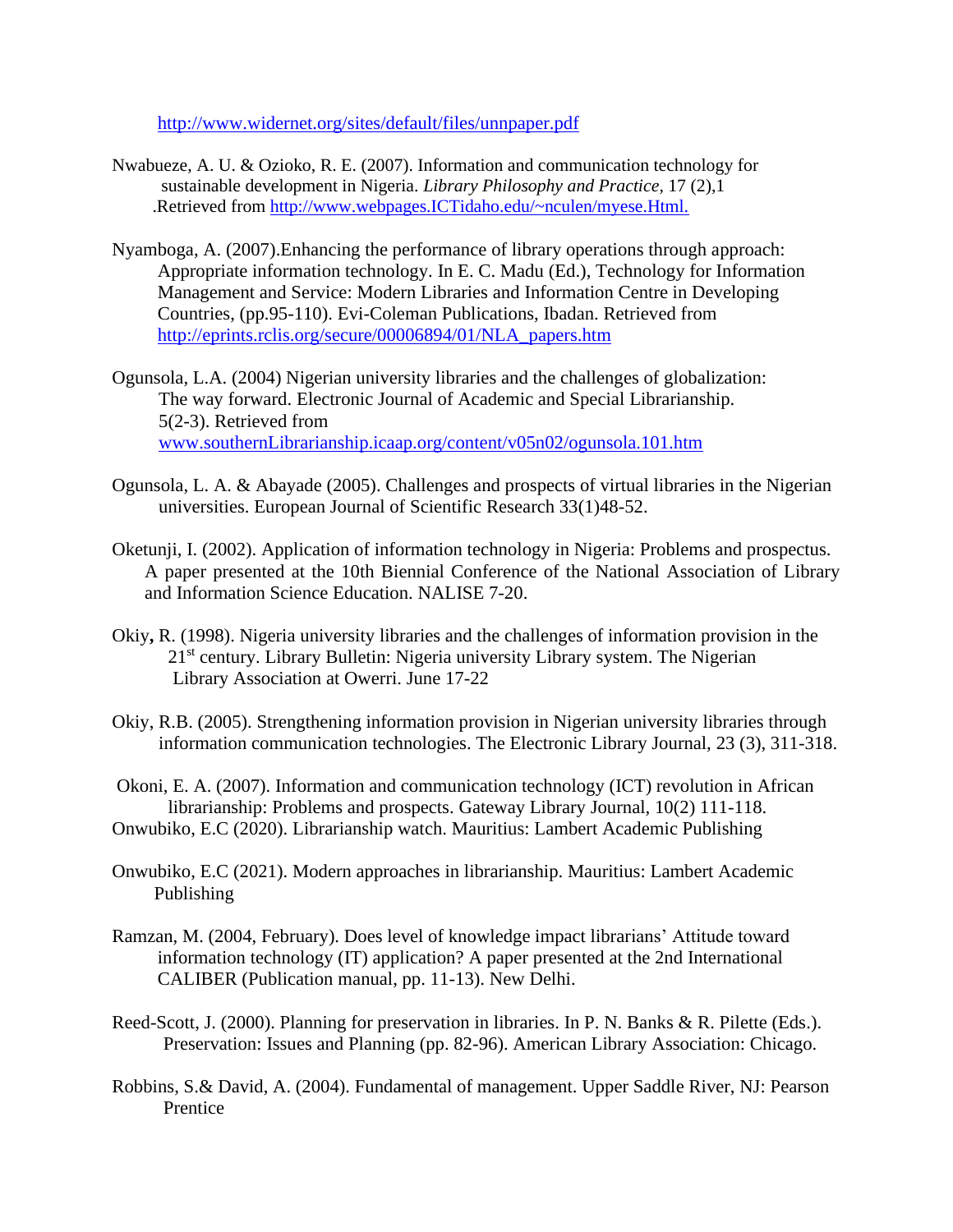- Sanchez, N. (2004). Communication process: Strategies for success. Houston Texas: Dane Publishers
- Shafi-Ullah M. & Roberts, D. (2010).Automation of university libraries: A comparative analysis of Islamabad and Khyber Pukhtoon Khwa, Pakistan. Library Philosophy and Practice Retrieved from<http://unllib.unl.edu/LPP/>
- Sharp, J. (2002). Digital reference: Reference librarians, experiences and attitudes. Journal of the American Society for Information Science and Technology, 53 (7), 549- 566.
- Singh, S. P. (2004). Collection management in the electronic environment. The bottom line: Library Finances 17 (2): 55-56.
- Sivakumaren, K. S., Geetha V. & Jeyaprakash, B. (2011). ICT Facilities in university libraries: A study: Library Philosophy and Practice. Retrieved from<http://unllib.unl.edu/LPP/>
- Stubblings, B. & McNab, K. S. (2008). Application of ICT in two major academic institutions' libraries in Arunachal Pradesh: A Survey.INFLIBNET Retrieved from [http://www.INFLIBNET/ahmedabad/2008-2/university](http://www.inflibnet/ahmedabad/2008-2/university)
- Subeni, K. (2007). A theoretical framework of the relationship between public accounting Firms and their auditors. Behavioural Research in Accounting: 17.
- Tinio, V. L. (2002). ICT in education. Retrieved from [http://www.eprimers.orgabdhttp://www.apdipnet](http://www.eprimers.orgabdhttp/www.apdipnet)
- Uddin, H (2009) Library Automaton: A study of the AIC, BANSDOC and National Libraries of Bangaladesh**.** Bangladesh Journal of Library and Information Science, 1(1)**,** n.p.
- United Nations Educational, Scientific, and Cultural Organisation (2000). International Education. Parks: UNESCO House.
- Virkus, S. & Metsar, S. (2004). General introduction to the role of the library from university education LIBER, 32(1)10-14.
- **Voigt,** M (2001). The Trend toward mechanization of libraries. Library Trends, 57(33), 98-108
- Walmiki, R.H., & Ramakrishnegowda (2009). ICT infrastructures in university libraries in Karnataka. Annals of Library and Information Studies, 56, 236-241.
- Warmwin, M. (1998). Information Technology: An overview. In E. Taylor (Ed.), Information Management and Organisational Change (pp. 81-86). London: Aslib.